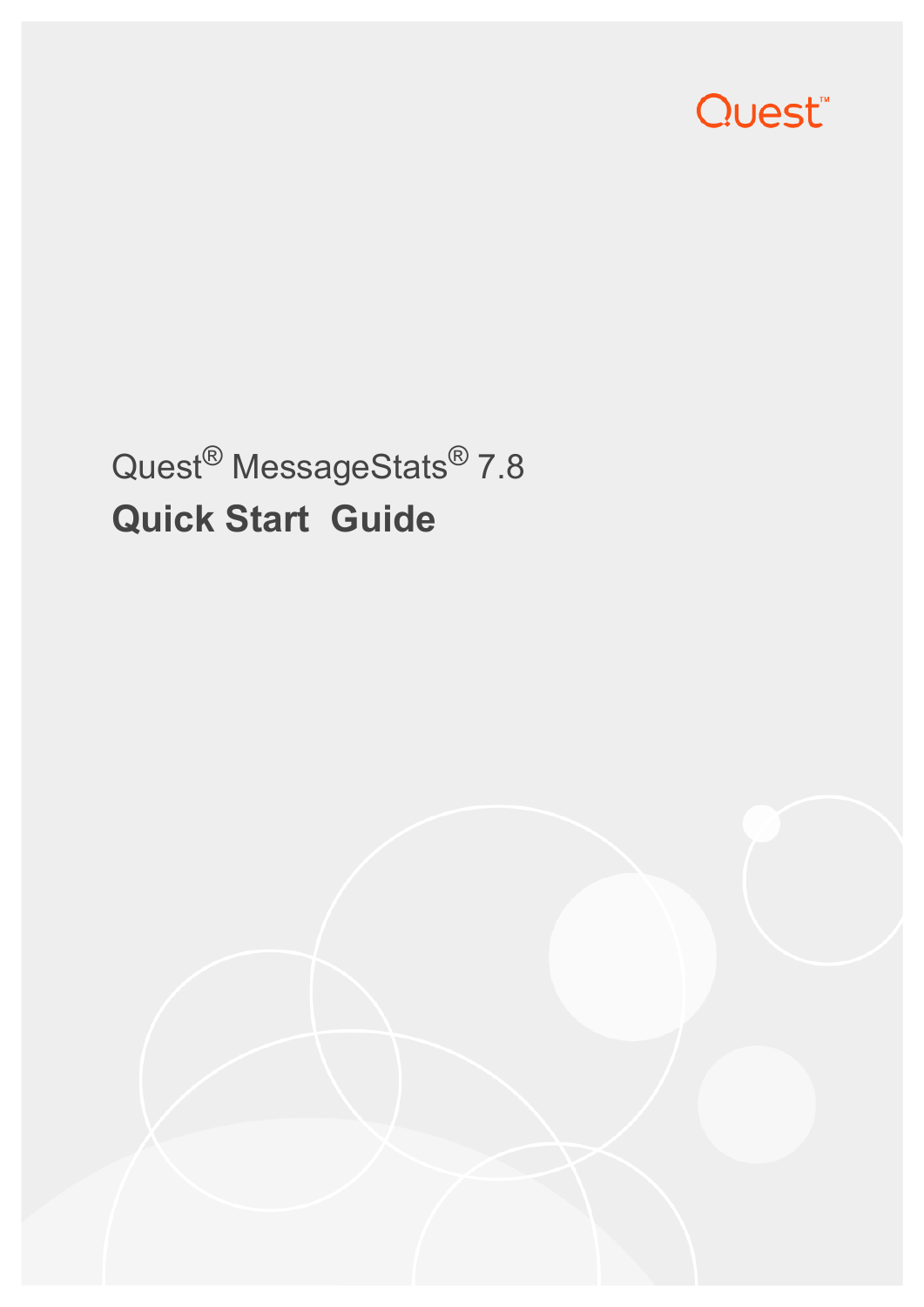#### **© 2021 Quest Software Inc.**

#### **ALL RIGHTS RESERVED.**

This guide contains proprietary information protected by copyright. The software described in this guide is furnished under a software license or nondisclosure agreement. This software may be used or copied only in accordance with the terms of the applicable agreement. No part of this guide may be reproduced or transmitted in any form or by any means, electronic or mechanical, including photocopying and recording for any purpose other than the purchaser's personal use without the written permission of Quest Software Inc.

The information in this document is provided in connection with Quest Software products. No license, express or implied, by estoppel or otherwise, to any intellectual property right is granted by this document or in connection with the sale of Quest<br>Software products. EXCEPT AS SET FORTH IN THE TERMS AND CONDITIONS AS SPECIFIED IN THE LICENSE<br>A EXPRESS, IMPLIED OR STATUTORY WARRANTY RELATING TO ITS PRODUCTS INCLUDING, BUT NOT LIMITED TO, THE IMPLIED WARRANTY OF MERCHANTABILITY, FITNESS FOR A PARTICULAR PURPOSE, OR NON-INFRINGEMENT. IN NO EVENT SHALL QUEST SOFTWARE BE LIABLE FOR ANY DIRECT, INDIRECT, CONSEQUENTIAL, PUNITIVE, SPECIAL OR INCIDENTAL DAMAGES (INCLUDING, WITHOUT LIMITATION, DAMAGES FOR LOSS OF PROFITS, BUSINESS<br>INTERRUPTION OR LOSS OF INFORMATION) ARISING OUT OF THE USE OR INABILITY TO USE THIS DOCUMENT, EVEN IF QUEST SOFTWARE HAS BEEN ADVISED OF THE POSSIBILITY OF SUCH DAMAGES. Quest Software makes no representations or warranties with respect to the accuracy or completeness of the contents of this document and reserves the right to make changes to specifications and product descriptions at any time without notice. Quest Software does not make any commitment to update the information contained in this document.

If you have any questions regarding your potential use of this material, contact:

Quest Software Inc. Attn: LEGAL Dept. 4 Polaris Way Aliso Viejo, CA 92656

Refer to our website [\(www.quest.com](http://www.quest.com)) for regional and international office information.

#### **Patents**

Quest Software is proud of our advanced technology. Patents and pending patents may apply to this product. For the most current information about applicable patents for this product, please visit our website at www.quest.com/legal.

#### **Trademarks**

Quest and the Quest logo are trademarks and registered trademarks of Quest Software Inc. in the U.S.A. and other countries. For a complete list of Quest Software trademarks, please visit our website at [www.quest.com/legal.](http://www.quest.com/legal) Microsoft, Active Directory, ActiveSync, Excel, Lync, and Skype are either registered trademarks or trademarks of Microsoft Corporation in the United States and/or other countries. All other trademarks, servicemarks, registered trademarks, and registered servicemarks are the property of their respective owners.

#### **Legend**

- **WARNING: A WARNING icon indicates a potential for property damage, personal injury, or death.**
- **CAUTION: A CAUTION icon indicates potential damage to hardware or loss of data if instructions are not followed.** Ţ

**IMPORTANT NOTE**, **NOTE**, **TIP**, **MOBILE**, or **VIDEO:** An information icon indicates supporting information.i

MessageStats Quick Start Guide Updated - August 2021 Software Version - 7.8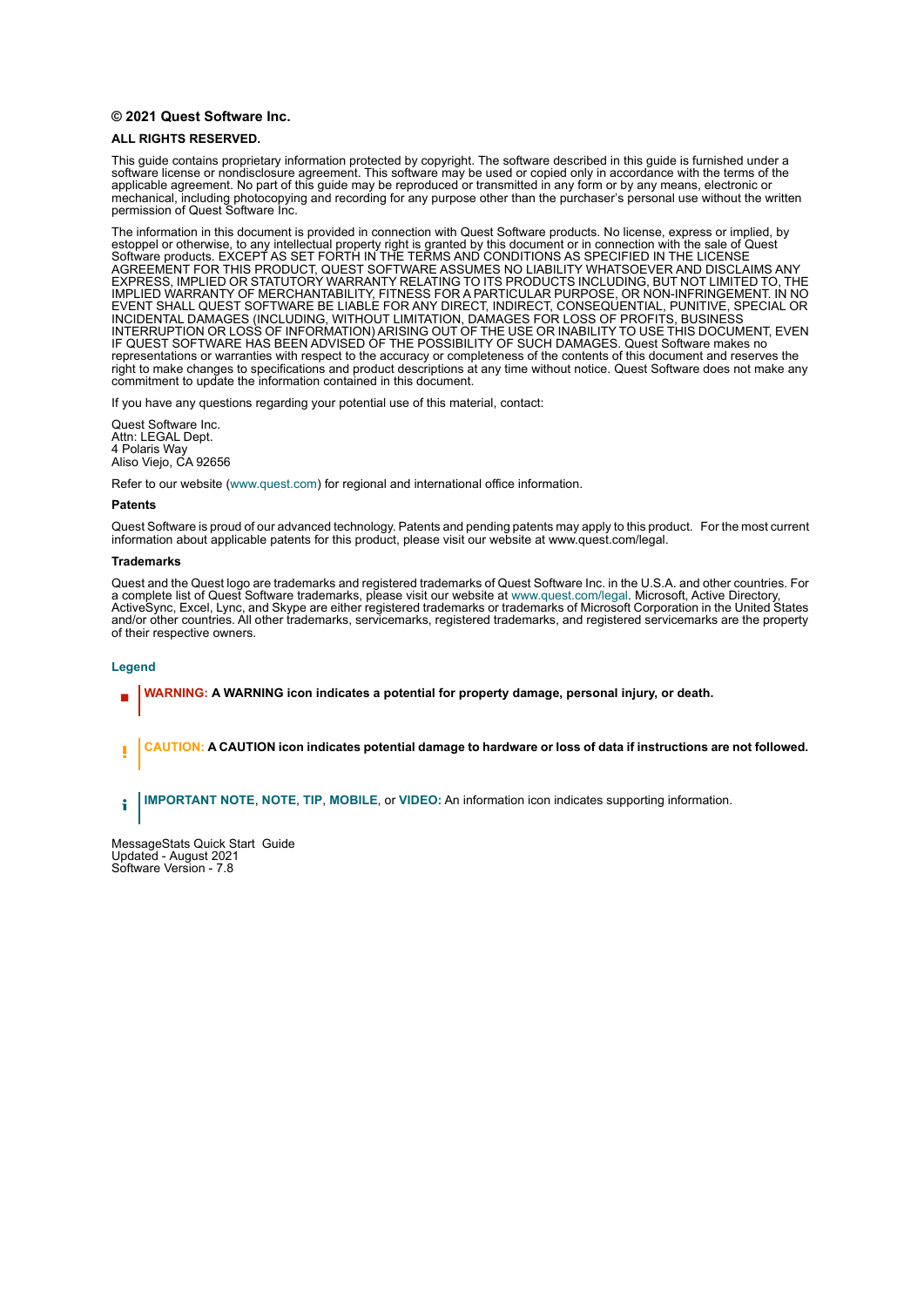## **Contents**

| Requirements for Installing the MessageStats Components 10                                                                                                                                                                     |    |
|--------------------------------------------------------------------------------------------------------------------------------------------------------------------------------------------------------------------------------|----|
|                                                                                                                                                                                                                                |    |
|                                                                                                                                                                                                                                |    |
|                                                                                                                                                                                                                                |    |
|                                                                                                                                                                                                                                |    |
| Installation Rights National Account of the University of the University of the University of the University of the University of the University of the University of the University of the University of the University of th |    |
|                                                                                                                                                                                                                                |    |
| MessageStats roles and permissions created during installation  14                                                                                                                                                             |    |
|                                                                                                                                                                                                                                |    |
|                                                                                                                                                                                                                                |    |
|                                                                                                                                                                                                                                |    |
|                                                                                                                                                                                                                                |    |
|                                                                                                                                                                                                                                |    |
|                                                                                                                                                                                                                                |    |
|                                                                                                                                                                                                                                |    |
| Prerequisites for Gathering from Microsoft Exchange  18                                                                                                                                                                        |    |
|                                                                                                                                                                                                                                |    |
|                                                                                                                                                                                                                                |    |
|                                                                                                                                                                                                                                |    |
|                                                                                                                                                                                                                                |    |
|                                                                                                                                                                                                                                |    |
| Additional Exchange rights required for specialized gathering tasks                                                                                                                                                            |    |
| Content and Attachment Gatherings-                                                                                                                                                                                             |    |
|                                                                                                                                                                                                                                | 23 |
| Content and Attachment Gatherings-                                                                                                                                                                                             |    |
|                                                                                                                                                                                                                                |    |
|                                                                                                                                                                                                                                |    |
| Configuring impersonation for specific users or groups 24                                                                                                                                                                      |    |
|                                                                                                                                                                                                                                |    |
|                                                                                                                                                                                                                                |    |
| Installation Scenarios (and according to the control of the control of the control of the control of the control of the control of the control of the control of the control of the control of the control of the control of t |    |
|                                                                                                                                                                                                                                |    |
|                                                                                                                                                                                                                                |    |
| Performing a Custom Installation (a) contain the content of the content of the content of the content of the c                                                                                                                 |    |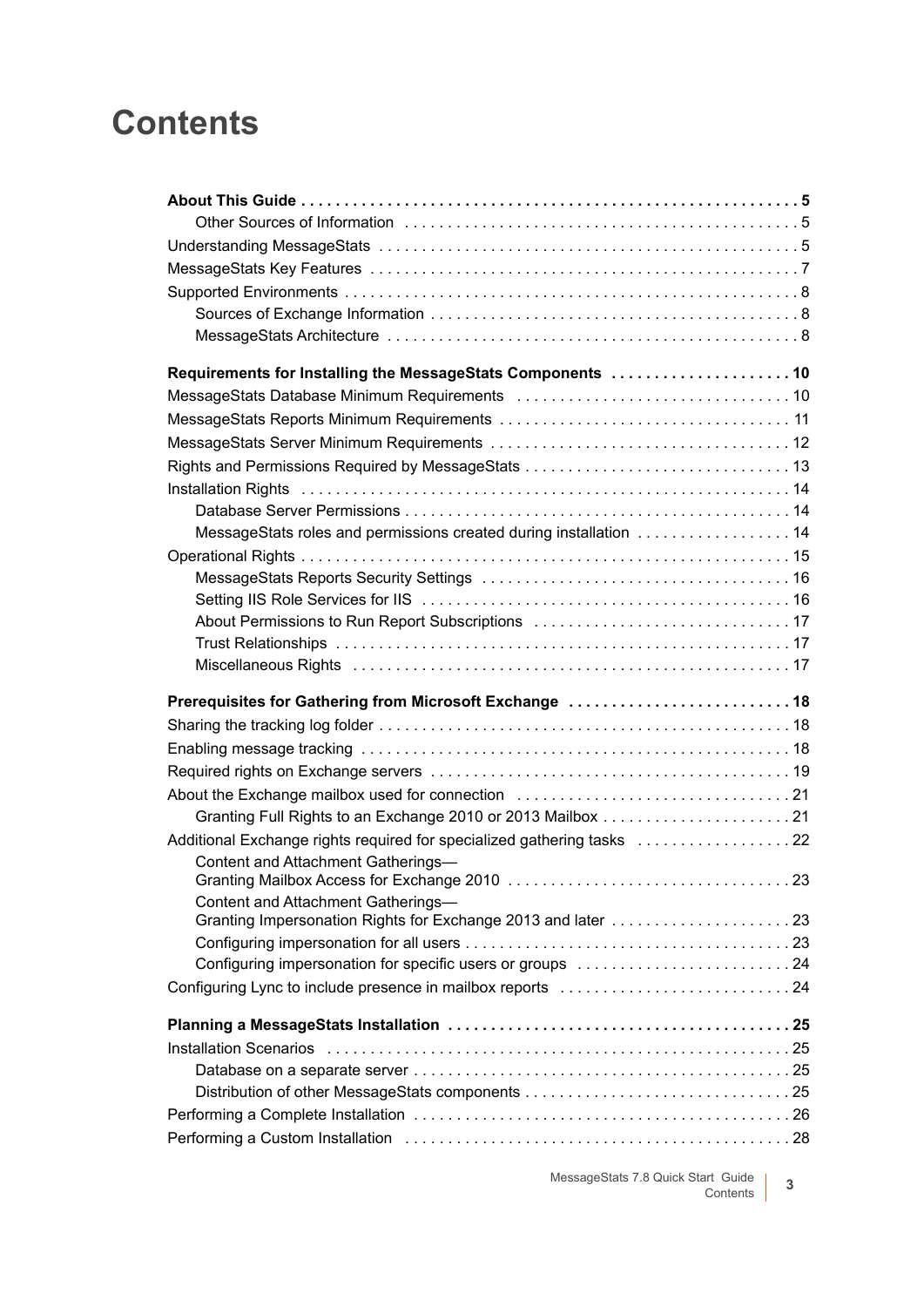| Installation Order for Distributed Components 28                                                               |
|----------------------------------------------------------------------------------------------------------------|
|                                                                                                                |
|                                                                                                                |
|                                                                                                                |
| Installing the MessageStats Server or Scheduler component 32                                                   |
|                                                                                                                |
| Deploying Additional Task Execution Servers (Task Processors) 34                                               |
|                                                                                                                |
|                                                                                                                |
|                                                                                                                |
|                                                                                                                |
|                                                                                                                |
| Viewing MessageStats Reports (and the content of the view of the view of the view of the view of the view of t |
|                                                                                                                |
|                                                                                                                |
|                                                                                                                |
|                                                                                                                |
|                                                                                                                |
|                                                                                                                |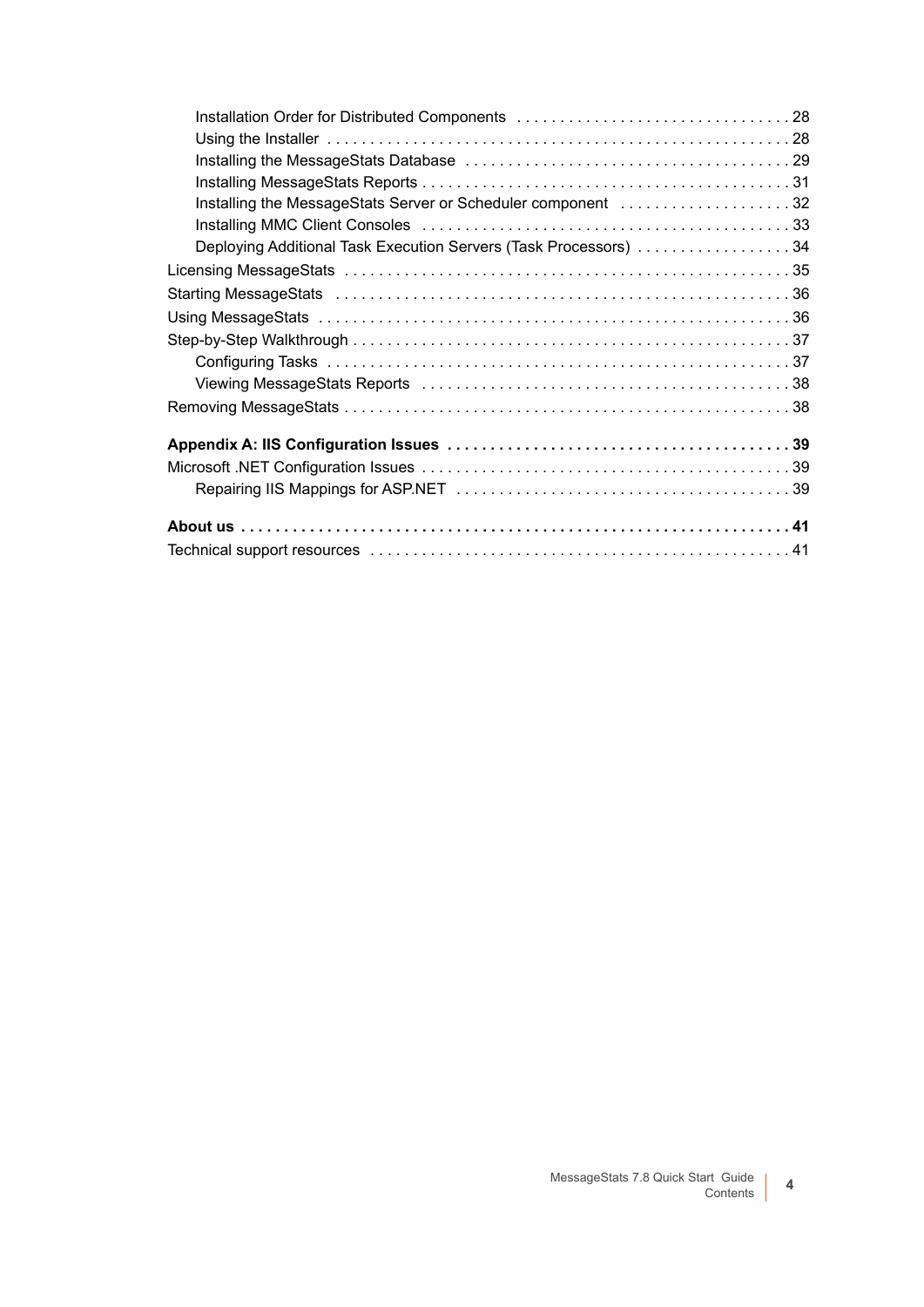# **About This Guide**

**1**

<span id="page-4-0"></span>This document can assist you in becoming familiar with MessageStats. The Quick Start Guide contains the information required to install and start using MessageStats. It is intended for network administrators, Exchange administrators, consultants, analysts, and other IT professionals evaluating the product.

The Quick Start Guide provides the minimum hardware and software requirements, and the permissions needed to install MessageStats. The guide also explains the Exchange rights and permissions that MessageStats service accounts and task credentials need to gather information from the Exchange servers.

### <span id="page-4-1"></span>**Other Sources of Information**

The MessageStats documentation suite includes the following documents and online help:

- **•** *Release Notes* for minimum installation requirements and known issues.
- **•** *MessageStats Upgrade Guide* for information about upgrading to a new release of MessageStats, or moving and upgrading the different MessageStats components.
- **•** *MessageStats Administrator Guide* for MessageStats configuration using the MMC-based console and procedural information.
- **•** *MessageStats Reports User Guide* for information about using the MessageStats Reports web-based interface and listings of the available reports
- **•** *MessageStats Deployment Guide* for information about the product architecture and information useful in planning your deployment.
- **•** Online Help for context sensitive help while you are using the MessageStats MMC console.
- **•** Reports Online Help for help using the MessageStats Reports web-based interface.

# <span id="page-4-2"></span>**Understanding MessageStats**

MessageStats is a data collection and reporting application that facilitates the gathering and analysis of usage statistics for a number of messaging environments. The core MessageStats product focuses on Microsoft® Exchange messaging systems.

MessageStats collects and processes Exchange tracking logs and Exchange object usage information from selected Exchange organizations, administrative groups, routing groups, Exchange servers, or user-defined regions. A dynamic task-based gathering engine allows the collection of information to be intelligently scheduled, minimizing the impact to your messaging network.

MessageStats stores the information in a SQL database, which provides content for the web-based reports. MessageStats Reports provide comprehensive information including critical metrics for resource usage, capacity monitoring and planning, and migration preparedness. Reports also provide detailed information for monitoring mailbox content and mail flow, allowing you to track capacity and improper usage.

With the extensive information that MessageStats gathers, MessageStats provides an extremely flexible webbased reporting engine that allows all interested individuals to view messaging information and to package the information in many different ways. All reports are available by accessing the web site directly, by signing up for automated subscriptions that can be sent to any email address, or through export to a number of supported formats.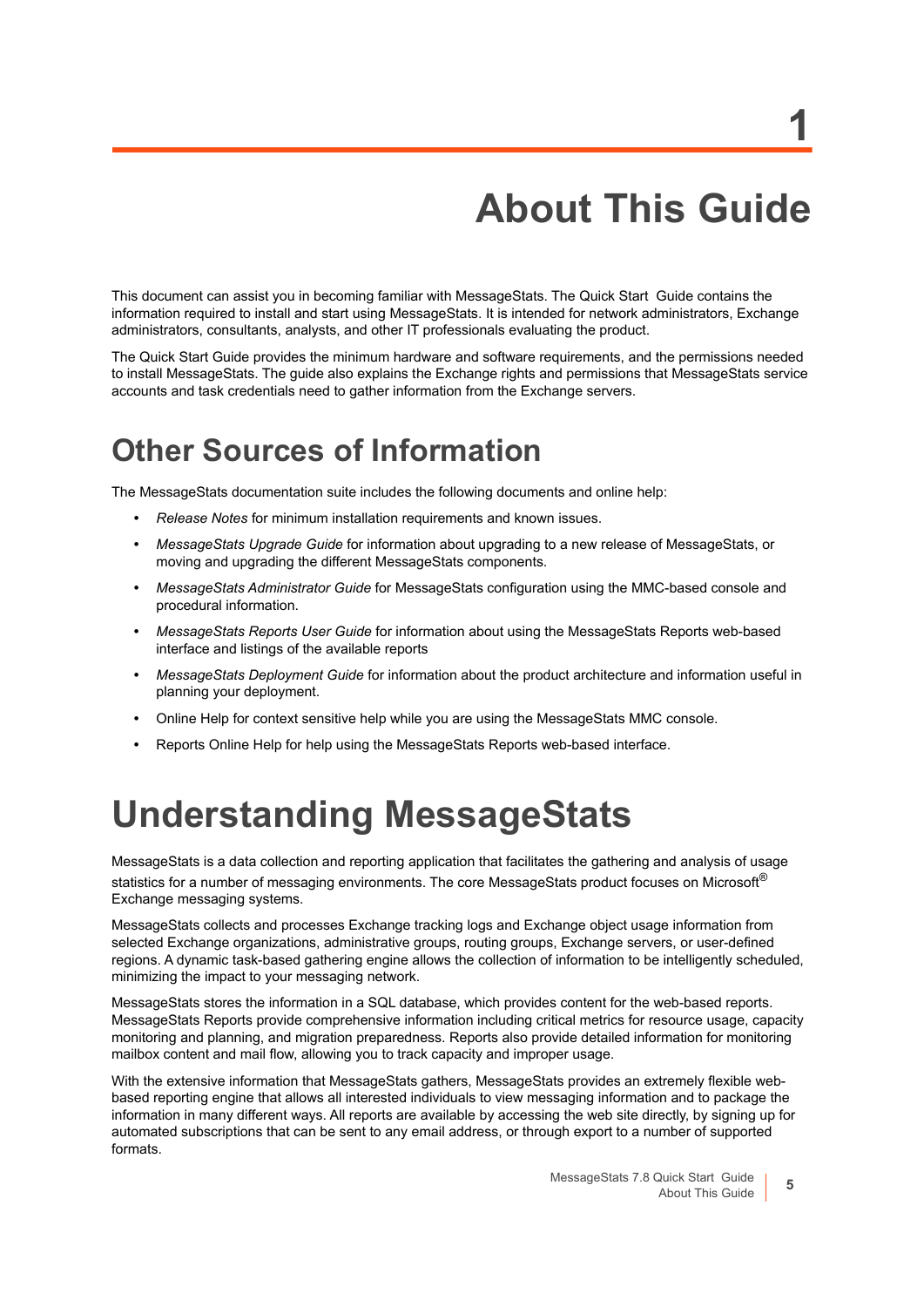There are two primary groups of MessageStats users:

- **•** System administrators who can configure servers, create regions, schedule automated/recurring gathering tasks, and import tracking log data.
- **•** Report consumers or system administrators who use the collected data to create and view reports using the MessageStats web-based reports to analyze Exchange usage.

The following graphic illustrates the MessageStats workflow:



**Figure 1. MessageStats workflow.**

MessageStats is designed for large Exchange enterprises and seamlessly handles native Exchange 2010, Exchange 2013, Exchange 2016, and Exchange 2019 server versions, as well as mixed mode environments.

MessageStats provides an intelligent multi-threaded approach to ensure that you can copy and process large volumes of data quickly and reliably. MessageStats deployment requires no agents on your Exchange servers, intelligently minimizing network traffic on your production Exchange organization.

MessageStats provides the ability to scale out gatherings through the following functions:

- **Scheduling**. By scheduling activities to occur during off-periods, you can ensure that MessageStats Servers are not interrupted while doing time-critical gatherings. Thus MessageStats Servers would have the available resources to meet the gathering and processing requirements of the particular task.
- **Distributing MessageStats Components**. By installing the MessageStats database, MessageStats reports, and the MessageStats Server (including the console) on separate servers, you can balance resources. You can install one or more components on a single server, depending on the size and topology of your enterprise.
- **Using additional task execution servers.** Through the Create Task wizard, you can set tasks to execute on remote Task Execution Servers in any location. Task Execution Servers are servers on which the task processors are installed.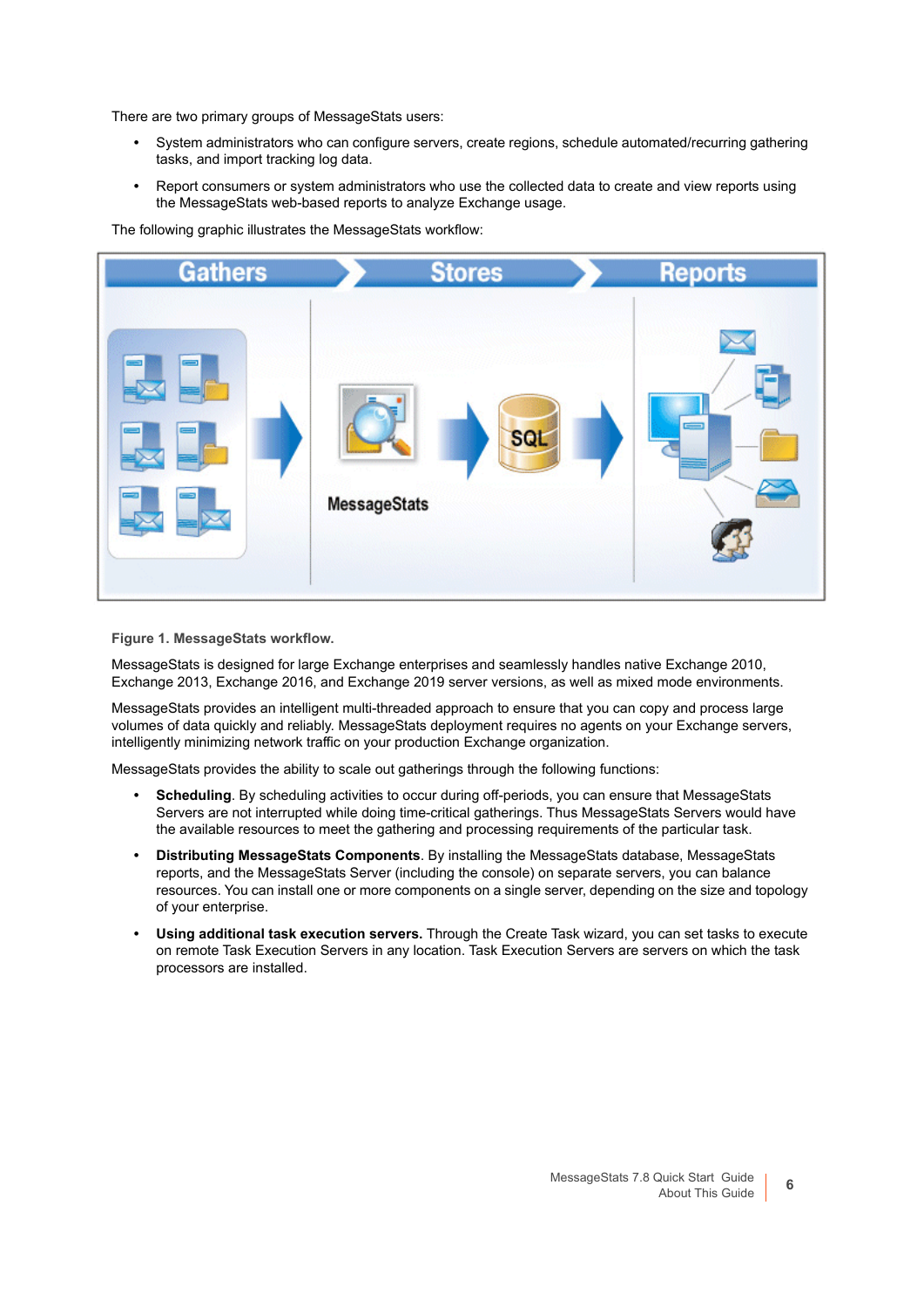# <span id="page-6-0"></span>**MessageStats Key Features**

MessageStats provides the support for large Microsoft Exchange enterprise implementations through the following features:

**Table 1. MessageStats key features.**

| <b>Feature</b>                                                         | <b>Description</b>                                                                                                                                                                                                                                                                                                                                              |
|------------------------------------------------------------------------|-----------------------------------------------------------------------------------------------------------------------------------------------------------------------------------------------------------------------------------------------------------------------------------------------------------------------------------------------------------------|
| Auto-discovers Exchange<br>environments                                | MessageStats analyzes your Exchange organization and auto-discovers the<br>routing groups, administrative groups, and versions of your servers.                                                                                                                                                                                                                 |
| Supports multiple Exchange<br>organizations                            | MessageStats allows you to view and report on multiple Exchange<br>organizations simultaneously with your production environment.                                                                                                                                                                                                                               |
|                                                                        | NOTE: In a scenario where multiple Exchange organizations overlay multiple<br>domains, you may need a two-way trust between the domain in which<br>MessageStats resides, and the domains on each Exchange organization to<br>which MessageStats is associated. These trusts depend on the credentials that<br>are used by the MessageStats gathering processes. |
| Handles diverse topologies                                             | MessageStats seamlessly handles the details associated with tracking log file<br>locations, database storage locations, and administrative group topologies.                                                                                                                                                                                                    |
|                                                                        | This allows you to report across native or mixed mode environments for<br>Exchange 2010 and later.                                                                                                                                                                                                                                                              |
|                                                                        | MessageStats also provides the ability to specify an alternate location for the<br>Exchange databases, including alternative disk drives, SAN, and NAS devices.                                                                                                                                                                                                 |
| Allows customized locations for<br>archived tracking logs              | MessageStats lets you specify file server share locations using UNC paths.<br>This allows you to gather from archived tracking logs that no longer reside on<br>the original Exchange servers that generated the logs.                                                                                                                                          |
|                                                                        | MessageStats also supports scenarios in which the tracking log directory has<br>been moved from the default location on an Exchange server.                                                                                                                                                                                                                     |
| Supports layered security<br>contexts                                  | MessageStats allows you to specify security credentials that are used to gather<br>data from each target server. As a result, MessageStats does not require you to<br>maintain a single account that has rights across all of your Exchange servers.<br>You can specify different credentials for tasks that gather data from different<br>servers or groups.   |
| Shows presence status in<br>reports                                    | In a report that displays mailbox-specific information, MessageStats can show<br>the presence status information for the mailbox owner. In addition to presence<br>status, the full set of Microsoft Office Communicator functionality is available<br>directly from the MessageStats Reports.                                                                  |
| Reports on hidden mailboxes<br>and on distribution group<br>membership | MessageStats can optionally report on hidden mailboxes and on distribution<br>group membership on relevant reports. For information about setting the<br>options to include this information in reports, see the MessageStats<br>Administrator Guide.                                                                                                           |
| Supports customized gathering<br>schedules                             | MessageStats allows administrators to tune the number of times that mailbox,<br>distribution group, and public folder data is gathered, to reduce network impact.                                                                                                                                                                                               |
| Provides for distributed data<br>gatherers                             | You can install task processors at several locations to provide vertical and<br>horizontal scaling.                                                                                                                                                                                                                                                             |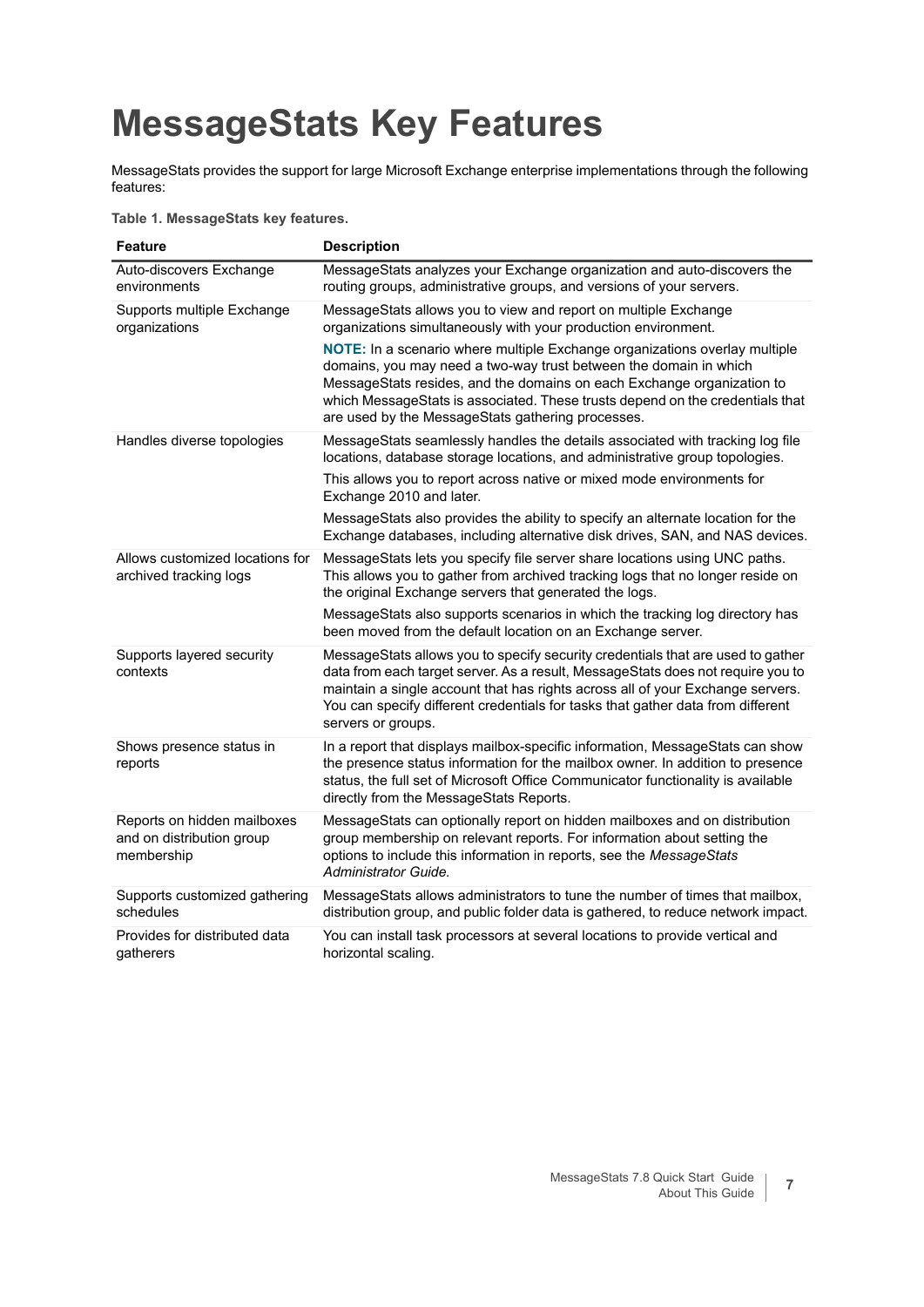# <span id="page-7-0"></span>**Supported Environments**

The following table describes the environments that MessageStats supports:

|  |  | Table 2. Supported Exchange Environments. |
|--|--|-------------------------------------------|

| <b>Component</b>           | <b>Supported Environment</b> |
|----------------------------|------------------------------|
| Microsoft Exchange version | Exchange 2010                |
|                            | Exchange 2013                |
|                            | Exchange 2016                |
|                            | Exchange 2019                |
|                            | .                            |

Must have tracking logs enabled and the tracking log folder shared.

You cannot install MessageStats on a domain controller or on an Exchange server.

To gather information from other environments, such as Lync and Skype for Business server, Lotus and IBM Notes, OWA, Microsoft ActiveSync, Exchange Online, and Quest Archive Manager, you must install the appropriate report pack. All the available MessageStats report packs are listed under the Install tab in the Autorun.exe file.

### <span id="page-7-1"></span>**Sources of Exchange Information**

MessageStats gathers two types of Exchange information:

|  |  | Table 3. MessageStats Sources of Information. |  |  |
|--|--|-----------------------------------------------|--|--|
|--|--|-----------------------------------------------|--|--|

| <b>Type</b>                    | <b>Description</b>                                                                                                                                                                                                                                                                                                                                              |  |
|--------------------------------|-----------------------------------------------------------------------------------------------------------------------------------------------------------------------------------------------------------------------------------------------------------------------------------------------------------------------------------------------------------------|--|
| <b>Tracking logs</b>           | Log files generated by Microsoft Exchange that track message-related events<br>occurring on or between Exchange servers.                                                                                                                                                                                                                                        |  |
| Exchange Object<br>information | Exchange objects that are provided by an Exchange server.<br>These objects include:<br>Mailbox and user information<br>Mailbox-enabled objects<br>Mail-enabled groups in Active Directory<br>Simple Mail Transfer Protocol (SMTP) domains and address templates for<br><b>SMTP</b><br>Internal Namespaces<br>٠<br><b>Public Folders</b><br><b>Mail Contacts</b> |  |

The information processed from the tracking logs and the Exchange objects provides information about the flow and volume of email over user-defined periods. Report consumers can then view or create a report using MessageStats Reports through a web interface.

### <span id="page-7-2"></span>**MessageStats Architecture**

MessageStats is comprised of three main components, and three secondary components, as described in the following sections.

You can install all MessageStats components on a single computer, or you can distribute components on multiple computers, for the purpose of spreading the processing load and locating the gathering function closer to the data sources.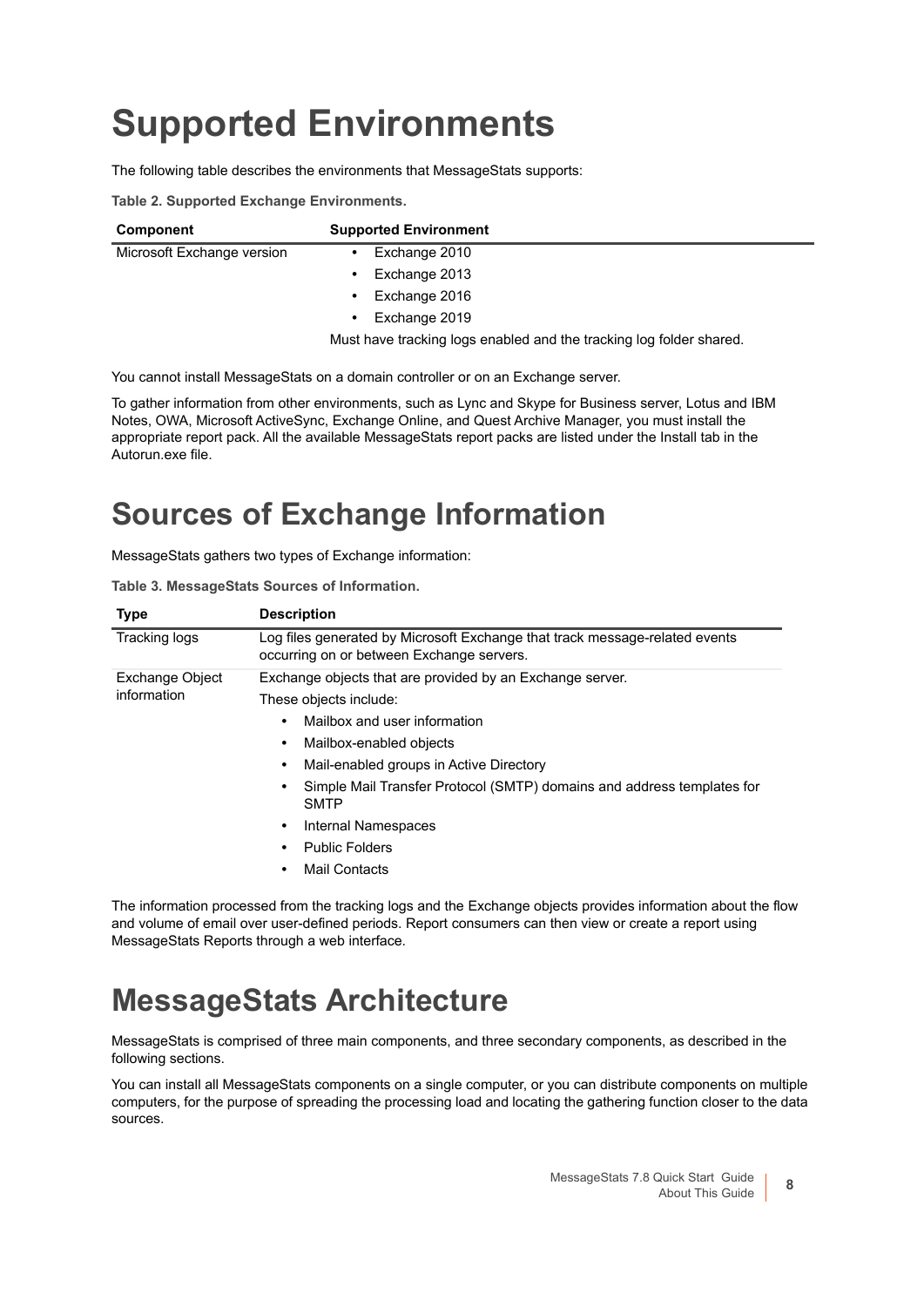### **MessageStats Server**

MessageStats collects and processes Microsoft Exchange tracking logs and Exchange object usage information from Active Directory, and from a list of Exchange servers, administrative groups, routing groups, and user-defined regions.

The MessageStats Server consists of the following three components:

- **MMC client console:** The MessageStats console is a Microsoft Management Console (MMC) snap-in that is used administer MessageStats.
- **MessageStats Scheduler service**: In a distributed gathering model, the MessageStats Scheduler Service coordinates all the gathering servers (Task Execution Servers). There can only be one MessageStats Scheduler Service per MessageStats database.
- **Task Execution Server**: A server on which you install the task processors is called a Task Execution Server. To optimize information gathering, you can deploy multiple Task Execution Servers across your organization.

The MessageStats Server allows you to:

- **•** Connect to and enumerate the Exchange organizations.
- **•** Select the administrative groups, routing groups, regions, or servers that you want to include in your gatherings.
- **•** Create and schedule gathering tasks for the automated gathering of tracking logs and mailbox statistics.

### **MessageStats Database**

The MessageStats Database is an SQL database that is the main repository for the gathered information. When the database is properly tuned, information can be efficiently stored, and MessageStats Reports can quickly access the required data.

To manage your MessageStats Database, you can use the Database Management functionality from the console to selectively delete obsolete data and to tune the database for optimal performance.

### **MessageStats Reports**

MessageStats Reports allow you to view usage statistics through a collection of dynamic, preconfigured reports. You can view the data within one Exchange organization or across multiple Exchange organizations. You can also change relevant report parameters interactively using on-page quick filters. Using the custom reports feature, you can create and save custom queries for later use.

In addition, you can create report subscriptions so that MessageStats can automatically create reports and notify a recipient list on a regular basis that specific reports are available.

For the current list of MessageStats Reports, see the *MessageStats Reports User Guide*. Several reports have additional variations, such as default grouping order. Within each variation you can change the filter, group, and sort criteria for each of these reports.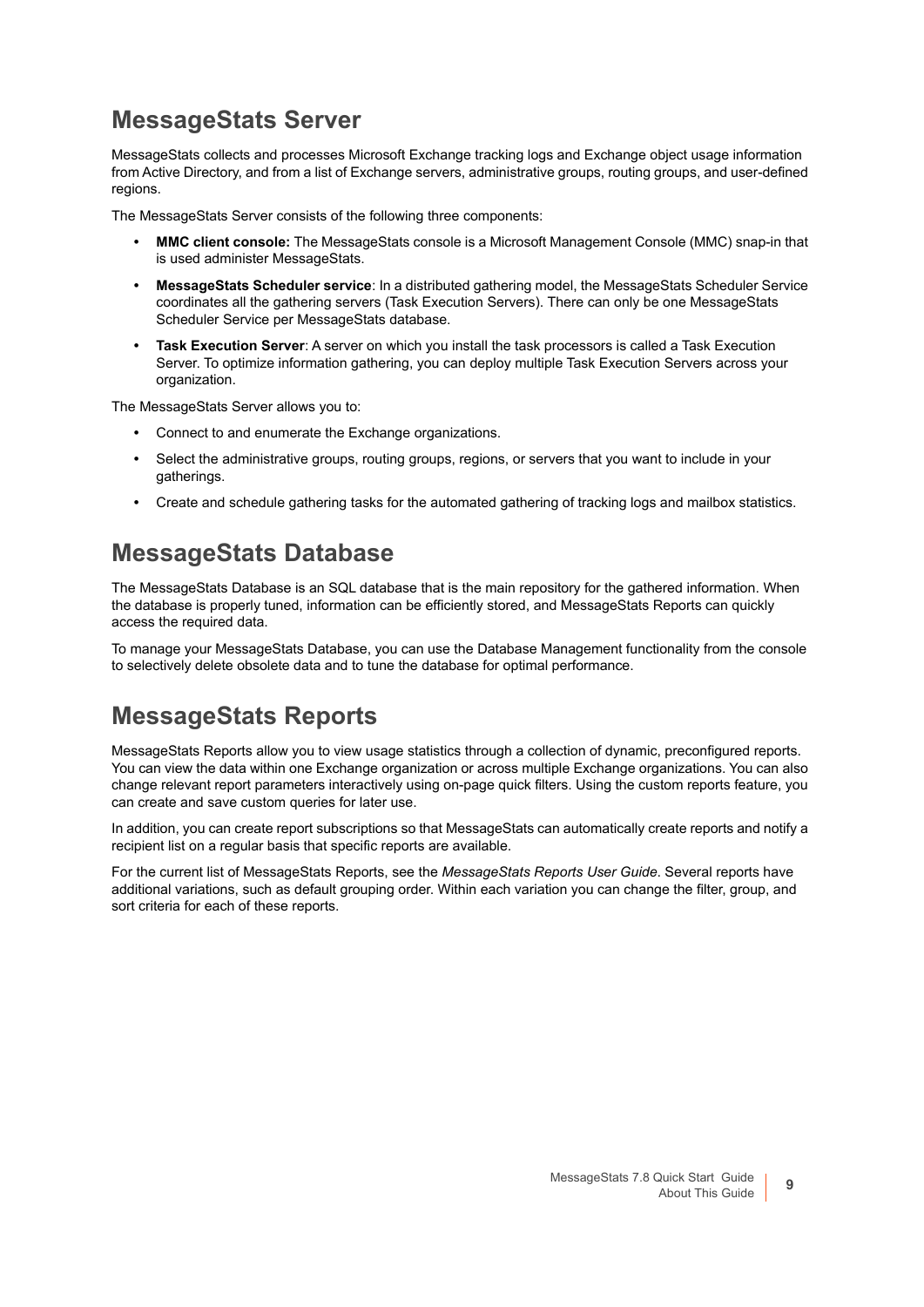# <span id="page-9-2"></span><span id="page-9-0"></span>**Requirements for Installing the MessageStats Components**

Before you install MessageStats, you should assess your gathering and processing requirements. You can install all MessageStats components on a single server, but you may decide to install MessageStats components on separate servers to improve database and reporting performance.

Prerequisites differ among MessageStats components. The following tables list the requirements that must be met on the server on which you want to install a MessageStats component. If you intend to install more than one component on a server, the server must meet the requirements for all of the installed components.

The following sections describe the specific requirements for each MessageStats component:

[MessageStats Database Minimum Requirements](#page-9-1)

[MessageStats Reports Minimum Requirements](#page-10-0)

[MessageStats Server Minimum Requirements](#page-11-0)

For information about the rights and permissions that are needed to install and operate MessageStats, see [Rights](#page-12-0)  [and Permissions Required by MessageStats on page 13](#page-12-0).

With the exception of the MessageStats Database, you cannot directly install MessageStats components on remote servers. The installation files must be copied to the server on which you are installing the components, and the installer must run on that server.

For the Microsoft Exchange-specific requirements, see [Prerequisites for Gathering from Microsoft Exchange on](#page-17-3)  [page 18](#page-17-3).

# <span id="page-9-3"></span><span id="page-9-1"></span>**MessageStats Database Minimum Requirements**

The server on which you install the MessageStats Database must meet the following hardware requirements:

**Table 1. Database minimum hardware requirements.**

| Type      | Minimum                                         |
|-----------|-------------------------------------------------|
| Processor | Pentium 4 running at a minimum speed of 2.4 GHz |
| RAM       | 8 GB                                            |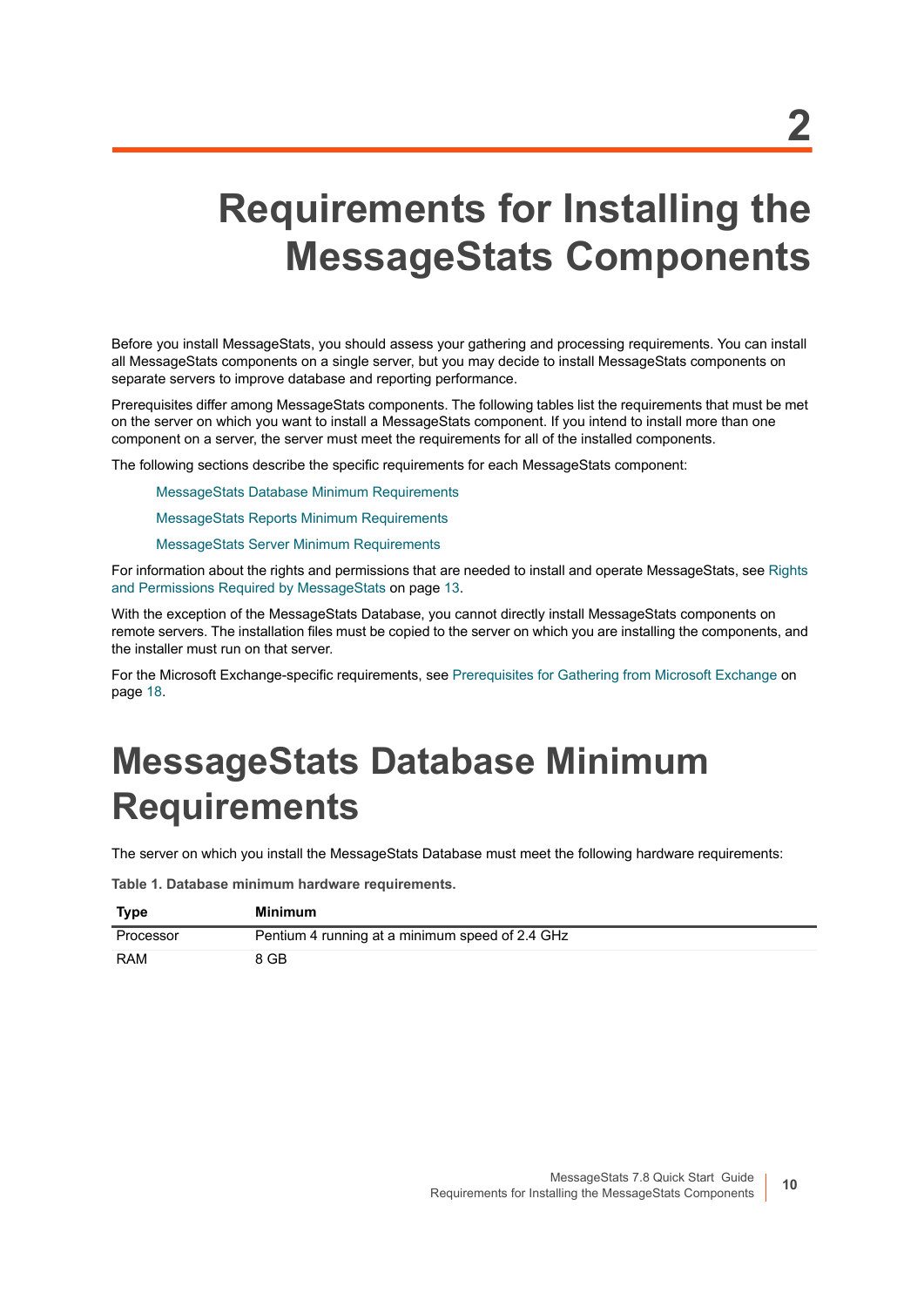**Table 1. Database minimum hardware requirements.**

| <b>Type</b> | <b>Minimum</b>                                                                                                                                                                                                                                                                                                                                      |
|-------------|-----------------------------------------------------------------------------------------------------------------------------------------------------------------------------------------------------------------------------------------------------------------------------------------------------------------------------------------------------|
| <b>Disk</b> | The space requirement varies depending on the size of the database. If you are upgrading<br>an existing database, the free disk must be larger than for a new database installation.<br>Space requirements also depend on the amount of information you intend to write to the<br>database and the length of time you intend to retain the records. |
|             | For help in assessing the amount of space that will be sufficient for your implementation,<br>contact Support to acquire a database size estimation tool.                                                                                                                                                                                           |
|             | To tune your MessageStats database and maximize performance, contact Professional<br>Services through your sales representative.                                                                                                                                                                                                                    |
| Other       | Pointing device must be installed on your server to access all MessageStats Reports<br>features.                                                                                                                                                                                                                                                    |

The server on which you install the MessageStats Database must meet the following software requirements:

**Table 2. Database minimum software requirements**

| <b>Type</b>              | <b>Minimum</b>                                                                                                                                                                                                                                                                              |
|--------------------------|---------------------------------------------------------------------------------------------------------------------------------------------------------------------------------------------------------------------------------------------------------------------------------------------|
| <b>Operating Systems</b> | Windows Server 2012 and later                                                                                                                                                                                                                                                               |
|                          | Full installation on Windows 10 is supported for evaluation purposes only.                                                                                                                                                                                                                  |
|                          | In a production environment, you can install only the MessageStats MMC client console on<br>Windows 10.                                                                                                                                                                                     |
| Database Server          | SQL Server 2012 or later.                                                                                                                                                                                                                                                                   |
|                          | MessageStats supports SQL Server Express for test and evaluation scenarios only.                                                                                                                                                                                                            |
|                          | SQL Server Agent must be installed and running to use the Database Management tasks:<br>database reindexing, defragmenting, or database aging. SQL Express does not include the<br>SQL Server Agent. Database Maintenance tasks are not available when running on SQL<br>Express.           |
|                          | The MessageStats database requires that Microsoft OLE DB Driver for SQL<br>Server"(MSOLEDBSQL) be installed when you are installing the database through the<br>MessageStats installer. You can find the download here: https://www.microsoft.com/en-<br>us/download/details.aspx?id=56730. |
|                          | <b>NOTE:</b> When selecting a SQL collation, ensure the collation option that you select is Case<br>Insensitive (CI).                                                                                                                                                                       |
|                          | For SQL database connectivity, you must install the new version of Microsoft OLE DB<br>Driver for SQL Server (MSOLEDBSQL). You can find the download here:<br>https://www.microsoft.com/en-us/download/details.aspx?id=56730.                                                               |

# <span id="page-10-1"></span><span id="page-10-0"></span>**MessageStats Reports Minimum Requirements**

The server on which you install the MessageStats Reports must meet the following hardware and software requirements:

| <b>Type</b>                  | Minimum                                          |
|------------------------------|--------------------------------------------------|
| <b>Hardware Requirements</b> |                                                  |
| Processor                    | Pentium 4, running at a minimum speed of 2.4 GHz |
| <b>RAM</b>                   | 8 GB                                             |

**Table 3. Reports server minimum requirements.**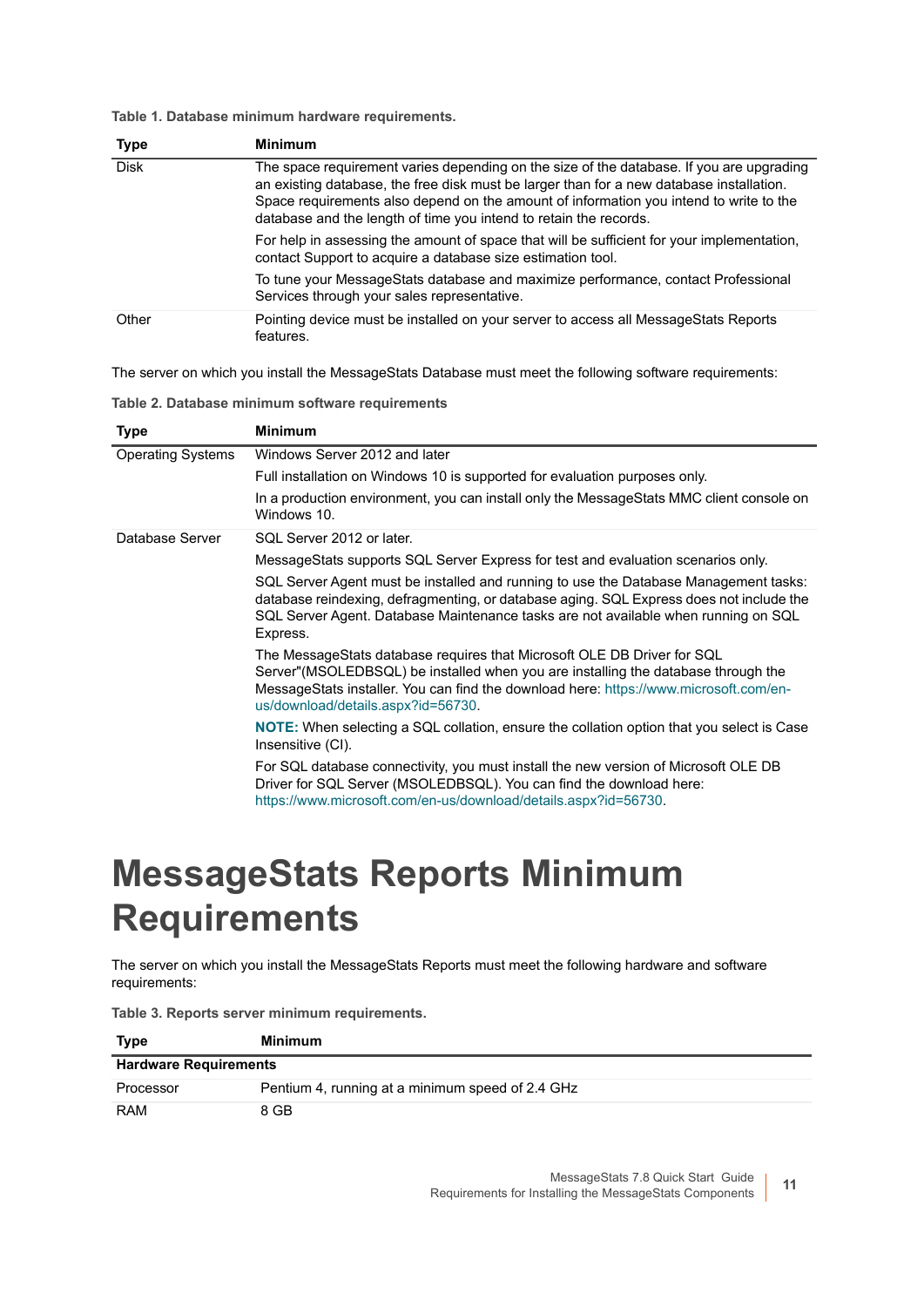**Table 3. Reports server minimum requirements.**

| <b>Type</b>                  | <b>Minimum</b>                                                                                                                                                                                                                |
|------------------------------|-------------------------------------------------------------------------------------------------------------------------------------------------------------------------------------------------------------------------------|
| <b>Disk</b>                  | 60 MB of free disk space for MessageStats Reports. The space should exist on a local<br>disk drive rather than a network drive.                                                                                               |
| Other                        | Monitor capable of supporting a resolution 1024 by 768                                                                                                                                                                        |
|                              | Pointing device must be installed on your server to access all MessageStats features.                                                                                                                                         |
| <b>Software Requirements</b> |                                                                                                                                                                                                                               |
| <b>Operating Systems</b>     | Windows Server 2012 or later                                                                                                                                                                                                  |
|                              | Full installation on Windows 7 is supported for evaluation purposes only.                                                                                                                                                     |
| <b>IIS</b> server            | IIS 8.0 or later                                                                                                                                                                                                              |
|                              | Also certain IIS roles services must be enabled. See Setting IIS Role Services for IIS on<br>page 16 for more information.                                                                                                    |
| SQL connectivity             | For SQL database connectivity, you must install the new version of Microsoft OLE DB<br>Driver for SQL Server (MSOLEDBSQL). You can find the download here:<br>https://www.microsoft.com/en-us/download/details.aspx?id=56730. |
| <b>Browsers</b>              | Internet Explorer 10.0 or later                                                                                                                                                                                               |
|                              | Chrome                                                                                                                                                                                                                        |
|                              | Firefox                                                                                                                                                                                                                       |
|                              | Microsoft Edge                                                                                                                                                                                                                |
| .NET                         | Microsoft .NET Framework 4.7.2. For information about resolving common ASP.NET<br>configuration problems, see Appendix A: IIS Configuration Issues on page 39.                                                                |

# <span id="page-11-1"></span><span id="page-11-0"></span>**MessageStats Server Minimum Requirements**

The MessageStats Server consists of the following three components:

- **•** MMC client console
- **•** MessageStats Scheduler Service
- **•** Task processors

Minimum hardware requirements are given for the server and for each component, in the following table.

**Table 4. MessageStats Server component hardware minimum requirements.**

| <b>Type</b>      | <b>Minimum</b>                                                                                                                                                                                                                                                                                                                                             |  |  |
|------------------|------------------------------------------------------------------------------------------------------------------------------------------------------------------------------------------------------------------------------------------------------------------------------------------------------------------------------------------------------------|--|--|
|                  | Hardware Requirements for any or all MessageStats Server components                                                                                                                                                                                                                                                                                        |  |  |
| Processor        | Pentium 4, running at a minimum speed of 2.4 GHz                                                                                                                                                                                                                                                                                                           |  |  |
| <b>RAM</b>       | 8 GB                                                                                                                                                                                                                                                                                                                                                       |  |  |
| <b>Disk</b>      | 90 MB of free disk space                                                                                                                                                                                                                                                                                                                                   |  |  |
| SQL connectivity | For SQL database connectivity, you must install the new version of Microsoft OLE DB<br>Driver for SQL Server (MSOLEDBSQL). You can find the download here:<br>https://www.microsoft.com/en-us/download/details.aspx?id=56730.                                                                                                                              |  |  |
| Other            | Sufficient space for the temporary MessageStats caches, application logs, and task<br>documents. The size of the cache depends on the number of servers, the number of logs<br>on each server, and the size of each log. The space should exist on a local drive rather<br>than a network drive.<br>Monitor capable of supporting a resolution 1024 by 768 |  |  |
|                  | Pointing device must be installed on your server to access all Message Stats features.                                                                                                                                                                                                                                                                     |  |  |
|                  |                                                                                                                                                                                                                                                                                                                                                            |  |  |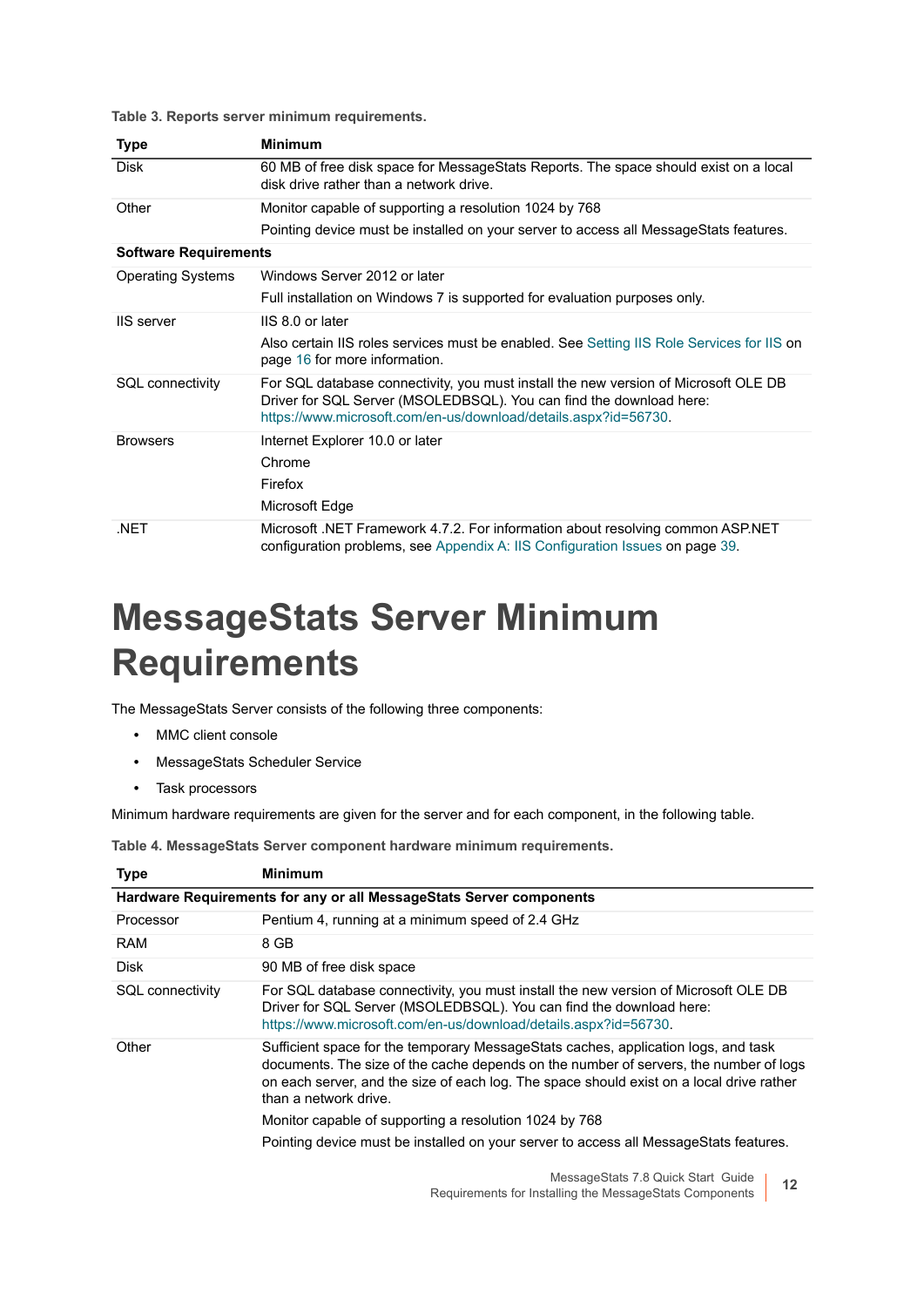The minimum software requirements are listed for each of the MessageStats server components. If you install more than one component on the same computer, you must meet the requirements for each component.

<span id="page-12-1"></span>

| <b>Component</b>                            | <b>Minimum</b>                                                                                                                                                                                                                                                                                                        |  |  |
|---------------------------------------------|-----------------------------------------------------------------------------------------------------------------------------------------------------------------------------------------------------------------------------------------------------------------------------------------------------------------------|--|--|
| <b>Operating Systems</b>                    | Windows Server 2012 or later                                                                                                                                                                                                                                                                                          |  |  |
|                                             | Full installation on Windows 10 is supported for evaluation purposes only.                                                                                                                                                                                                                                            |  |  |
|                                             | NOTE: In a production environment, you can install only the MessageStats client console<br>on Windows 10.                                                                                                                                                                                                             |  |  |
| <b>Task Processor Specific Requirements</b> |                                                                                                                                                                                                                                                                                                                       |  |  |
| <b>MAPI</b>                                 | For Exchange 2010 or 2013 you can install the newest Microsoft MAPI & CDO software<br>download (http://www.microsoft.com/en-us/download/details.aspx?id=39045) on the Task<br><b>Execution Server.</b>                                                                                                                |  |  |
|                                             | For Exchange 2010, ensure that you are using MAPI & CDO version 6.5.8211.0 or<br>٠<br>later.                                                                                                                                                                                                                          |  |  |
|                                             | For Exchange 2013, ensure that you are using MAPI & CDO version 6.5.8320.0<br>$\bullet$<br>(released 5/17/2013). This version of MAPI & CDO implements RPC over HTTPS<br>(Outlook Anywhere) which requires that the proxy (CAS) server have an SSL<br>certificate on it that is trusted by the Task Execution Server. |  |  |
|                                             | Configuring an SSL certificate on your Exchange 2013 CAS (proxy) server is part of the<br>normal setup that is required for the Outlook 2013 client. For more information, see the<br>Microsoft Exchange 2013 documentation for configuring mail flow and client access.                                              |  |  |
|                                             | If you already have a version of the MAPI Download installed, you must remove it before<br>installing a new version. The Microsoft MAPI installer does not upgrade, nor does it warn<br>you if you try to install MAPI & CDO without removing the previous version.                                                   |  |  |
| .Net                                        | Microsoft .Net Framework 4.7.2                                                                                                                                                                                                                                                                                        |  |  |
|                                             | Can be downloaded from https://dotnet.microsoft.com/download/dotnet-framework/net472                                                                                                                                                                                                                                  |  |  |
| Microsoft                                   | For Exchange 2010, 2013, 2016, and 2019, you must also install Microsoft PowerShell 2.0.                                                                                                                                                                                                                              |  |  |
| PowerShell 2.0                              | You can download the Windows Management Framework (which includes PowerShell 2.0)<br>from http://support.microsoft.com/kb/968929.                                                                                                                                                                                     |  |  |
| <b>Report Client Specific Requirements</b>  |                                                                                                                                                                                                                                                                                                                       |  |  |
| Microsoft Lync and<br>Outlook               | To see the presence status information in Exchange mailbox-specific reports, the person<br>that is viewing the reports on the web site must have Lync Communicator 2010 or later and<br>Outlook installed and running on their local computer.                                                                        |  |  |

**Table 5. Software requirements for MessageStats Server components.**

For 64-bit computers, the 64-bit version of Microsoft Office 2010 or later must be installed. If a 32-bit version of Office, such as Office 2010 (x86) is installed, the presence icons will not appear since the 64-bit version of the required Name.dll will not be available.

**NOTE:** The Exchange organization must have Lync Server or later configured and running.

# <span id="page-12-0"></span>**Rights and Permissions Required by MessageStats**

The account that you use to install MessageStats should be the account that you use as the MessageStats service account. This account must have distinct rights and permissions to install MessageStats, to gather information, and to render reports. These requirements are described in the following sections:

[Installation Rights](#page-13-0)

[Operational Rights](#page-14-0)

[MessageStats Reports Security Settings](#page-15-0)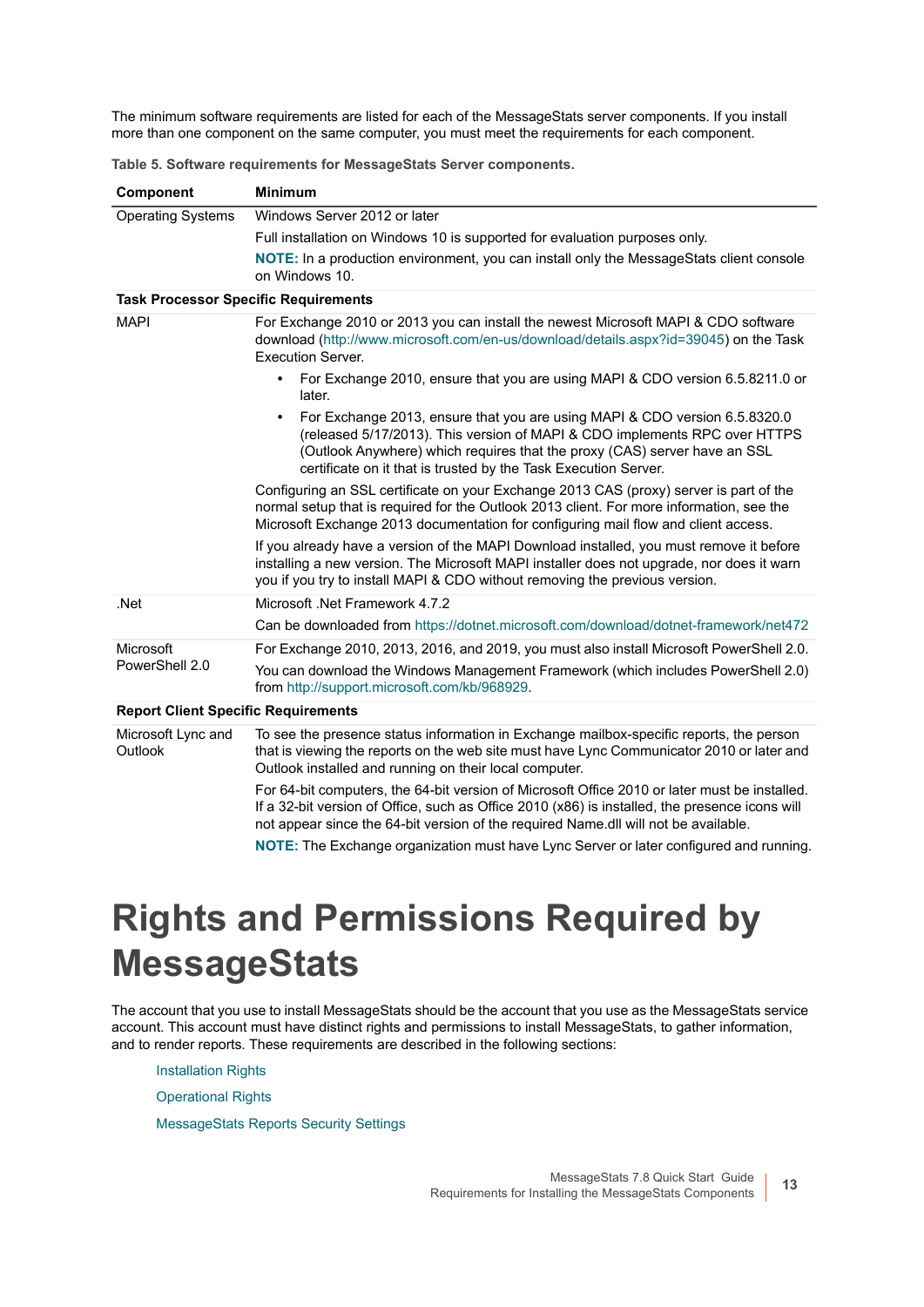[Setting IIS Role Services for IIS](#page-15-1) [Trust Relationships](#page-16-1) [Miscellaneous Rights](#page-16-2)

# <span id="page-13-3"></span><span id="page-13-0"></span>**Installation Rights**

The account you use to install MessageStats must have the following rights and permissions:

**•** Membership in the local Administrator group

## <span id="page-13-1"></span>**Database Server Permissions**

To install the MessageStats Database, the MessageStats service account must have database creation rights on the SQL Server. Specifically, the following SQL security roles must be assigned to the account used to install the database:

- **•** dbcreator
- **•** public
- **•** securityadmin

For information about the permissions that are required for different operational activities, see [Operational Rights](#page-14-0) [on page 15.](#page-14-0)

### <span id="page-13-2"></span>**MessageStats roles and permissions created during installation**

During installation, MessageStats automatically performs the following actions:

- **•** Adds the service account to the local administrator group.
- **•** Grants the following rights to the service account on the local MessageStats server:
	- **▪** Act as part of the operating system
	- **▪** Logon as a batch job
	- **▪** Replace a process level token

The MessageStats installer automatically creates the following roles and permissions on the server in which the specific component is installed: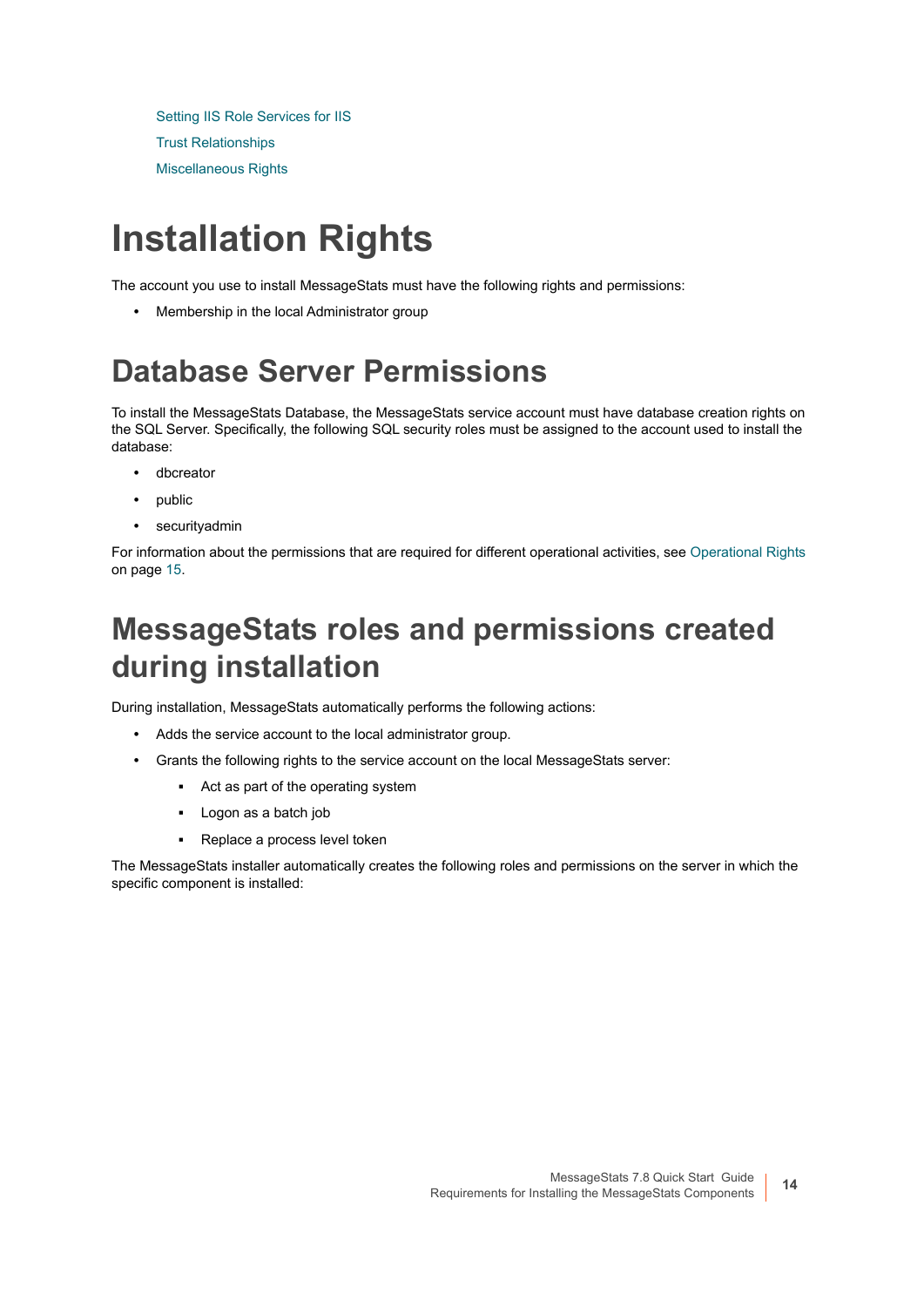**Table 6. Permissions and roles created during installation.**

| <b>Installed Component</b>                                 | <b>Item</b>                                                                                                                                     | <b>Name</b>                                                                                                                                                                                                                                                           |
|------------------------------------------------------------|-------------------------------------------------------------------------------------------------------------------------------------------------|-----------------------------------------------------------------------------------------------------------------------------------------------------------------------------------------------------------------------------------------------------------------------|
| MessageStats Database                                      | Two local groups                                                                                                                                | MessageStats Admin                                                                                                                                                                                                                                                    |
| <b>Task Processor</b>                                      |                                                                                                                                                 | MessageStats Web                                                                                                                                                                                                                                                      |
| MessageStats Scheduler service<br>MessageStats MMC console |                                                                                                                                                 | NOTE: For a server on which only the<br>task processors are installed (a Task<br>Execution Server), only the<br>MessageStats Admin local group is<br>created.                                                                                                         |
|                                                            |                                                                                                                                                 | <b>MessageStats Admin group rights</b>                                                                                                                                                                                                                                |
|                                                            |                                                                                                                                                 | The MessageStats Admin local group is<br>added to the following server Local<br><b>Security Policies:</b><br>Access this computer from the<br>network<br>Act as part of operating system<br>٠<br>Allow log on locally<br>Impersonate a client after<br>authentication |
|                                                            |                                                                                                                                                 | Log on as a batch job                                                                                                                                                                                                                                                 |
|                                                            |                                                                                                                                                 | Log on as a service<br>٠                                                                                                                                                                                                                                              |
|                                                            |                                                                                                                                                 | Replace a process level token                                                                                                                                                                                                                                         |
| MessageStats Reports web site                              | Three local groups                                                                                                                              | Web Report Administrators<br>Web Report Authors<br>Web Report Users                                                                                                                                                                                                   |
| MessageStats Database                                      | Two database users (Server<br>Logins)<br>These logins allow database read,<br>write, and security admin rights on<br>the MessageStats database. | MessageStats Admin<br>MessageStats Web                                                                                                                                                                                                                                |
|                                                            | Two database roles on the SQL<br>server that hosts the MessageStats<br>database                                                                 | MessageStats Admin<br>MessageStats Web                                                                                                                                                                                                                                |

# <span id="page-14-0"></span>**Operational Rights**

After installation, the account that runs the MessageStats Scheduler Service requires db owner rights on the MessageStats database.

To perform database maintenance activities, the account used to run the database maintenance tasks must have rights to re-index and defragment the MessageStats database (such as alter rights, and so on). To use the database management features in a distributed environment, one of the following accounts must have the sysadmin fixed server role on the SQL server that hosts the MessageStats database:

- **•** the MessageStats service account
	- OR -
- **•** the account that is currently logged into the MessageStats console

The account (task credentials) used by MessageStats to gather from Microsoft Exchange servers must have the following permissions: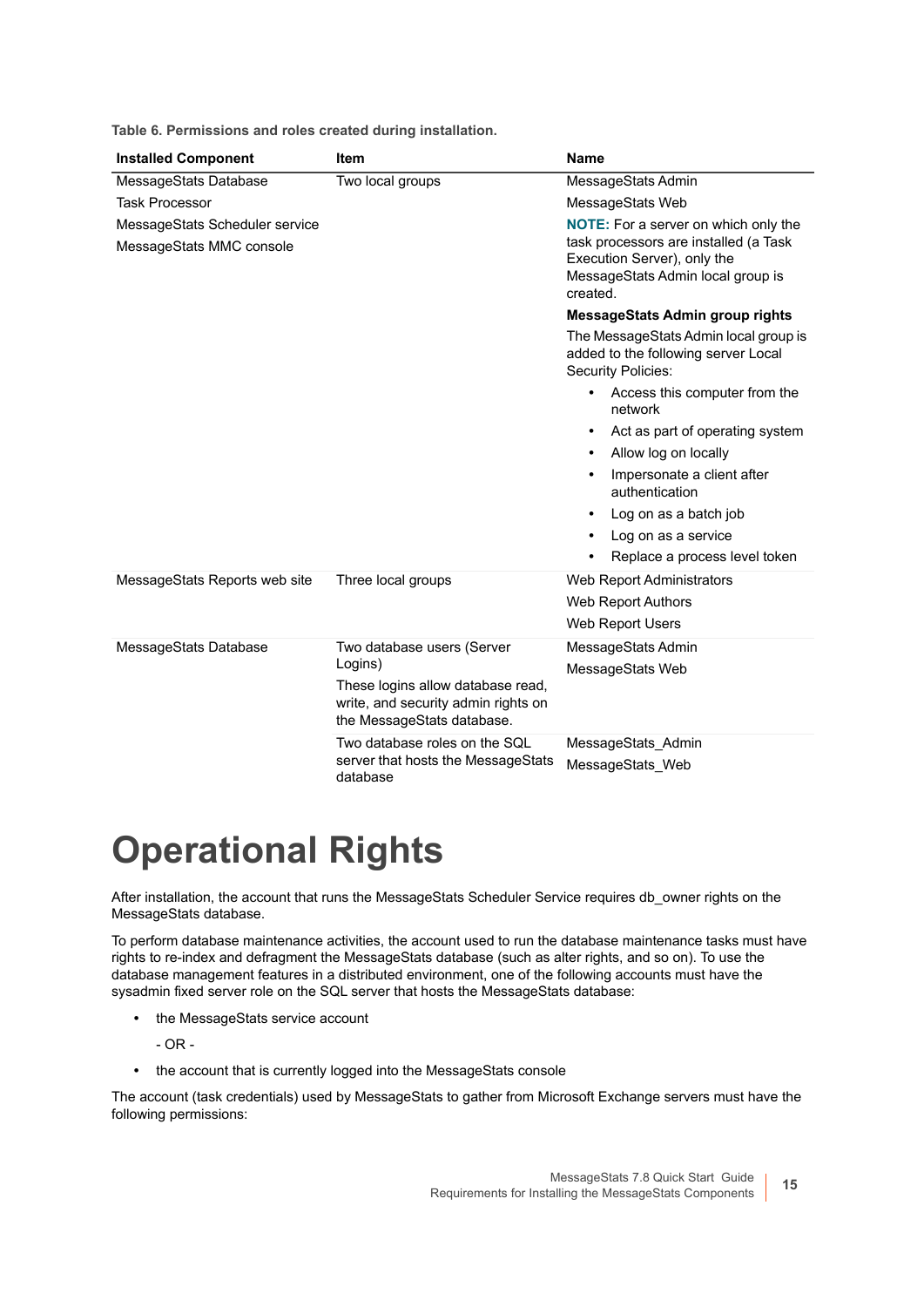**•** Membership in the MessageStats Admin local group on the SQL server that houses the MessageStats Database

### <span id="page-15-0"></span>**MessageStats Reports Security Settings**

For all IIS servers that house the MessageStats Reports web server, ensure the following:

**Table 7. IIS Required Settings for Reports Server.**

| <b>Setting</b>             | <b>Required Configuration</b>                                                                                                                                                                                                                         |
|----------------------------|-------------------------------------------------------------------------------------------------------------------------------------------------------------------------------------------------------------------------------------------------------|
| Authentication mode        | If the MessageStats Database and Reports Are Installed on Same<br><b>Server</b>                                                                                                                                                                       |
|                            | On the MessageStats Reports virtual directory, ensure that Windows<br>Authentication is selected.                                                                                                                                                     |
|                            | If the MessageStats Database and MessageStats Reports Are<br><b>Installed on Different Servers</b>                                                                                                                                                    |
|                            | For a distributed installation, you typically would specify SQL Server<br>Authentication mode. Windows Authentication mode cannot handle the<br>credential hopping that occurs in a distributed topology unless Kerberos<br>delegation is configured. |
|                            | For instructions about how to deploy a distributed installation using<br>Windows Authentication and Kerberos, see the chapter titled<br>Deployment Recommendations in the MessageStats Deployment Guide.                                              |
|                            | <b>IMPORTANT:</b> As of release 7.7, Anonymous Authentication must be<br>disabled for the MessageStats Web Reports web site.                                                                                                                          |
| <b>ASPNFT</b>              | ASP NFT must be installed and set as Allowed to run.                                                                                                                                                                                                  |
| <b>Active Server Pages</b> | Active Server Pages must be set as Allowed to run.                                                                                                                                                                                                    |
| User Account               | The account that accesses the web site must have local Administrator<br>rights on the database server.                                                                                                                                                |
|                            | The account must also be in the MessageStats Admin local group (for<br>read and write access) or MessageStats Web local group (for read<br>access only).                                                                                              |

## <span id="page-15-2"></span><span id="page-15-1"></span>**Setting IIS Role Services for IIS**

To install MessageStats Reports on Windows Server, you must install and enable IIS (Internet Information Services). The Web Server (IIS) role must be installed on Windows Server and the following IIS role services must be enabled:

**Table 8. Roles Services Required**

| IIS 7.0 - Web server (IIS) Role services | Services that must be enabled                                   |
|------------------------------------------|-----------------------------------------------------------------|
| <b>Common HTTP Features</b>              | <b>Static Content</b><br>$\bullet$                              |
|                                          | Default Document<br>$\bullet$                                   |
| Application Development                  | <b>ASPNFT</b><br>$\bullet$                                      |
|                                          | ASP<br>$\bullet$                                                |
|                                          | Server Side Includes<br>$\bullet$                               |
| Security                                 | Windows Authentication<br>$\bullet$                             |
|                                          | <b>IMPORTANT:</b> Anonymous Authentication must be<br>disabled. |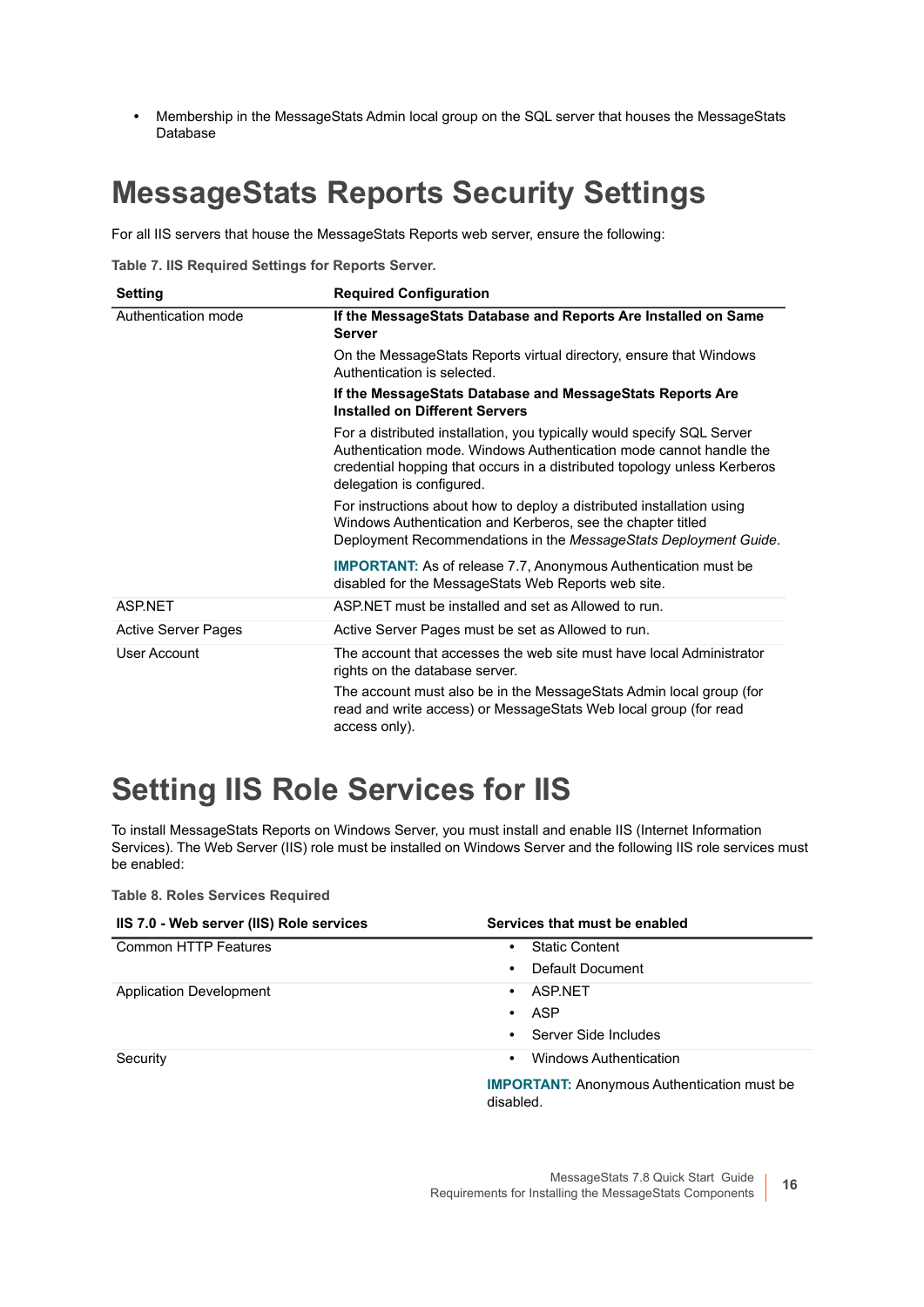You can install the Web Services (IIS) role using Server Manager and click Manage | Add Roles and Features or through PowerShell cmdlets.

## <span id="page-16-0"></span>**About Permissions to Run Report Subscriptions**

Report subscriptions are used to generate specific reports on a regular schedule. When you install MessageStats Reports, the local group called MessageStats Web is created with "Everyone" in its membership. Members of the MessageStats Web local group can create and run report subscriptions.

However, if an account is specified to run a subscription but it is not a member of the Administrators local group or does not have "logon locally" rights on the server on which the subscription task is scheduled to run, the task will not start.

By default, the MessageStats Web group is assigned Read/Write and Execute permissions on the %Windir%\System32\Tasks directory. If you grant the MessageStats Web group "Log on as batch job" permissions as well, accounts that are members of the MessageStats Web group, but do not have local Administrator rights on the server, can run subscription tasks.

### <span id="page-16-1"></span>**Trust Relationships**

The following trust relationships must exist:

- **•** Domains in which the tracking logs exist must trust the domain to which the MessageStats service account belongs.
- **•** Domain to which the SQL server belongs must trust the domain to which the MessageStats service account belongs.

### <span id="page-16-2"></span>**Miscellaneous Rights**

The following rights and permissions are also required to use specific MessageStats functionality:

**Table 9. Service Account Required Permissions.**

| <b>Action</b>                                                  | <b>Rights and Permissions Required</b>                                                                                                                                               |
|----------------------------------------------------------------|--------------------------------------------------------------------------------------------------------------------------------------------------------------------------------------|
| Specify User Context in<br><b>MessageStats Task Properties</b> | The service account and/or the account used to run the MessageStats<br>console requires the right "Act as a part of the operating system" to<br>impersonate other security contexts. |
|                                                                | Additionally, any user account specified on the Server Properties tab<br>must be a member of the Administrators local group on the<br>MessageStats Server.                           |
|                                                                | <b>Assigning permissions</b>                                                                                                                                                         |
|                                                                | You assign this permission to the Service account through the<br>MessageStats Installer. Windows does not immediately enable this<br>right.                                          |
|                                                                | If you are logged on as the Service account when the privileges are<br>granted, you must log off and on for the changes to take effect.                                              |
|                                                                |                                                                                                                                                                                      |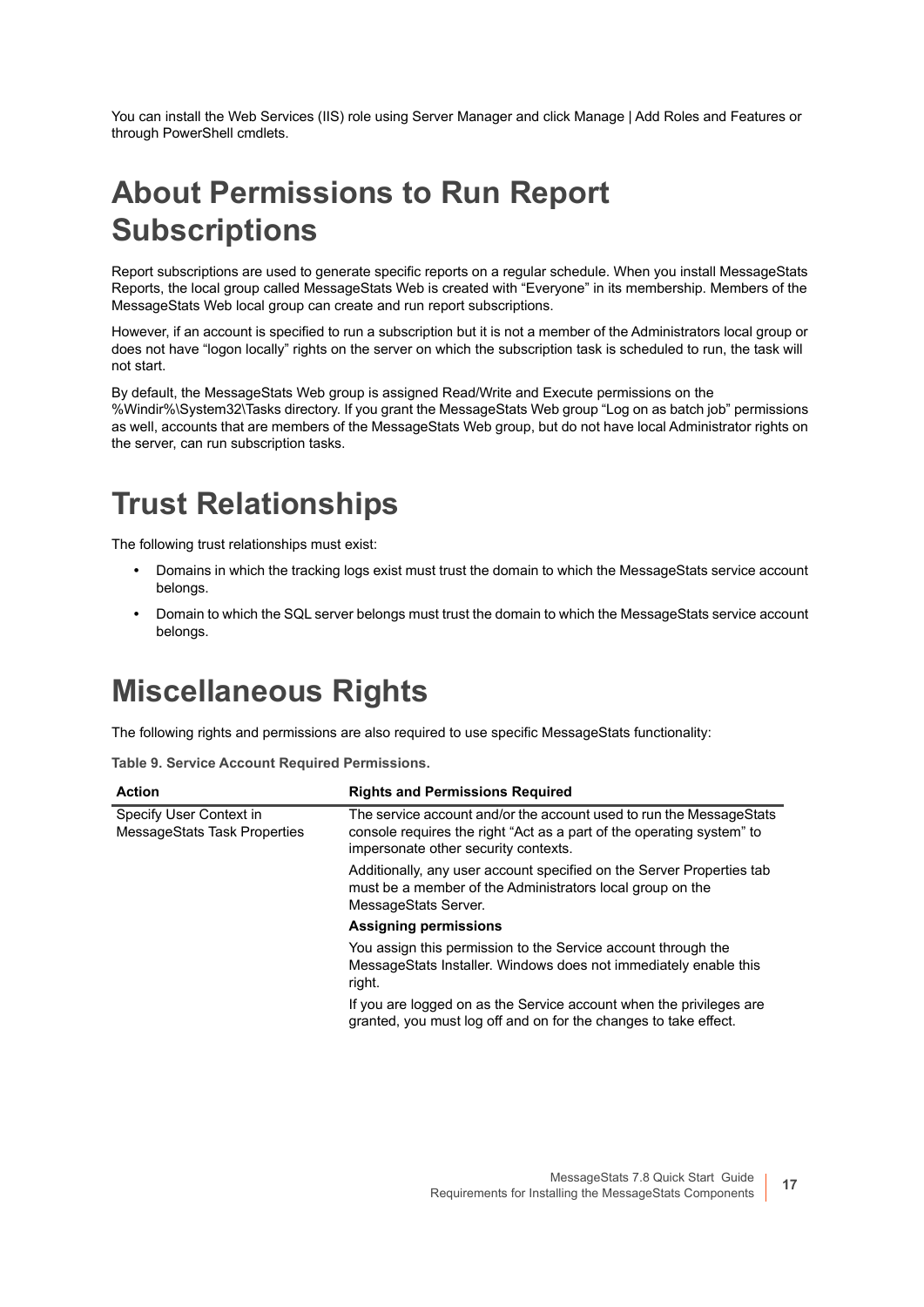# <span id="page-17-3"></span><span id="page-17-0"></span>**Prerequisites for Gathering from Microsoft Exchange**

Before MessageStats can collect and report information from your Microsoft Exchange network, You must ensure that certain prerequisites are met. These are described in the following sections.

- [Sharing the tracking log folder](#page-17-1)
- [Enabling message tracking](#page-17-2)
- [Required rights on Exchange servers](#page-18-0)
- [About the Exchange mailbox used for connection](#page-20-0)
- [Additional Exchange rights required for specialized gathering tasks](#page-21-0)
- [Configuring Lync to include presence in mailbox reports](#page-23-1)

## <span id="page-17-1"></span>**Sharing the tracking log folder**

If you are reporting against on-premise Exchange, you must have at least one server running Exchange with tracking logs enabled and shared. Exchange does not share the directory that contains the tracking logs by default. You must manually share the tracking log folder.

The tracking log folder is located as follows for the following versions of Exchange:

- **•** Exchange 2010 C:\Program Files\Microsoft\Exchange Server\V14\TransportRoles\Logs\MessageTracking
- **•** Exchange 2013 / 2016 / 2019 C:\Program Files\Microsoft\Exchange Server\V15\TransportRoles\Logs\MessageTracking

## <span id="page-17-2"></span>**Enabling message tracking**

Message tracking must be enabled for the Exchange servers:

- **•** [For instructions about how to enable message tracking on an Exchange 2010 server, see the following](http://technet.microsoft.com/en-us/library/aa997984(v=exchg.141).aspx)  [article: h](http://technet.microsoft.com/en-us/library/aa997984(v=exchg.141).aspx)ttp://technet.microsoft.com/en-us/library/aa997984(v=exchg.141).aspx.
- **•** For instructions about how to enable message tracking on an Exchange 2013 server, see the following article: <http://technet.microsoft.com/en-us/library/aa997984.aspx>.
- **•** For instructions about how to enable message tracking on an Exchange 2016 or Exchange 2019 server, see the following article: [https://technet.microsoft.com/en-us/library/aa997984\(v=exchg.160\).aspx](https://technet.microsoft.com/en-us/library/aa997984(v=exchg.160).aspx)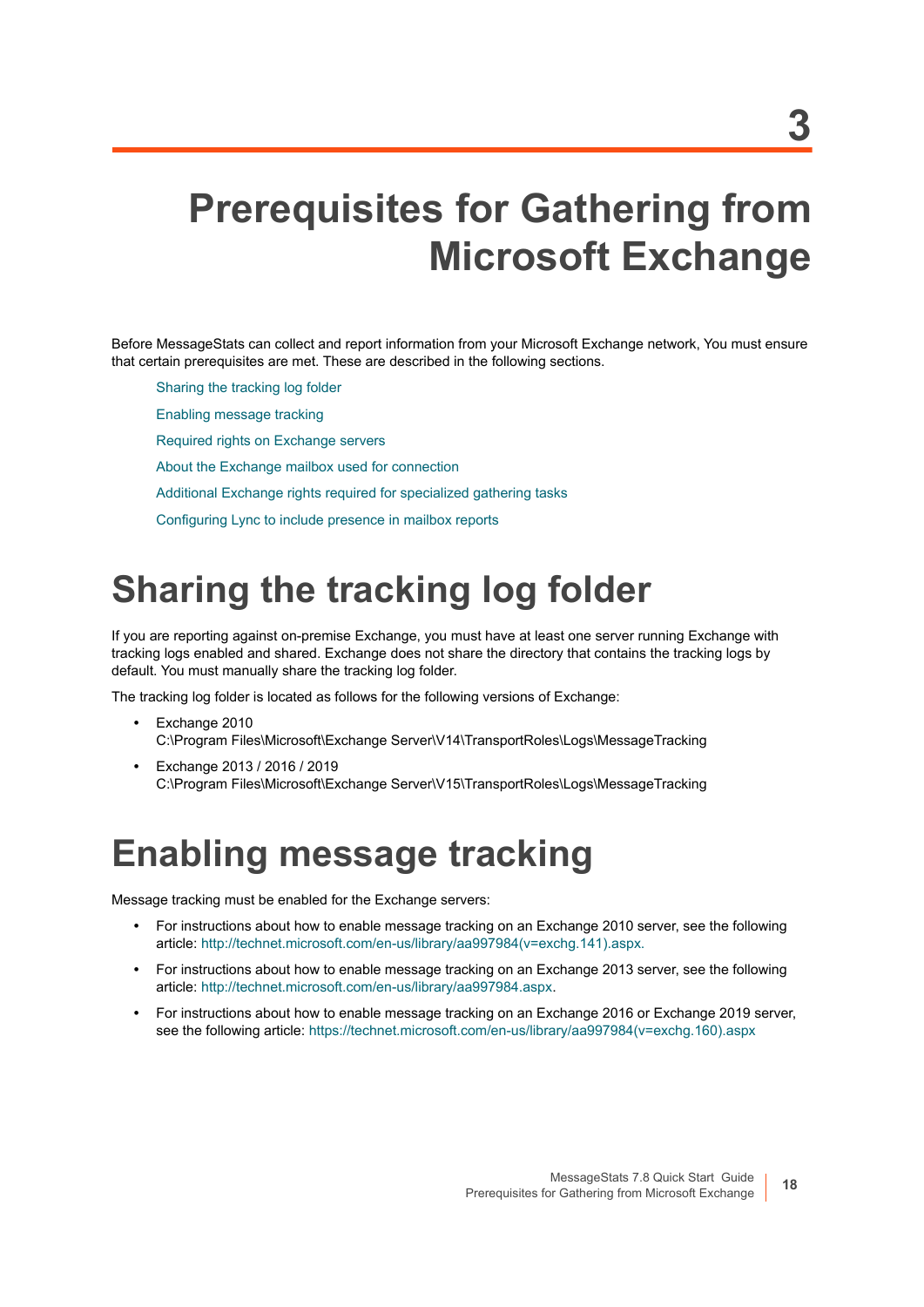# <span id="page-18-0"></span>**Required rights on Exchange servers**

The account used to run the MessageStats gathering tasks (task credentials) must have the following rights and permissions on the Exchange servers from which you gather data.

**Table 1. Credentials required to gather from different Exchange environments.**

#### **Requirements for account credentials to gather from Exchange**

| Required to gather from | $\bullet$ | Membership in the following security group:                                                                                                                                                                                                                                                                                                             |
|-------------------------|-----------|---------------------------------------------------------------------------------------------------------------------------------------------------------------------------------------------------------------------------------------------------------------------------------------------------------------------------------------------------------|
| Exchange                |           | Organization Management                                                                                                                                                                                                                                                                                                                                 |
|                         |           | $-OR -$                                                                                                                                                                                                                                                                                                                                                 |
|                         |           | If you do not want the task credentials to be a member of the Exchange<br>Organization Management group, add the task credentials to the following<br>security groups instead:                                                                                                                                                                          |
|                         |           | View-Only Organization Management                                                                                                                                                                                                                                                                                                                       |
|                         |           | <b>Public Folder Management</b>                                                                                                                                                                                                                                                                                                                         |
|                         |           | In some environments, you can encounter gathering errors unless you ensure<br>that one of the security groups has access to the Microsoft Exchange System<br>Objects container in Active Directory for each domain. For instructions, see<br>Granting Access to the Microsoft Exchange System Objects container on page<br>20.                          |
|                         |           | Membership in the local Administrators group on each Exchange server to<br>gather Exchange database information.                                                                                                                                                                                                                                        |
|                         |           | If you do not want to add the credentials to the local Administrators group,<br>provide the account certain WMI permissions instead. For details, see Running<br>the Exchange Databases Gathering for Exchange 2010 Without Being a Local<br>Administrator on page 20.                                                                                  |
|                         |           | For Exchange 2010, the Exchange server to which you connect to enumerate<br>the organization must have the Client Access (CAS) role. However,<br>MessageStats gathers tracking logs only from Hub and Edge Transport<br>servers. The tracking logs on CAS servers do not include all the information<br>that is needed for reports.                     |
|                         | $\bullet$ | To create the connection to the Exchange CAS (2010) or Mailbox server<br>(2013), MessageStats requires a mailbox to which the account used to run<br>tasks has full access rights. To grant an account full rights on the Exchange<br>2010 or 2013 mailbox, see Granting Full Rights to an Exchange 2010 or 2013<br>Mailbox on page 21.                 |
|                         | ٠         | Read rights to the log files in the tracking log share on the Exchange server.                                                                                                                                                                                                                                                                          |
|                         |           | Read rights to the file system directory (local, NAS, or SAN) that contains the<br>Exchange mailbox and public folder databases.                                                                                                                                                                                                                        |
|                         |           | The account used to run a Public Folder gathering task must be a member of<br>the Public Folder Management security group.                                                                                                                                                                                                                              |
|                         |           | For Exchange 2013, the CAS server that is used for connection must be<br>configured to include NTLM among the IIS authentication methods allowed.<br>For example, you could allow NTLM, Basic, and Negotiate by entering the<br>following PowerShell command:                                                                                           |
|                         |           | Get-OutlookAnywhere   Set-OutlookAnywhere -IISAuthenticationMethods<br>basic, ntlm, negotiate                                                                                                                                                                                                                                                           |
|                         | $\bullet$ | To run the Server Uptime gathering to populate the Server Uptime report, task<br>credentials must belong to the Performance Monitor Users group. You must<br>also grant the task credentials access to certain registry keys. For instructions,<br>see Granting Access for Server Uptime Information Without Being a Local<br>Administrator on page 21. |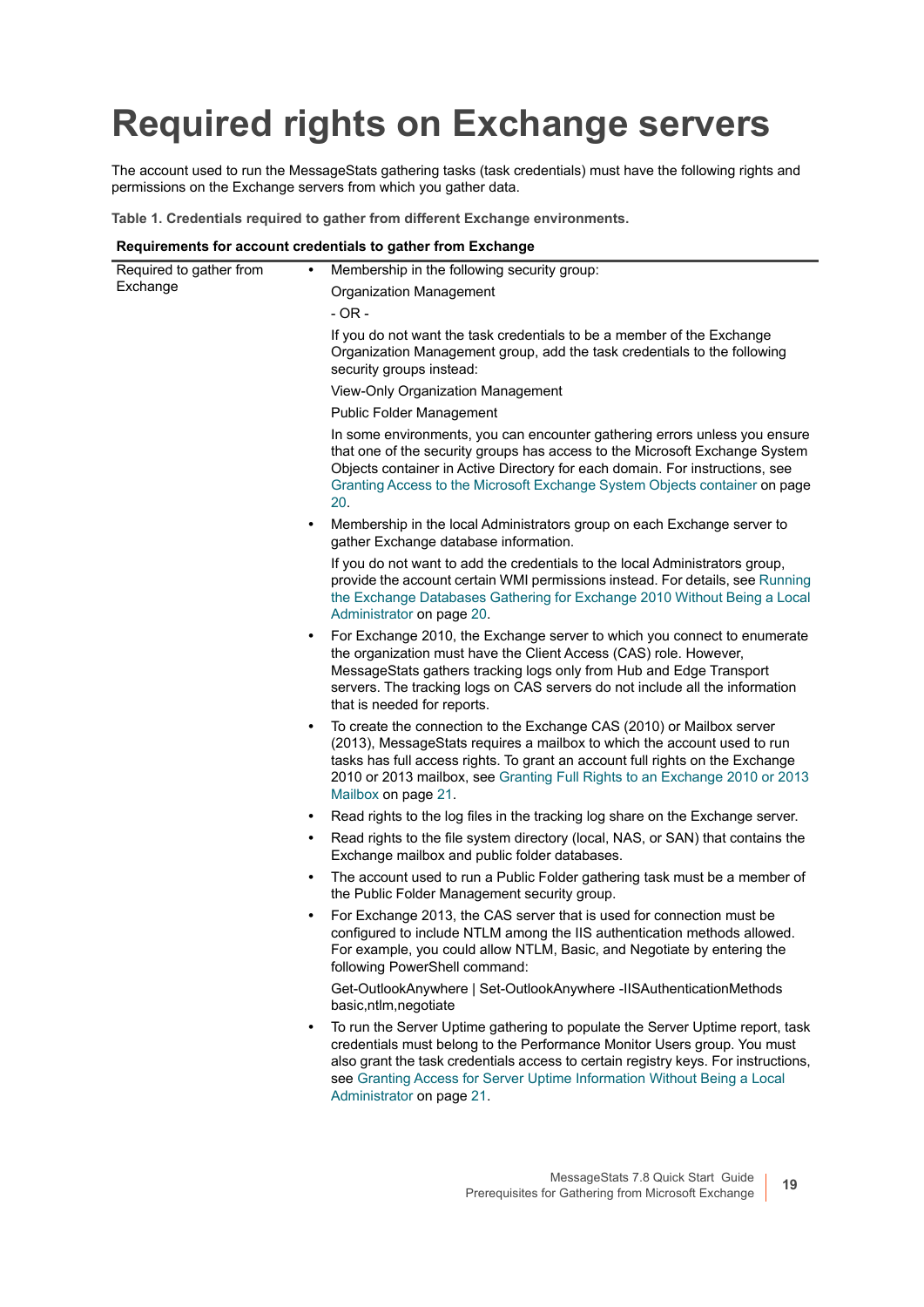Some specialized gathering tasks, such as the Content and Attachment gathering tasks, require additional rights and permissions. For more information about these rights, see [Additional Exchange rights required for specialized](#page-21-0)  [gathering tasks on page 22](#page-21-0).

### <span id="page-19-0"></span>**Granting Access to the Microsoft Exchange System Objects container**

One of the security groups to which the task credentials belong must have access to the Microsoft Exchange System Objects container in Active Directory. Use the following procedure to ensure this access. You must perform the procedure for each domain from which information is gathered.

### *To grant access to the Microsoft Exchange System Objects container*

- 1 Open Active Directory Users and Computers.
- 2 In the View menu, ensure that **Enhanced Features** is selected.
- 3 Locate the Microsoft Exchange System Objects container under the domain from which MessageStats will be gathering
- 4 Right-click and select **Properties**.
- 5 Select the **Security** tab.
- 6 Search the **Group or user names** list.
- 7 Ensure that at least one of the security groups to which you've added the MessageStats account has **Read** access.

### <span id="page-19-1"></span>**Running the Exchange Databases Gathering for Exchange 2010 Without Being a Local Administrator**

The Exchange 2010 Databases gathering uses WMI to gather the database volume information and requires access to the root\CIMV2 WMI namespace. To access the root\CIMV2 WMI namespace without being a member of the local Administrator group, the gathering credentials need the following permissions:

- **•** The account must be a member of the local DCOM group (Distributed COM Users). Membership in this group allows DCOM access that is required by remote WMI.
- **•** The account must have the Remote Enabled and Enable Account WMI permissions set for the root\CIMV2 namespace.

### *To enable the required WMI permissions for the root\CIMV2 WMI namespace*

- 1 Open Computer Management.
- 2 Under the Services and Applications node, select **WMI Control**.
- 3 Right-click and select **Properties**.
- 4 Select the **Security** tab and select **CIMV2**.
- 5 Click the **Security** button at the bottom.
- 6 In the Group or user names list, select the credentials that are used to run the gathering task. (This might be the MessageStats service account).
- 7 In the Permissions pane, select the Allow check boxes for **Enable Account** and **Remote Enable**.
- 8 Click **OK**.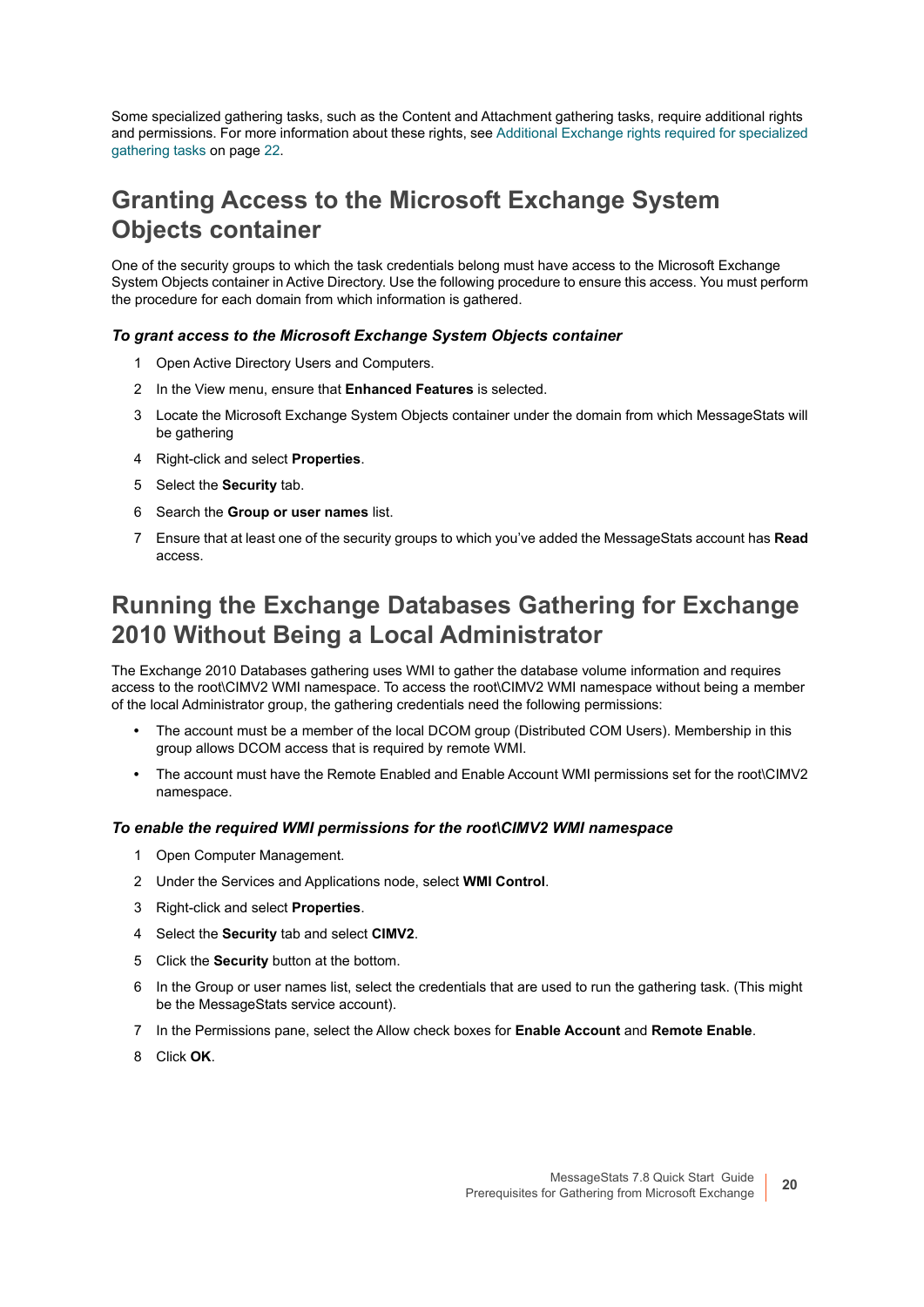### <span id="page-20-2"></span>**Granting Access for Server Uptime Information Without Being a Local Administrator**

To give the task credentials the ability to collect performance monitoring information without being an administrator on the Exchange 2010 server, the task credentials must be a member of the Performance Monitor Users group. You must also grant the credentials read-access permissions on specific registry keys.

### *To grant read-access to the Perfmon-related registry keys*

- 1 On the Exchange 2010 server, open the Registry Editor. Click **Start** and select **Run**.
- 2 Enter **regedit** and click **OK**.
- 3 Navigate to the following registry key: HKEY\_LOCAL\_MACHINE\SYSTEM\CurrentControlSet\Control\SecurePipeServers\winreg
- 4 Right-click on **winreg** and select **Permissions**.
- 5 Add the task credentials to which you want to grant Read access.
- 6 Exit the Registry Editor and restart Windows.

# <span id="page-20-0"></span>**About the Exchange mailbox used for connection**

When you create a connection to an organization that contains either Exchange 2010 or 2013 mailbox servers, you must specify a mailbox that will be used for MAPI logon to collect mailbox and public folder information. The account that will be used to run tasks (task credentials) must have full access rights to this mailbox.

Since MAPI looks up mailboxes using the global address book, ensure that the mailbox does not have the Hide From Exchange Address Lists option selected in its properties.

### *To verify that the mailbox is available through Exchange address lists*

- 1 Open the Properties dialog box for the mailbox-enabled user account by double-clicking the user name in the Exchange Management Console.
- 2 Select the **General** tab.
- 3 Ensure that the **Hide From Exchange Address Lists** check box is clear and click **OK**.

### <span id="page-20-1"></span>**Granting Full Rights to an Exchange 2010 or 2013 Mailbox**

The user account that will be used to run mailbox gathering tasks must have access to a specific mailbox. To grant permissions to the account, and to specify the mailbox to which permissions are granted, you can run the following PowerShell commands. (A PowerShell script that contains these commands can be found in the Scripts folder in the MessageStats installation directory.)

Run the commands in the Exchange 2010 management shell. Replace the *mailboxName* and the *userName* in following scripts to grant full rights to the specified user account.

Add-ADPermission -id:*mailboxName* -User:*userName* -AccessRights:extendedright

Add-MailboxPermission -id:*mailboxName* -User:*userName* -AccessRights:FullAccess

You may have to wait a few minutes or manually force an AD replication.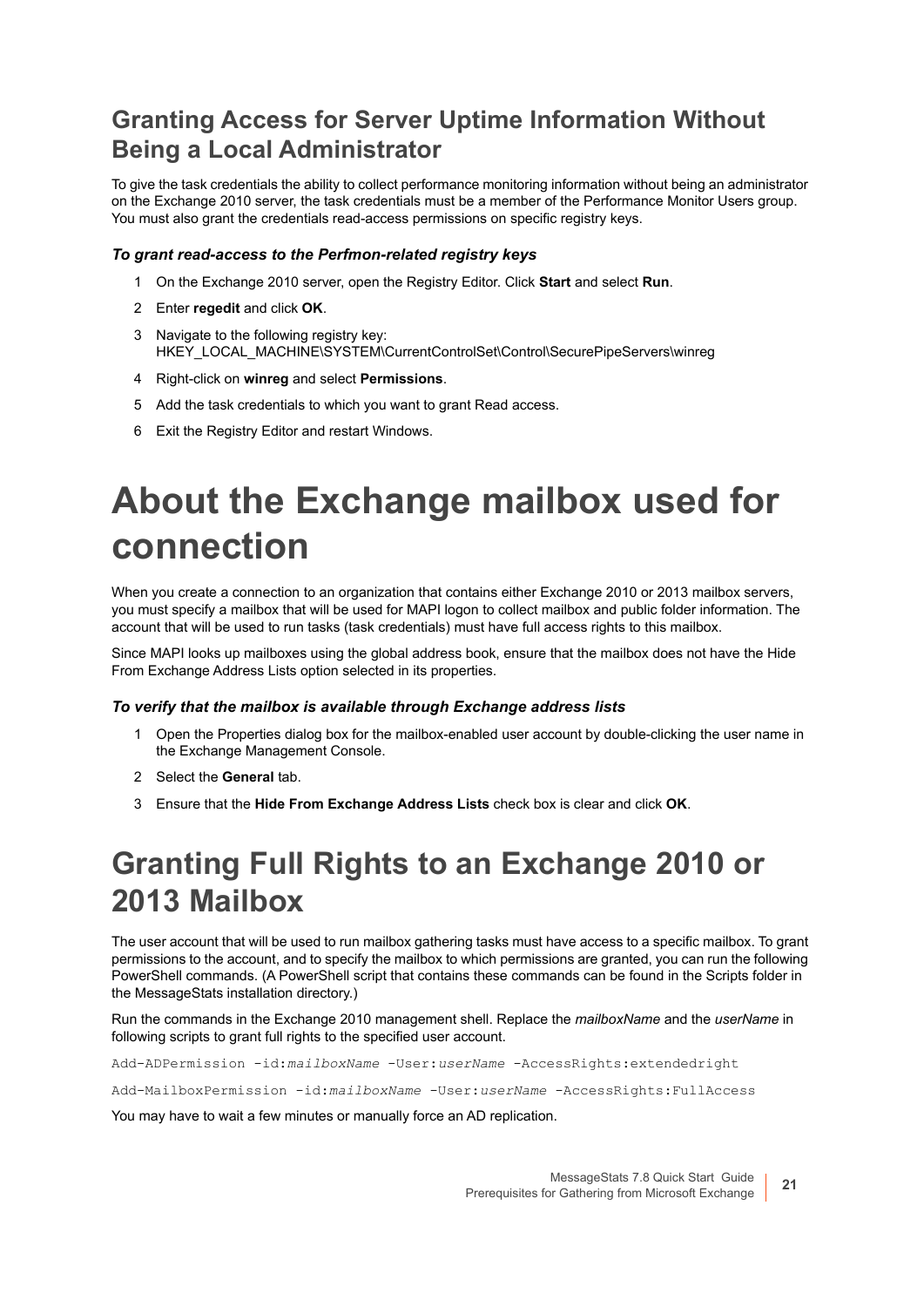# <span id="page-21-0"></span>**Additional Exchange rights required for specialized gathering tasks**

The following rights and permissions are also required to run specific gathering tasks that collect information for specific types of reports. The gathering tasks are used to populate reports such as the Public Folder reports and the Content Analysis reports.

See the following table for details:

**Table 2. Additional rights required for specific gathering tasks.**

| <b>Gathering Task</b>                                                                                   | <b>Rights and Permissions Required</b>                                                                                                                                                                                                                                                                              |  |  |
|---------------------------------------------------------------------------------------------------------|---------------------------------------------------------------------------------------------------------------------------------------------------------------------------------------------------------------------------------------------------------------------------------------------------------------------|--|--|
| <b>Exchange Public Folders</b><br>Gathering<br>Allows MessageStats to gather                            | For Exchange 2010 and 2013, the account used to run the public folder<br>gathering tasks must be a member of the Public Folder Management<br>security group.                                                                                                                                                        |  |  |
| from Exchange public folders                                                                            | When gathering against Exchange 2013 public folders, the DCOM<br>credentials of MessageStats Task Processor must trust the SSL certificate<br>for the proxy (CAS) server.                                                                                                                                           |  |  |
| <b>Exchange Mailbox Content and</b><br><b>Attachment Gathering</b><br>Allows MessageStats to gather the | For MessageStats to collect mailbox content and attachment information,<br>the task credentials specified in each Mailbox Content and Attachment<br>gathering task must have sufficient rights.                                                                                                                     |  |  |
| content and attachment information<br>from mailboxes.                                                   | By default, the rights to access mailbox content are denied. Additional<br>access rights must be added to each Active Directory object with an<br>associated mailbox from which you want to collect content and attachment<br>information.                                                                          |  |  |
|                                                                                                         | You can create Mailbox Content and Attachment gatherings for Exchange<br>2010, 2013, 2016, and 2019.:                                                                                                                                                                                                               |  |  |
|                                                                                                         | For Exchange 2010, the account that is used to run the task must<br>$\bullet$<br>have Full Mailbox Access to the specific mailbox or to all mailboxes<br>from which you want to gather information. For details, see Content<br>and Attachment Gatherings- Granting Mailbox Access for<br>Exchange 2010 on page 23. |  |  |
|                                                                                                         | For Exchange 2013, Exchange 2016, or Exchange 2019, the<br>$\bullet$<br>account that is used to run the task must have Exchange<br>impersonation rights for the target mailboxes. For details, see<br>Content and Attachment Gatherings- Granting Impersonation<br>Rights for Exchange 2013 and later on page 23.   |  |  |
| <b>Exchange Public Folder Content</b><br>and Attachment Gathering                                       | The Public Folder Content and Attachment gathering task is supported only<br>for Exchange 2010.                                                                                                                                                                                                                     |  |  |
| Allows MessageStats to gather the<br>content and attachment information<br>from public folders.         | The account that is used to run the task must have Full Mailbox<br>Access to the specific mailbox or to all mailboxes from which you<br>want to gather information. For details, see Content and Attachment<br>Gatherings- Granting Mailbox Access for Exchange 2010 on page<br>23.                                 |  |  |
|                                                                                                         | The account also requires access to the Exchange 2010 public<br>folders.                                                                                                                                                                                                                                            |  |  |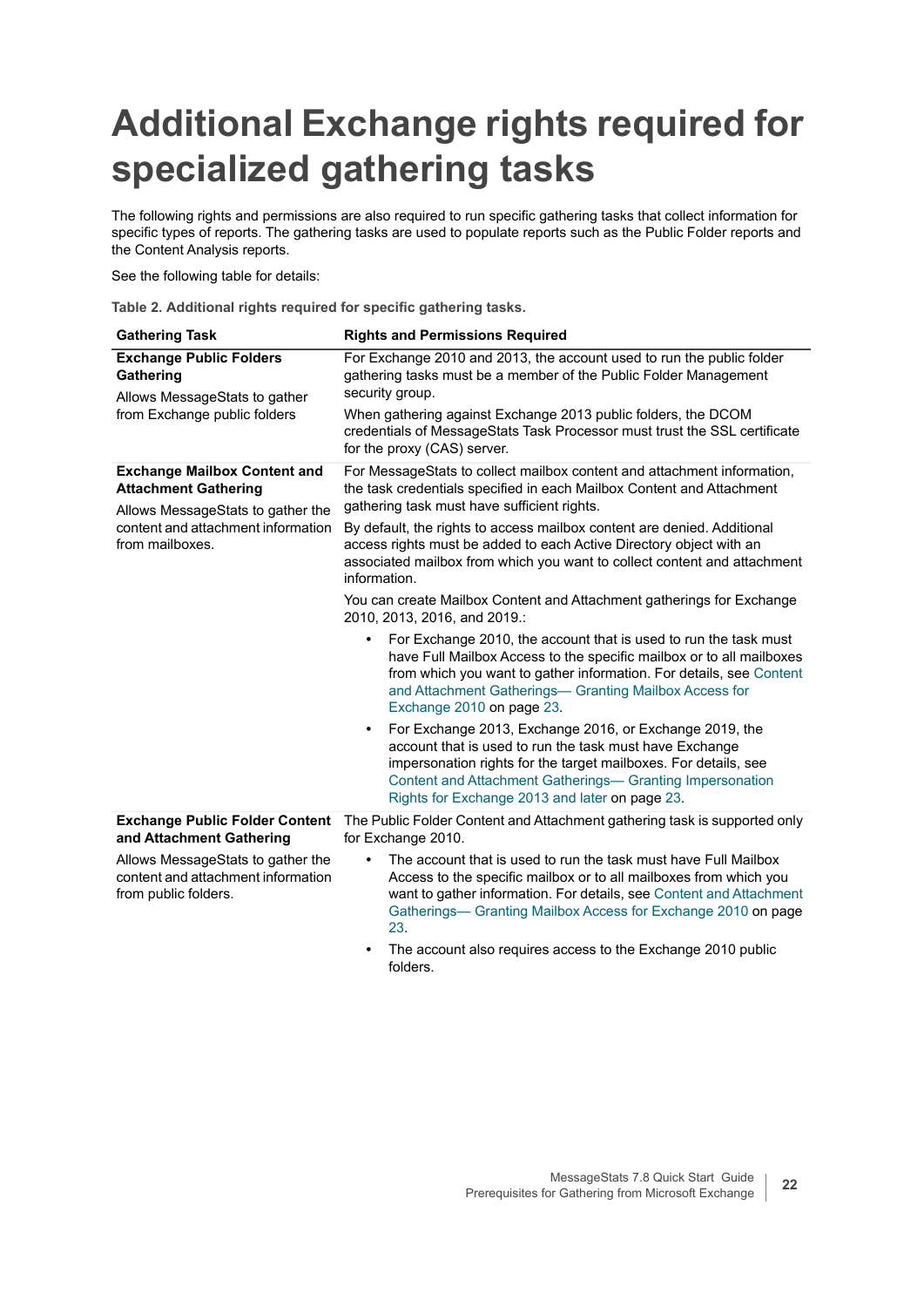## <span id="page-22-0"></span>**Content and Attachment Gatherings— Granting Mailbox Access for Exchange 2010**

In Exchange 2010, when permissions are assigned to the server object, the permissions cannot be propagated down to the mailbox databases since the databases are not located under the server object in AD. Use the following steps to grant Full Mailbox Access to mailboxes on the Exchange 2010 servers using PowerShell cmdlets.

### *To grant Full Mailbox Access to a specific mailbox*

- 1 Open the Exchange Management Shell.
- 2 Run the Add-MailboxPermission command in Windows PowerShell.
- 3 For example, if the mailbox is called mailboxName and the account is called userName, the command would be:

Add-MailboxPermission -id:*mailboxName* -User:*userName* -AccessRights FullAccess

### *To grant Full Mailbox Access to a specific mailbox database*

- 1 Open the Exchange Management Shell.
- 2 Run the Add-MailboxPermission command in Windows PowerShell.
- 3 For example, if the mailbox database is called *DatabaseName* and the account is called *userName*, the command would be:

Get-MailboxDatabase *Databasename* | Add-ADPermission -User "*userName*" -ExtendedRights Send-As, Receive-As

### *To grant Full Mailbox Access to the entire server*

- 1 Open the Exchange Management Shell.
- 2 Use the Add-ADPermission command in Windows PowerShell to grant the Send-As and Receive-As permissions.
- 3 For example, if the server is called *MyServer* and the account is called *UserA*, the commands are as follows:

```
Get-MailboxServer Myserver | Get-MailboxDatabase | Add-ADPermission -User "UserA" -
ExtendedRights Send-As, Receive-As
```
### <span id="page-22-1"></span>**Content and Attachment Gatherings— Granting Impersonation Rights for Exchange 2013 and later**

The Mailbox Contents and Attachment gathering task uses Exchange Web Services (EWS) to connect to Exchange 2013, Exchange 2016, and Exchange 2019 mailboxes. The credentials that are used for the gathering task must have Exchange Impersonation permissions to the target mailboxes.

## <span id="page-22-2"></span>**Configuring impersonation for all users**

You can configure Exchange impersonation for all users in an organization.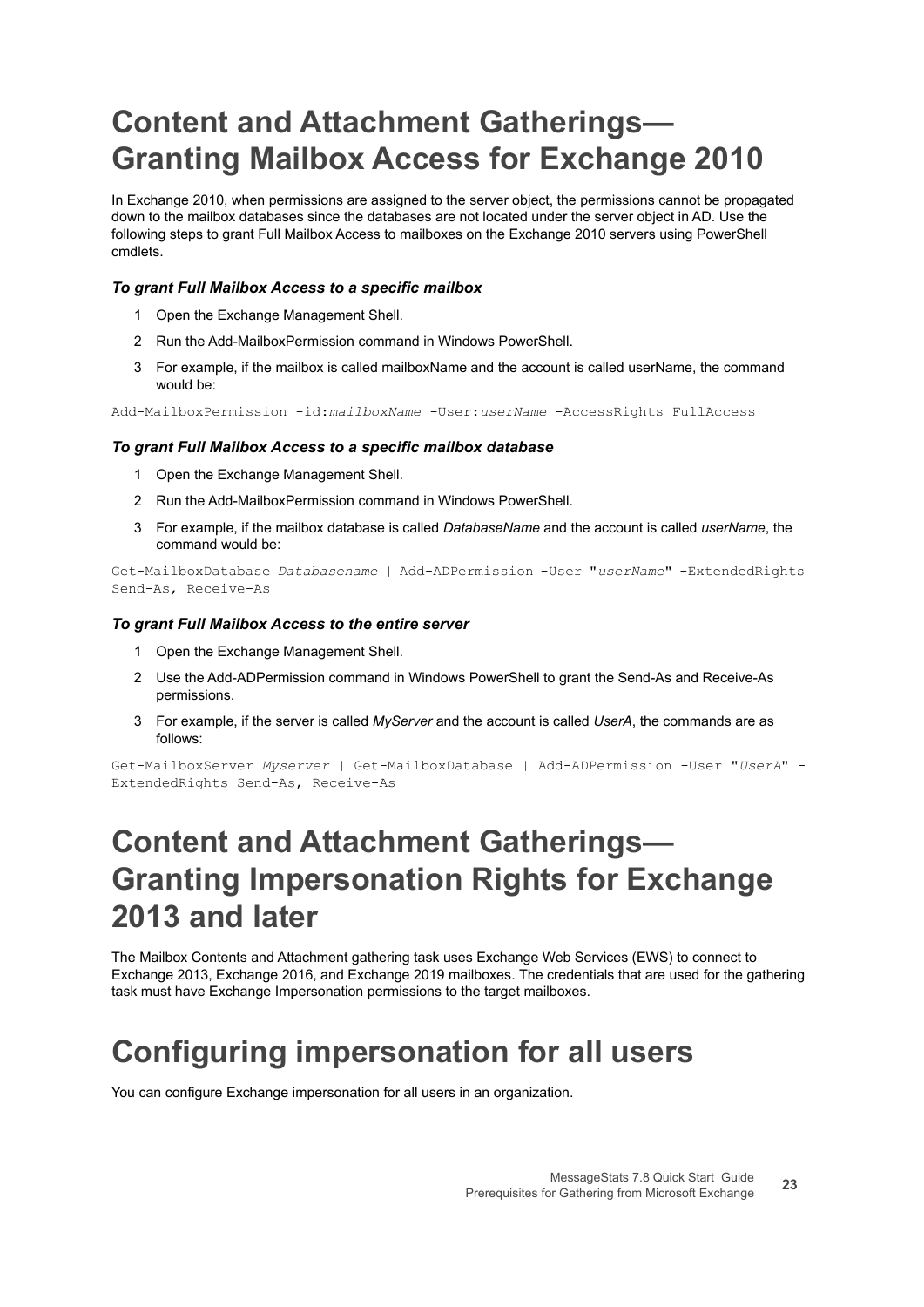#### *To configure credentials to impersonate all users in an organization*

- 1 Open the Exchange Management Shell.
- 2 Run the New-ManagementRoleAssignment cmdlet to add the permission to impersonate to the specified user.

The following example shows how to configure Exchange Impersonation to enable a service account to impersonate all other users in an organization.

```
New-ManagementRoleAssignment –Name:impersonationAssignmentName –
Role:ApplicationImpersonation –User:serviceAccount
```
### <span id="page-23-0"></span>**Configuring impersonation for specific users or groups**

You can configure Exchange impersonation for specific users or groups.

#### *To configure credentials to impersonate specific users or groups of users*

- 1 Open the Exchange Management Shell.
- 2 Run the New-ManagementScope cmdlet to create a scope to which the impersonation role can be assigned. If an existing scope exists, you can skip this step.

The following example shows how to create a management scope for a specific group.

```
New-ManagementScope –Name:scopeName –
RecipientRestrictionFilter:recipientFilter
```
3 Run the New-ManagementRoleAssignment cmdlet to add the permission to impersonate the members of the specified scope.

The following example shows how to configure Exchange Impersonation to enable a service account to impersonate all users in a scope.

```
New-ManagementRoleAssignment –Name:impersonationAssignmentName –
Role:ApplicationImpersonation –User:serviceAccount –
CustomRecipientWriteScope:scopeName
```
# <span id="page-23-1"></span>**Configuring Lync to include presence in mailbox reports**

The Microsoft Exchange reports that contain mailbox information can include the user presence status.

Report users can see the presence status icons and can access Communicator functionality in the mailboxspecific reports if they have Microsoft Outlook and Microsoft Office Communicator installed and running on the computer on which they are viewing the report.

### **Viewing Presence on a 64-bit Computer**

If you are viewing reports on a 64-bit computer but have a 32-bit version of Microsoft Office installed, such as Office 2010 (x86), the presence icons do not appear in the reports. If you install Office 2010 (which contains both 32-bit and 64-bit versions of the required Name.dll files), the presence icons appear correctly in the mailbox reports.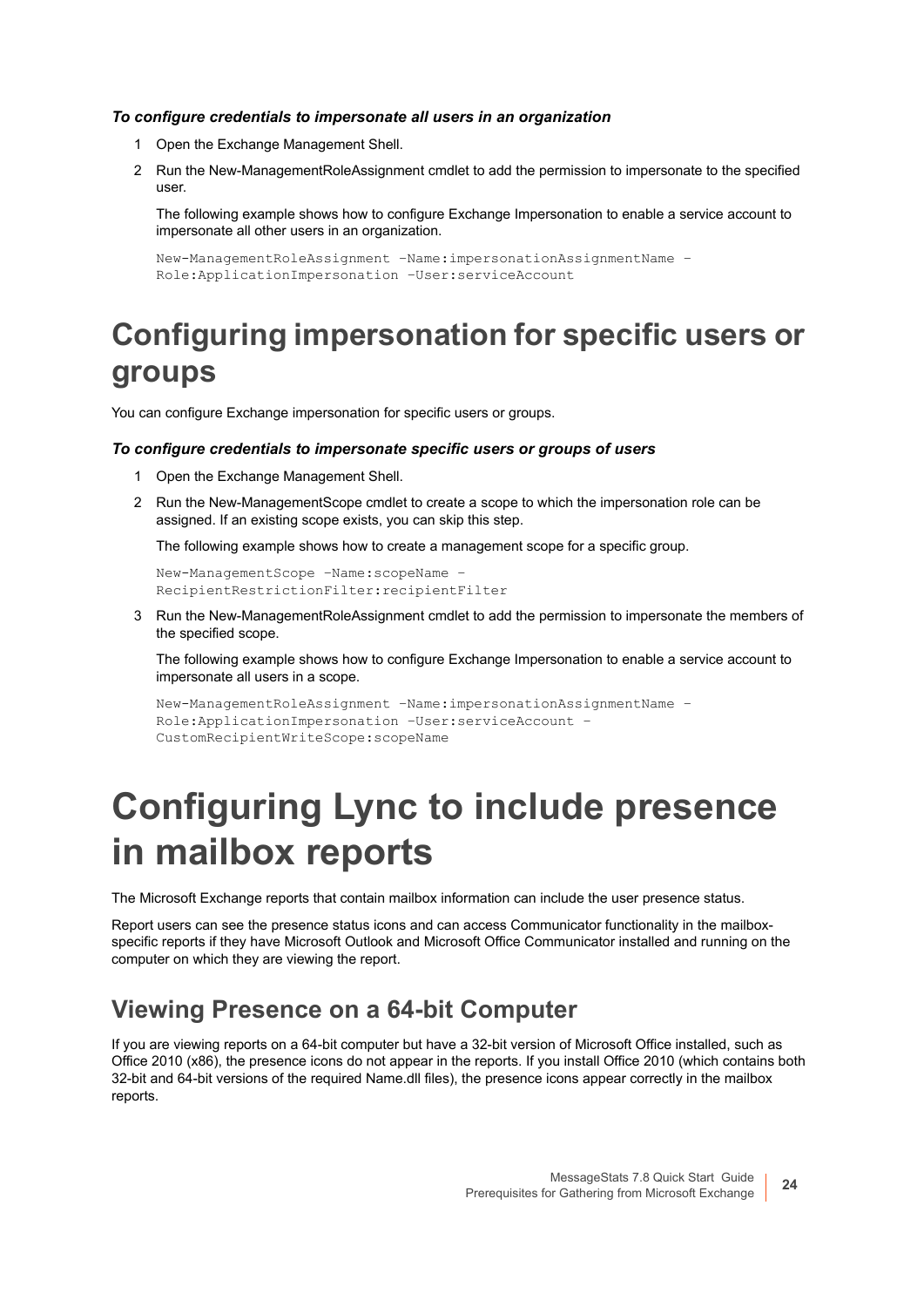# **Planning a MessageStats Installation**

<span id="page-24-0"></span>You can install MessageStats components on a single computer or distribute them on many computers. You need to make this decision before you can ensure that the computers involved meet the minimum requirements, and before proceeding with specific installation procedures.

For information about prerequisite actions, see [Requirements for Installing the MessageStats Components on](#page-9-2)  [page 10](#page-9-2) and see [Prerequisites for Gathering from Microsoft Exchange on page 18](#page-17-3).

The procedures to install MessageStats for the first time are different than procedures for upgrading. For information about upgrading your MessageStats installation, see the *MessageStats Upgrade Guide*.

# <span id="page-24-1"></span>**Installation Scenarios**

In a typical small installation, all MessageStats components are installed in the same computer. If this is your case, you can install MessageStats using the procedure in [Performing a Complete Installation on page 26.](#page-25-0) The term "complete" refers to the fact that the entire installation is performed at one time, at one computer.

### <span id="page-24-2"></span>**Database on a separate server**

The most common separation of components is to place the database in a separate computer and install the remaining components together. To perform this installation, you can follow the procedure in [Performing a](#page-25-0)  [Complete Installation on page 26](#page-25-0), but you will need to specify the remote computer where the MessageStats database is to go. The remote computer must have prerequisites satisfied in advance; for example, the SQL Server must be installed prior to installing MessageStats.

In some distributed installation scenarios, due to security considerations, you might be unable to run the MessageStats installation wizard on the SQL server. In this case, you can use the MessageStats database creation script (MessageStatsDatabase.sql) to manually create the SQL database. You must also manually create the necessary security groups to allow access to the MessageStats database. For information about how to manually create the MessageStats database, see the section titled "Manually Creating the MessageStats Database in a Distributed Installation" in the *MessageStats Deployment Guide*.

### <span id="page-24-3"></span>**Distribution of other MessageStats components**

Any further distribution of components requires that you perform a custom installation. This means performing installations at multiple computers. You can install any combination of components on any qualified computer, as described in [Requirements for Installing the MessageStats Components on page 10](#page-9-2). The installation procedures are given in [Performing a Custom Installation on page 28.](#page-27-0)

Placing the MessageStats Reports component in a separate computer spreads out the processing requirements. However, this component should have a high bandwidth link to the MessageStats Database, as described in the *MessageStats Deployment Guide*.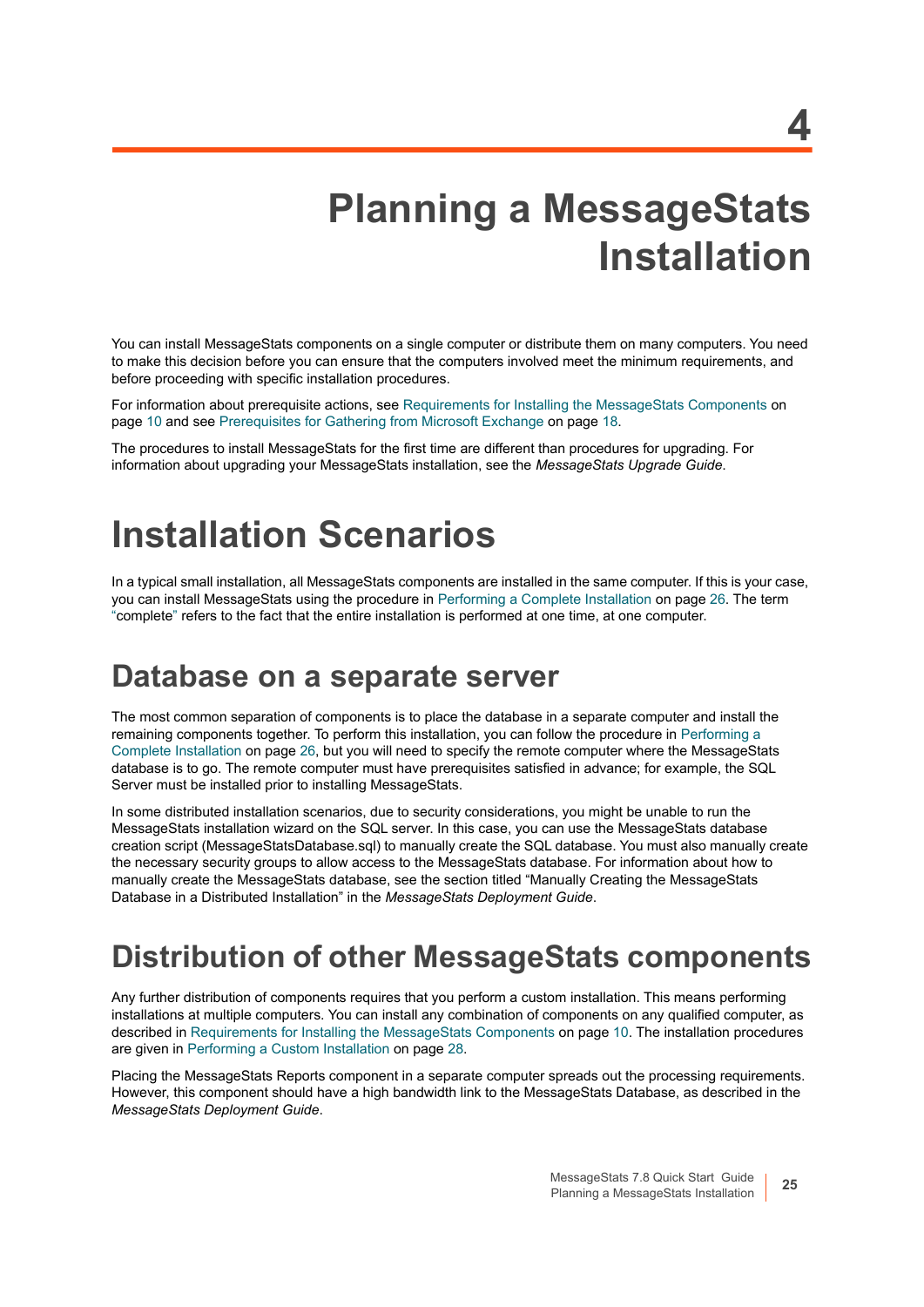MessageStats supports multiple consoles, which can be placed close to administrative regions. See [Installing](#page-32-0)  [MMC Client Consoles on page 33](#page-32-0) for more information.

The initial MessageStats Task Execution Server can be installed with other components. However, to optimize collection of specific data, additional Task Execution Servers can be installed closer to the data. For installation considerations of this component, see the *MessageStats Deployment Guide. See [Deploying Additional Task](#page-33-0)  [Execution Servers \(Task Processors\)](#page-33-0)* on page 34 for the installation procedure.

# <span id="page-25-0"></span>**Performing a Complete Installation**

When you select Complete installation, MessageStats Reports and the MessageStats Server are installed on a single computer. The MessageStats Database may also be installed on the same computer.

**NOTE:** When using the Complete installation option, you can only install MessageStats on your local C drive. To install all three components on a single server on a drive other than the C drive, use the Custom installation option.

#### *To perform a complete installation of MessageStats*

1 Log on to your system using local administrative privileges.

The account must be a member of the local administrator group on the server.

- 2 Double-click the **autorun.exe** file and select **Install**.
- 3 Click the **Install** button under Quest MessageStats.
- 4 In the Install wizard welcome page, click **Next**.
- 5 Read the license agreement and select the **I accept the terms in the license agreement** check box and click **Next.**

You must select the check box to activate the Next button.

- 6 Click **Next** to accept the default installation folder.
- 7 Click **Complete** install type.
- 8 Verify that the MessageStats Database server location is correct.

You can specify a remote server where the database will be installed. The server must have SQL Server already installed. Enter the server name and (if necessary) the SQL instance name in the following format:

Server Name/ Instance Name.

You must specify the SQL instance name if one of the following situations applies:

- **▫** You are using SQL Express (MyServer/ SQLEXPRESS).
- **▫** You are not using the default SQL instance.
- **▫** You have more than one SQL instance.
- 9 Verify that the MessageStats Reports server location is correct and click **Next**.
- 10 Indicate if a share should be created for Application Logs and click **Next**.
- 11 Indicate whether you want to use the default web site or identify a different web site and click **Next**.
- 12 Enter the mail server used to send subscription notifications and the name to appear in the originators field and click **Next**.

If you do not complete the subscription configuration in the installer, you can define the mail server and originator in MessageStats Reports using the Configuration button on the File | Subscriptions functionality.

13 Enter the following information in the Services Setup window, as applicable: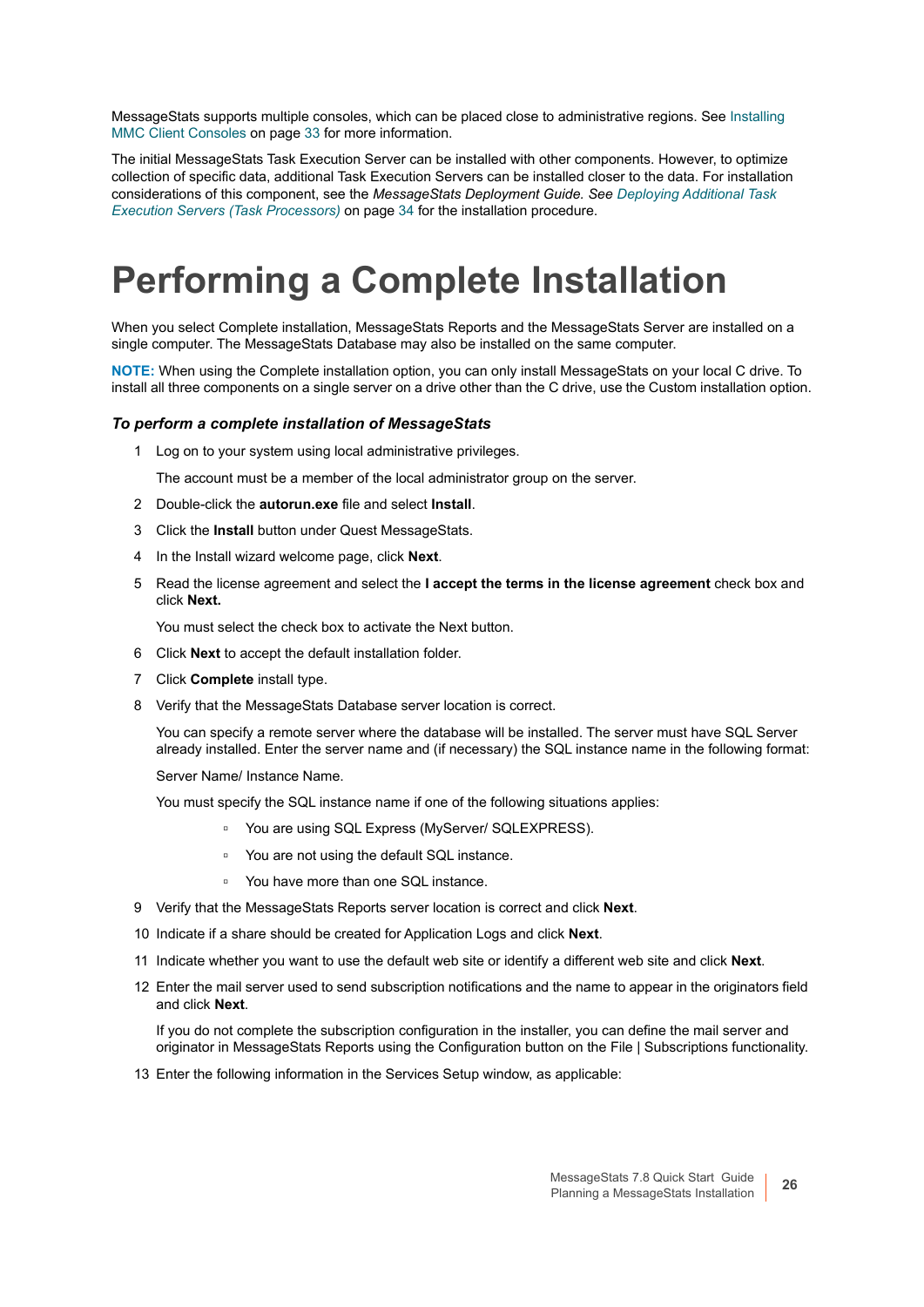**Table 1. Specifying the services credentials.**

| Interface Element         | Description                                                                                                                 |
|---------------------------|-----------------------------------------------------------------------------------------------------------------------------|
| Username                  | Displays the name of the user that is logged on to the local computer.<br>This field should take the Domain\User name form. |
| Password                  | Prompts you to enter the corresponding password for the user name.                                                          |
| Authenticate the username | Indicates that you must validate the password and user name.                                                                |

#### 14 Click **Install**.

The Database Setup Wizard Welcome is displayed.

#### *To set up the MessageStats Database*

- 15 Read the Database Setup Wizard welcome page and click **Next**.
- 16 Enter the following information in the Database Configuration Settings screen, as appropriate:

**Table 2. Database configuration settings.**

| <b>Element</b>          | <b>Description</b>                                                                                                                                                                          |  |
|-------------------------|---------------------------------------------------------------------------------------------------------------------------------------------------------------------------------------------|--|
| MSDE/ SQL Server        | Indicates the location of the MessageStats Database Server. This field<br>defaults to the local server unless you specified a remote server.                                                |  |
| Database Name           | Indicates the name of the database where you intend to store the tracking log<br>and mailbox statistic data. This field is read-only.                                                       |  |
| Migrate previous build  | Not available for new installations.                                                                                                                                                        |  |
| <b>Advanced Details</b> | Since you are creating a new database, you can select the Advanced Details<br>check box. This option allows you to configure database size and log file size<br>and growth rate parameters. |  |
|                         | Select the <b>Advanced Details</b> check box to display the Database<br>٠<br>File/Log Settings screen.                                                                                      |  |
|                         | Clear the <b>Advanced Details</b> check box and click <b>Next</b> to display the<br>٠<br>Database Summary screen.                                                                           |  |

#### 17 Click **Next**.

18 Select appropriate database size settings log file size using the Database File Setting and Log File Settings tabs.

You can use these tabs to set database path, size, and growth rate parameters. You can also define log file size and growth rate parameters.

- 19 Click **Next**.
- 20 Review the **Summary of Options Selected** screen, and click **Start**.
- 21 Review the installation results.
- 22 Click **Done** to exit.

The installation results that you review on the last page of the wizard are appended to the Qinstaller.log after you click Done.

- 23 Click **Finish** to complete the installation and exit the installer.
- 24 Register MessageStats using the procedures described in To license MessageStats on page 35.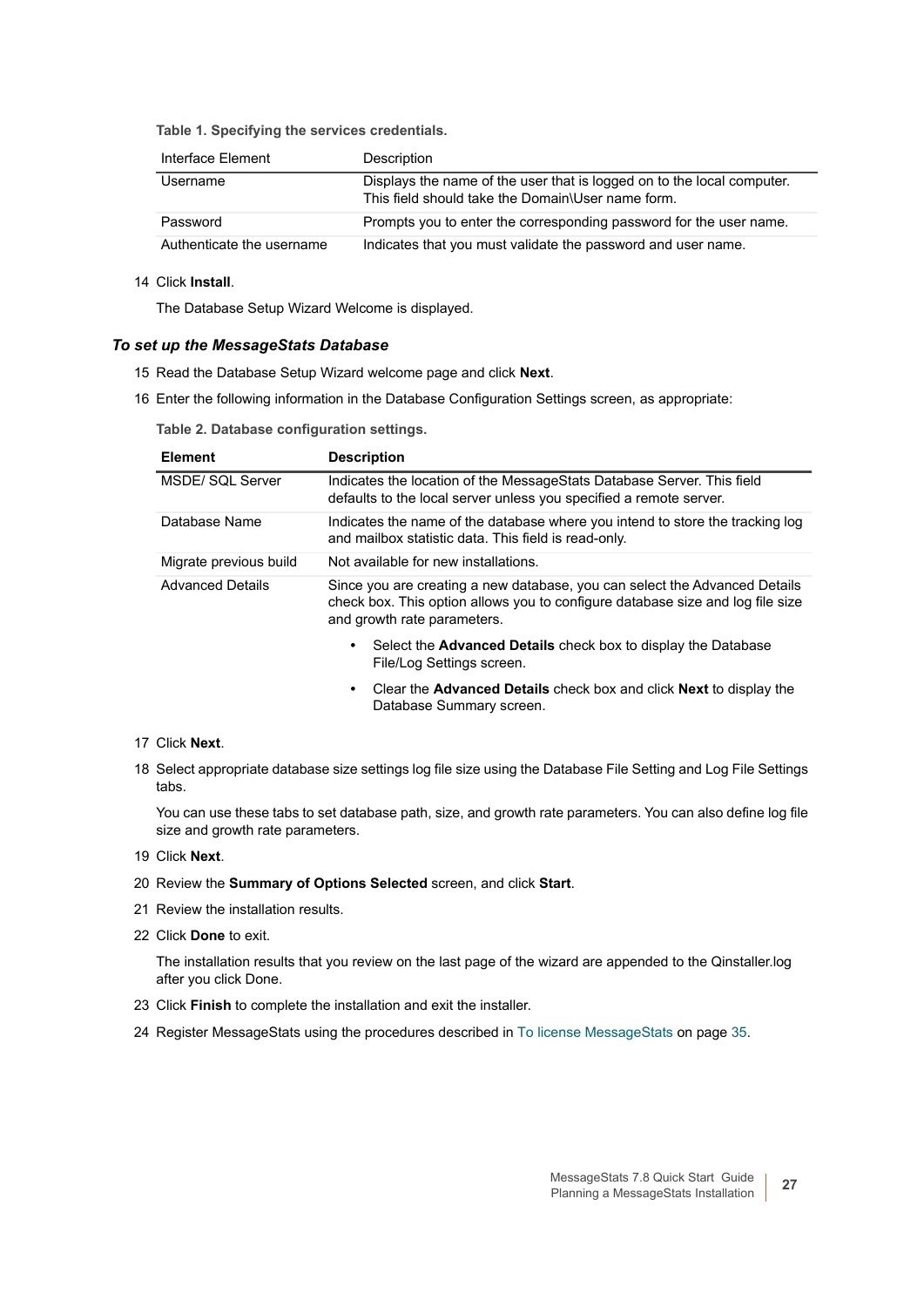# <span id="page-27-0"></span>**Performing a Custom Installation**

The custom installation permits you to install combinations of MessageStats components in multiple computers. Typically, you install a single instance of each component, but you may plan to distribute Task Execution Servers regionally to optimize data collection.

If you plan to run all components except the database in a single computer, see [Performing a Complete Installation](#page-25-0) [on page 26.](#page-25-0)

You must manually copy the installation files to each computer where you intend to install MessageStats components. You can use Remote Desktop to run the installer on the remote computers.

### <span id="page-27-1"></span>**Installation Order for Distributed Components**

As long as you have a plan for where MessageStats components will be installed, you have some flexibility as to the order in which this installation takes place. Some components need to know where other components are located, but those other components may not need to be previously installed.

Normally, MessageStats components are installed in the following order:

- 1 MessageStats Database
- 2 MessageStats Reports

#### **MessageStats Server**

- 3 MessageStats Scheduler Service
- 4 MessageStats Task Execution Servers and Consoles

This order is recommended because the Database must be installed before the Scheduler and before Reports. Also, the Scheduler must be installed before the Task Execution Servers.

This flexible installation permits you to group components. The only limitation is that if you want a Task Execution Server to be co-located with the Database, you also must install the Scheduler on the same computer. But in a custom installation, you will normally install the Database separately.

## <span id="page-27-2"></span>**Using the Installer**

When you click Custom as the installation type, you select the components that you want to install on the local server. By default, all components are selected. You must deselect components that are to be installed in other computers.

The components that comprise the MessageStats Server (task execution server, scheduler, and console) are grouped under the MessageStats Server. You can select them together, or expand the installer tree and select one or two individual components to install on the local computer.

**Table 3. Installation options that determine which components are installed on the local computer.**

| <b>Icon</b> | Text                            | Action                                                                                                                                       |
|-------------|---------------------------------|----------------------------------------------------------------------------------------------------------------------------------------------|
|             | Will be installed on local hard | All components of the selected feature are installed.                                                                                        |
|             | drive                           | <b>NOTE:</b> If you are installing a remote database, you can select<br>this option and specify the remote SQL server on the next<br>dialog. |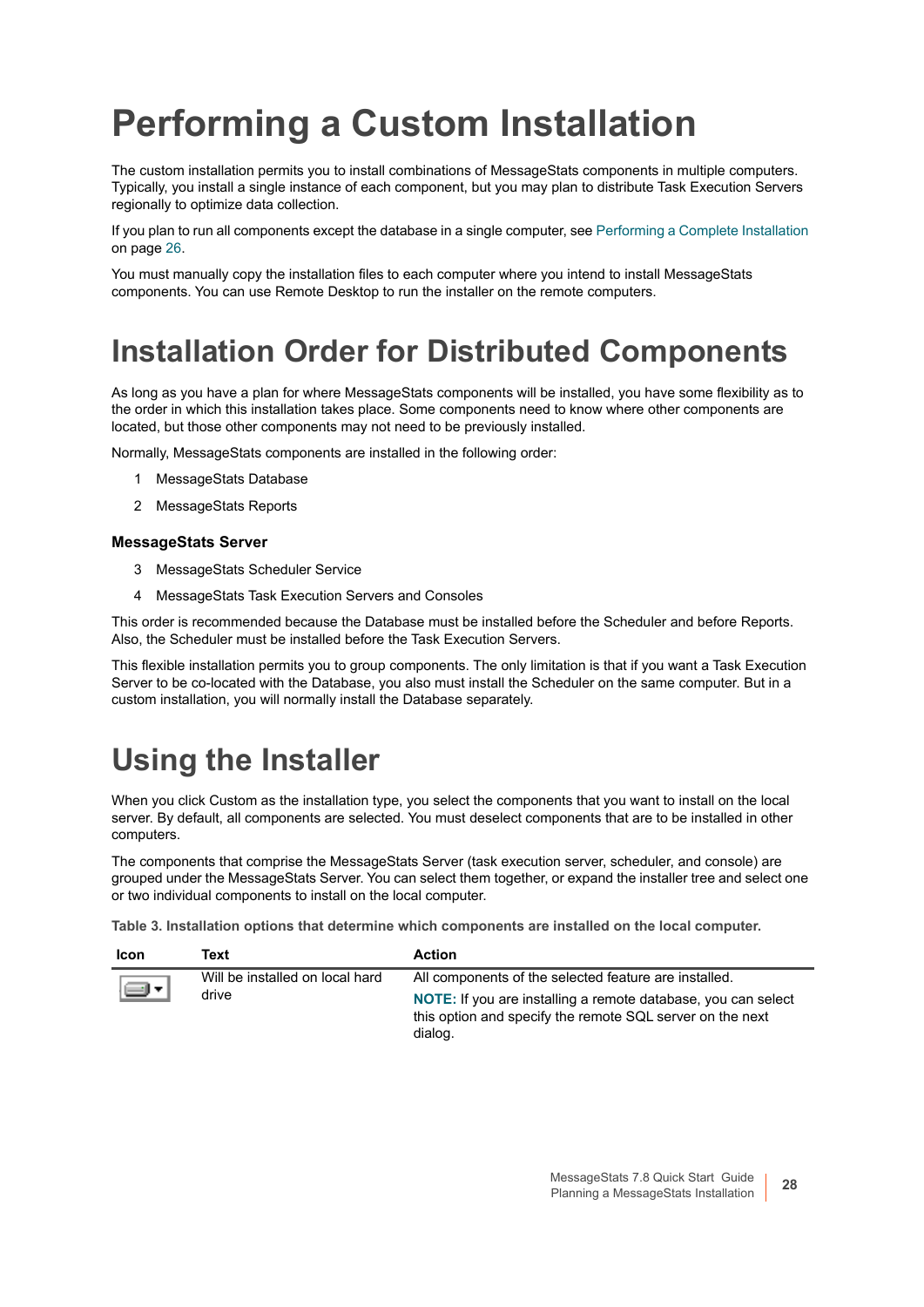**Table 3. Installation options that determine which components are installed on the local computer.**

| <b>Icon</b>    | Text             | <b>Action</b>                                                                                                                                                                          |
|----------------|------------------|----------------------------------------------------------------------------------------------------------------------------------------------------------------------------------------|
|                | local hard drive | Entire feature will be installed on All components of the selected feature are installed.                                                                                              |
|                |                  | <b>NOTE:</b> The option performs the same installation as the <b>Will be</b><br>installed on local hard drive option. Use the Will be installed<br>on local hard drive option instead. |
| $\mathbf{x}$ - |                  | Entire feature will be unavailable The selected feature is not installed in the local computer.                                                                                        |

As an example, if you are installing the MessageStats Reports and the entire MessageStats Server on the local computer, you must select both during a single installation, as follows:

- **•** Set MessageStats Server to **Will be installed on local hard drive.**
- **•** Set Database to **Entire feature will be unavailable.**
- **•** Set MessageStats Reports to **Will be installed on local hard drive.**

In this scenario, you would have installed the database on the remote computer before installing the Reports and the MessageStats Server together on the local computer.

If you are installing more than one component on the local computer, you must select and install them at one time. If you install one component, and then rerun the installer to try to add another component to the same computer, MessageStats only allows you to remove the first component.

### <span id="page-28-0"></span>**Installing the MessageStats Database**

Before you install the MessageStats Database, ensure the following:

- **•** All MessageStats Database minimum requirements are met. For more information, see [MessageStats](#page-9-3)  [Database Minimum Requirements on page 10](#page-9-3) and [Installation Rights on page 14](#page-13-3).
- **•** An SQL Server is installed on the same computer.

When you install the MessageStats database, MessageStats automatically configures the database to use Windows authentication. If you have the MessageStats database and the MessageStats reports web site installed on different computers, it is recommended that you use SQL authentication.

Windows Authentication mode cannot handle the credential hopping that occurs in a distributed topology unless Kerberos delegation is configured. If you want to use Windows authentication and Kerberos for a distributed installation, see the section titled "Deploying a Distributed Installation Using Windows Authentication" in the *MessageStats Deployment Guide*.

Also, in some environments, you might not be able to run the MessageStats installer on the SQL server due to security considerations. In this case, you can manually install the database using a SQL script that is provided in the SQL folder of the MessageStats installation folder. For more information see the section titled "Manually Creating the MessageStats Database in a Distributed Installation" in the *MessageStats Deployment Guide.*

#### *To install the MessageStats Database*

- 1 Log on to the computer using local administration privileges.
	- The local account must be a member of the local administrator group or the Domain administrator group.
- 2 Double-click the **autorun.exe** file and select **Install**.
- 3 Click the **Install** button under Quest MessageStats.
- 4 In the Install wizard welcome page, click **Next**.
- 5 Read the license agreement and select the **I accept the terms in the license agreement** check box and click **Next.**

You must select the check box to activate the Next button.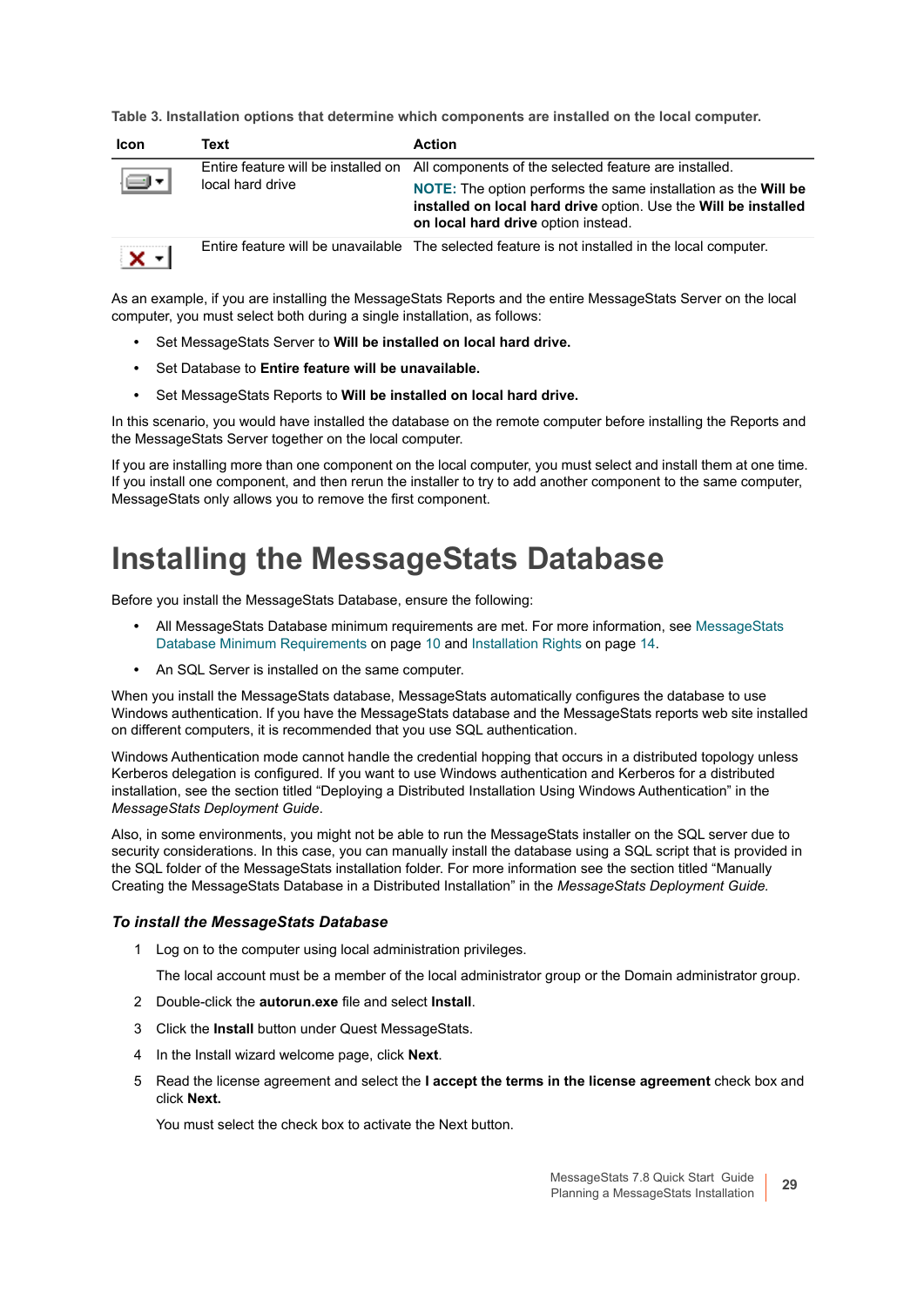- 6 Click **Next** to accept the default installation folder.
- 7 Select **Custom** install type.
- 8 Click on the individual features to set the following:
	- **▪** Set MessageStats Server to **Entire feature will be unavailable.**
	- **▪** Set Database to **Will be installed on local hard drive**.
	- **▪** Set Reports to **Entire feature will be unavailable**.

#### 9 Click **Next**.

10 Confirm or specify the MessageStats Database server location and click **Next**.

You must specify the SQL instance name if one of the following situations applies:

- **▪** You are using SQL Express (MyServer/ SQLEXPRESS).
- **▪** You are not using the default SQL instance.
- **▪** You have more than one SQL instance.
- 11 Enter the service name that is logged onto the local computer in the format Domain \ User name.
- 12 Click **Install**.
	- After installation, MessageStats performs some configuration using the setup wizard.
- 13 In the setup wizard welcome page and click **Next**.
- 14 Enter the following information in the Database Configuration Settings screen:

### **Table 4. Database configuration settings.**

| <b>Element</b>          | <b>Description</b>                                                                                                                                               |  |
|-------------------------|------------------------------------------------------------------------------------------------------------------------------------------------------------------|--|
| MSDE/ SQL Server        | Indicates the location of the MessageStats Database Server. This field<br>defaults to the local server.                                                          |  |
|                         | When installing the MessageStats database, you must specify the SQL<br>instance name (Server Name/ Instance Name) if one of the following<br>situations applies: |  |
|                         | You are using SQL Express (MyServer/ SQLEXPRESS).                                                                                                                |  |
|                         | You are not using the default SQL instance.<br>٠                                                                                                                 |  |
|                         | You have more than one SQL instance.                                                                                                                             |  |
| Database Name           | Indicates the name of the database where you intend to store the tracking<br>log and mailbox statistic data. This field is read-only.                            |  |
| Migrate previous build  | Not available for new database installations.                                                                                                                    |  |
| <b>Advanced Details</b> | For new database installations, you can select the Advanced Details check<br>box to configure database and log file size and growth rate parameters.             |  |
|                         | Clear the Advanced Details check box to skip this action and select a<br>database size level instead.                                                            |  |

#### 15 Click **Next**.

- 16 If you did not select Advanced Details, select a database size level and click **Next**. Go to Step 18.
- 17 In the Database File Settings tab, specify the database path, size, growth rate parameters, and collation name.

In the Log File Settings tab, specify log file name, log file size and growth rate parameters. Click **Next**.

- 18 Review the summary of selected options and click **Start**.
- 19 Review the installation results.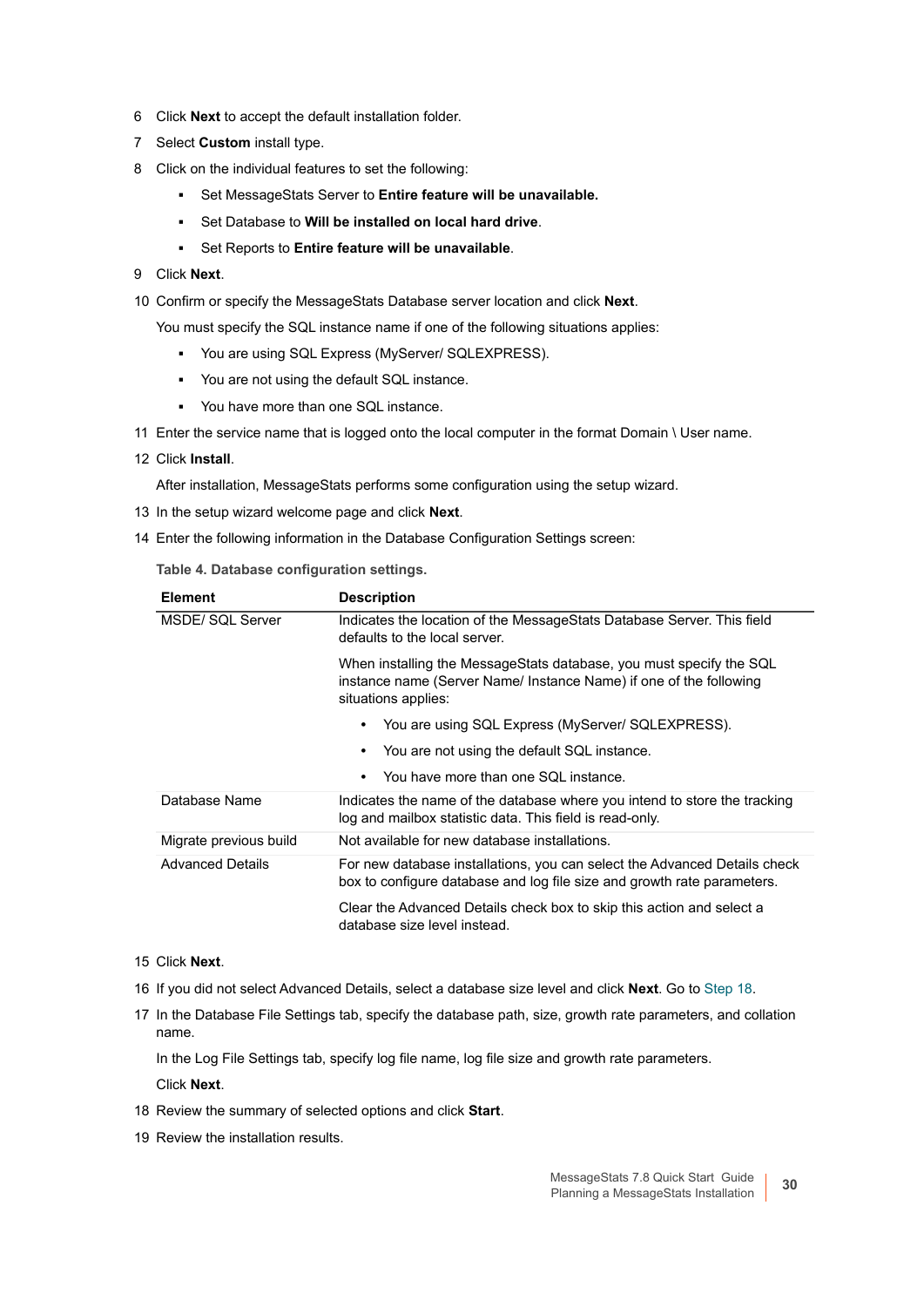20 Click **Finish**.

A reboot may be required to complete the installation.

21 Click **Done** to exit.

The installation results that you review on the last page of the wizard are appended to the Qinstaller.log after you click Done.

### <span id="page-30-0"></span>**Installing MessageStats Reports**

Before you install MessageStats Reports, ensure the following:

- **•** The MessageStats Database has been installed.
- **•** All MessageStats Reports minimum requirements are met. For more information, see [MessageStats](#page-10-1)  [Reports Minimum Requirements on page 11](#page-10-1) and [Installation Rights on page 14.](#page-13-3)
- **•** An IIS server is installed on the same computer.

### *To install MessageStats Reports*

- 1 Log on to the computer using the MessageStats service account.
- 2 Double-click the **autorun.exe** file and select **Install**.
- 3 Click the **Install** button under Quest MessageStats.
- 4 In the Install wizard welcome page, click **Next**.
- 5 Read the license agreement and select the **I accept the terms in the license agreement** check box and click **Next.**

You must select the check box to activate the Next button.

- 6 Click **Next** to accept the default installation folder.
- 7 Select **Custom** install type.
- 8 Click on the individual features to set the following:
	- **▪** Set MessageStats Server to **Entire feature will be unavailable.**
	- **▪** Set Database to **Entire feature will be unavailable.**
	- **▪** Set Reports to **Will be installed on local hard drive.**
- 9 Click **Next**.
- 10 Enter the computer name where you installed the database.

Verify the local computer name (where you are presently installing MessageStats Reports).

Click **Next**.

- 11 Indicate if you want to use the default web site or a different web site and click **Next**.
- 12 Enter the mail server name used to send subscription notifications, and the name to appear in the originators field, and click **Next**.

If you do not complete the subscription configuration during installation, you can define the mail server and originator in MessageStats Reports using the Configure Subscriptions option.

- 13 Enter the service name that is logged on to the local computer in the following format: Domain\Username.
- 14 Click **Install**.
- 15 Click **Finish** to exit the installation wizard.

A reboot of this computer is required to complete the installation.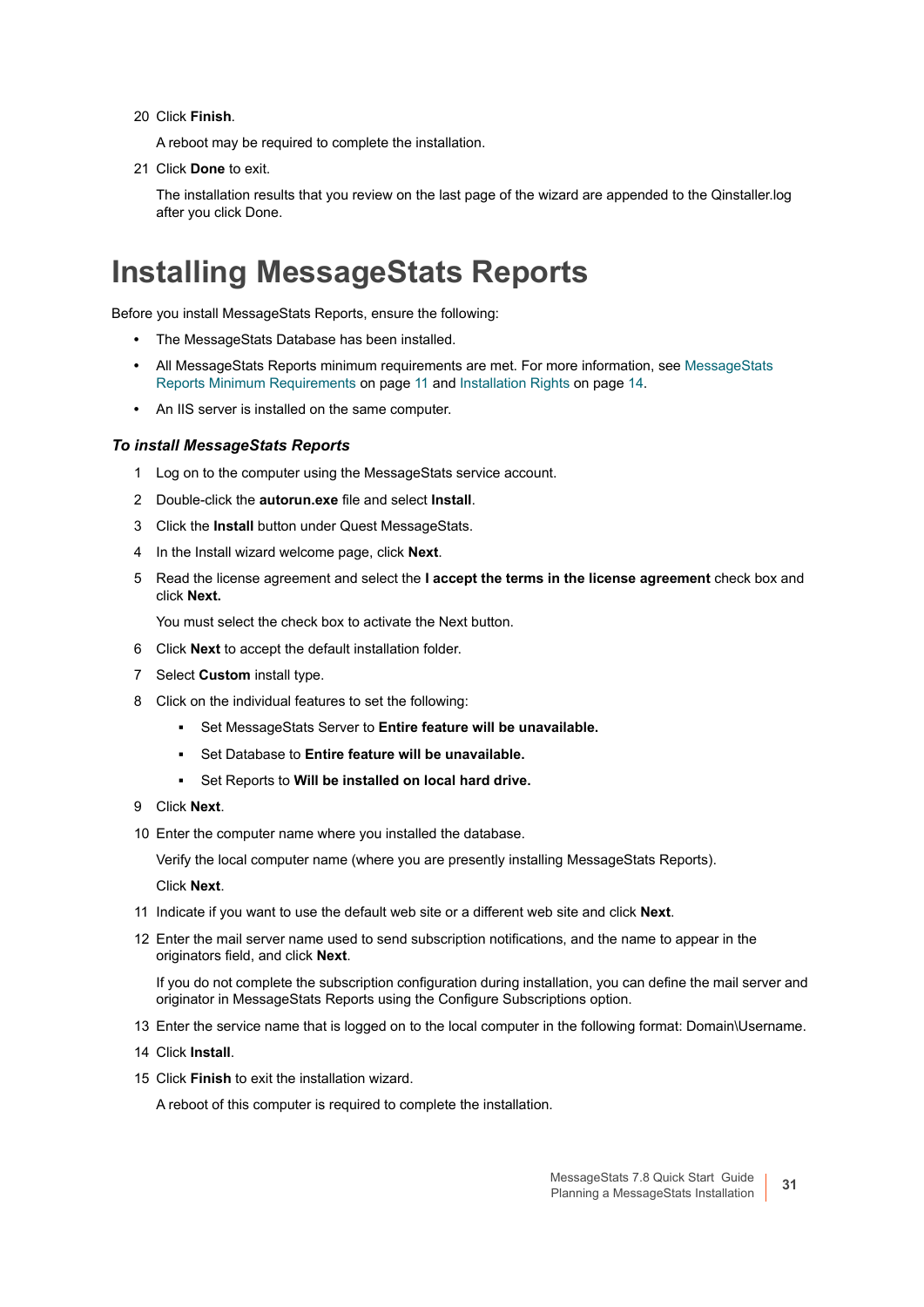## <span id="page-31-0"></span>**Installing the MessageStats Server or Scheduler component**

Use this procedure to install the entire MessageStats Server or just the Scheduler Service.

Before you install the MessageStats Server, ensure that:

- **•** All MessageStats Server minimum requirements are met. These prerequisites include specific requirements to allow MessageStats to gather from Microsoft Exchange environments. For information about minimum requirements, see [MessageStats Server Minimum Requirements on page 12](#page-11-1) and also [Prerequisites for Gathering from Microsoft Exchange on page 18.](#page-17-3)
- **•** The MessageStats Database and MessageStats Reports components have been installed on their respective servers.

### *To install the MessageStats Server or Scheduler Service*

- 1 Log on to the computer using the MessageStats service account.
- 2 Double-click the **autorun.exe** file and select **Install**.
- 3 Click the **Install** button under Quest MessageStats.
- 4 In the Install wizard welcome page, click **Next**.
- 5 Read the license agreement and select the **I accept the terms in the license agreement** check box and click **Next.**

You must select the check box to activate the Next button.

- 6 Click **Next** to accept the default installation folder.
- 7 Select **Custom** install type.
- 8 For a complete MessageStats Server installation, click on the individual features to set the following:
	- **▪** Set MessageStats Server to **Will be installed on local hard drive**.
	- **▪** Set Database to **Entire feature will be unavailable.**
	- **▪** Set Reports to **Entire feature will be unavailable.**
		- $-$  OR  $-$

For a Scheduler Service only installation, click on the individual features to set the following:

- **▪** Set MMC Client Console to **Entire feature will be unavailable**.
- **▪** Set Scheduler to **Will be installed on local hard drive**.
- **▪** Set Task Processors to **Entire feature will be unavailable**.
- **▪** Set Database to **Entire feature will be unavailable.**
- **▪** Set MessageStats Reports to **Entire feature will be unavailable.**
- 9 Click **Next.**
- 10 Enter the computer name on which you previously installed the MessageStats Database.

Enter the computer name where you previously installed the MessageStats Reports.

Click **Next**.

- 11 Verify the local computer name where the MessageStats Server will be installed and click **Next**.
- 12 If installing a complete MessageStats Server, indicate if the folder to which the MessageStats log files are copied is shared.

You must share this directory to run MessageStats from a remote console.

Click **Next** to advance to the Services Setup window.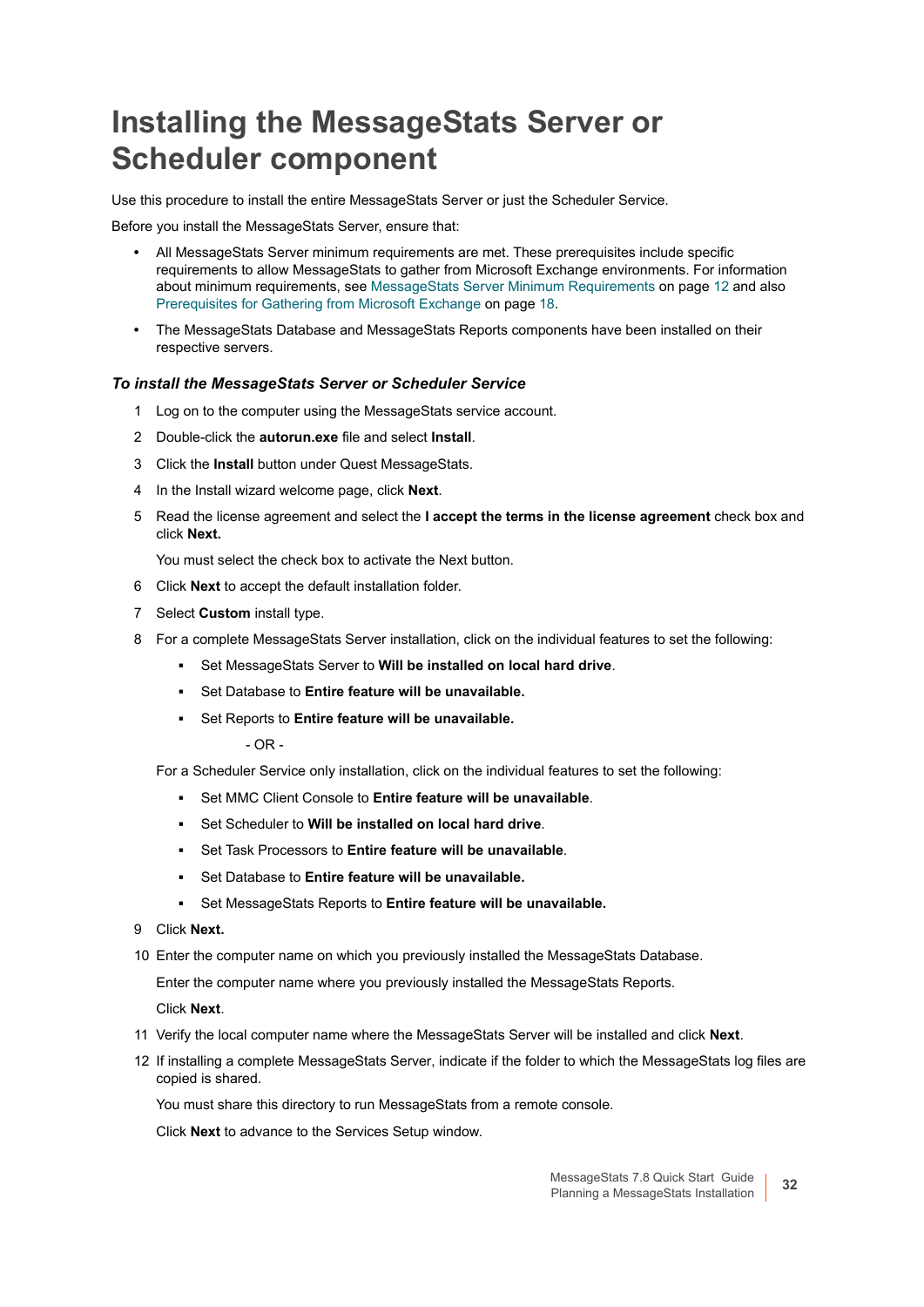- 13 Enter your domain username and password.
- 14 Click **Install**.
- 15 Click **Finish** to exit the installation wizard.

A reboot may be required to complete the installation.

### <span id="page-32-0"></span>**Installing MMC Client Consoles**

The MMC Client Console is a thin application that can be installed on a MessageStats administrator's laptop computer or workstation. The administrator can create tasks and view logs, but the task scheduling and gathering can be performed at another location with more robust resources. Several consoles can be deployed in your network.

Before you install an MMC Client Console, ensure that the following requirements are met:

- **•** All MessageStats Server minimum requirements are met. For information about requirements, see [MessageStats Server Minimum Requirements on page 12.](#page-11-1)
- **•** The MessageStats Database, MessageStats Reports, and MessageStats Scheduler Service are already installed on their respective computers.

#### *To install the MMC Client Console*

- 1 Log on to the computer using local administration privileges.
- 2 Double-click the **autorun.exe** file and select **Install**.
- 3 Click the **Install** button under Quest MessageStats.
- 4 In the Install wizard welcome page, click **Next**.
- 5 Read the license agreement and select the **I accept the terms in the license agreement** check box and click **Next.**

You must select the check box to activate the Next button.

- 6 Click **Next** to accept the default installation folder.
- 7 Select **Custom** install type.
- 8 Click on the individual features to set the following:
	- **▪** Set MessageStats Server to **Will be installed on local hard drive.**
	- **▪** Set MMC Client Console to **Will be installed on local hard drive.**
	- **▪** Set Scheduler Service to **Entire feature will be unavailable.**
	- **▪** Set Task Processors to **Entire feature will be unavailable**.
	- **▪** Set Database to **Entire feature will be unavailable.**
	- **▪** Set MessageStats Reports to **Entire feature will be unavailable.**
- 9 Click **Next**.
- 10 Enter the computer names on which you previously installed the MessageStats Reports.

Enter the computer name on which you previously installed the MessageStats Scheduler service. Click **Next**.

- 11 Enter your domain username and password.
- 12 Click **Install**.
- 13 Click **Finish**.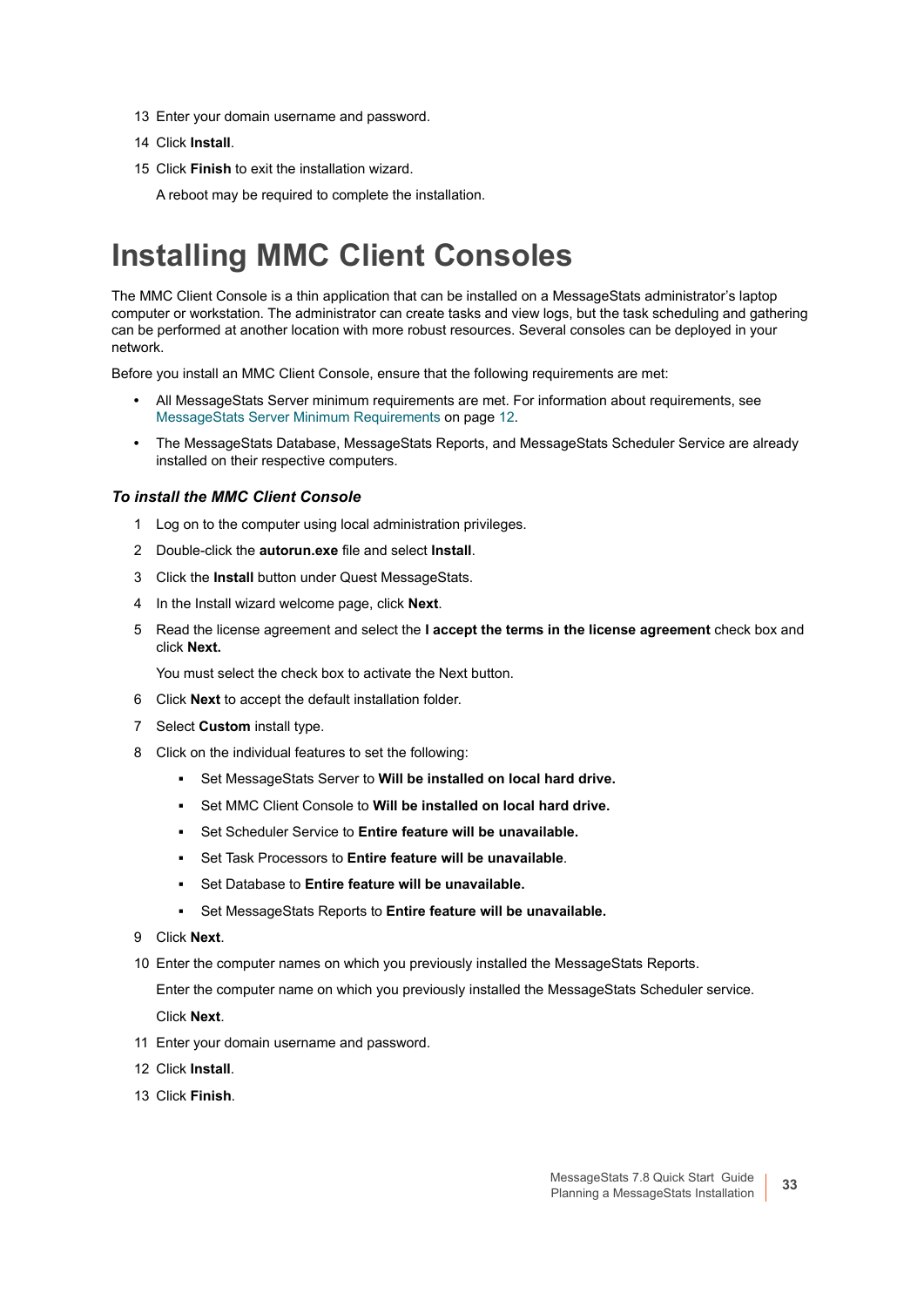## <span id="page-33-0"></span>**Deploying Additional Task Execution Servers (Task Processors)**

While you may install a single Task Execution Server on the same computer as other MessageStats components, some situations require that you deploy additional Task Execution Servers on separate computers.

Gathering tasks such as Public Folder Gathering, Distribution Group Membership Gathering, and Content and Attachment Gatherings require more system resources. For example, if you run the Public Folder Gathering on the same MessageStats Server that gathers the core data every night, resources could be consumed to the point that the Default Gathering task is delayed. Installing an additional task processor to run the Public Folder Gathering removes this risk.

When you are planning to install additional Task Execution Servers, consider the following:

- **•** The number of Task Execution Servers that are needed is relative to the number of Exchange servers from which you want to collect data.
- **•** The Task Execution Servers must have good connectivity to the MessageStats SQL database and to the Exchange servers.
- **•** Collections must complete within a 24-hour cycle so that MessageStats does not continually get backlogged in Exchange tracking log processing.
- **•** Too many Task Execution Servers trying to connect to the SQL database at the same time can cause deadlocks and time-outs on data storage.

To determine your specific need, see the Planning section of the *MessageStats Deployment Guide*.

### **Compression of Tracking Log Files**

To optimize performance in collecting Tracking Logs, you should run the Tracking Logs gathering on a Task Execution Server that is close to the MessageStats Database server, and compress your Exchange Tracking Log and copy it over the network using the QMSCompress.exe utility, which is shipped with MessageStats. For more information, see the section "Compressing Tracking Log Files" in the *MessageStats Administrator Guide*.

### **Installing the Task Execution Server**

The servers on which you intend to install the MessageStats task processors (Task Execution Servers) must meet the prerequisites specified in the section titled [Task Processor Specific Requirements on page 13](#page-12-1).

Before you install the task processor components, ensure that the following MessageStats components are already installed on their respective servers:

- **•** MessageStats Database
- **•** MessageStats Reports
- **•** MessageStats Scheduler Service

### *To install the task processor*

- 1 Add the MessageStats service account to the local administrators group on the new server.
- 2 Log on to the computer using the MessageStats service account.
- 3 Double-click the **autorun.exe** file and select **Install**.
- 4 Click the **Install** button under Quest MessageStats.
- 5 In the Install wizard welcome page, click **Next**.
- 6 Read the license agreement and select the **I accept the terms in the license agreement** check box and click **Next.**

You must select the check box to activate the Next button.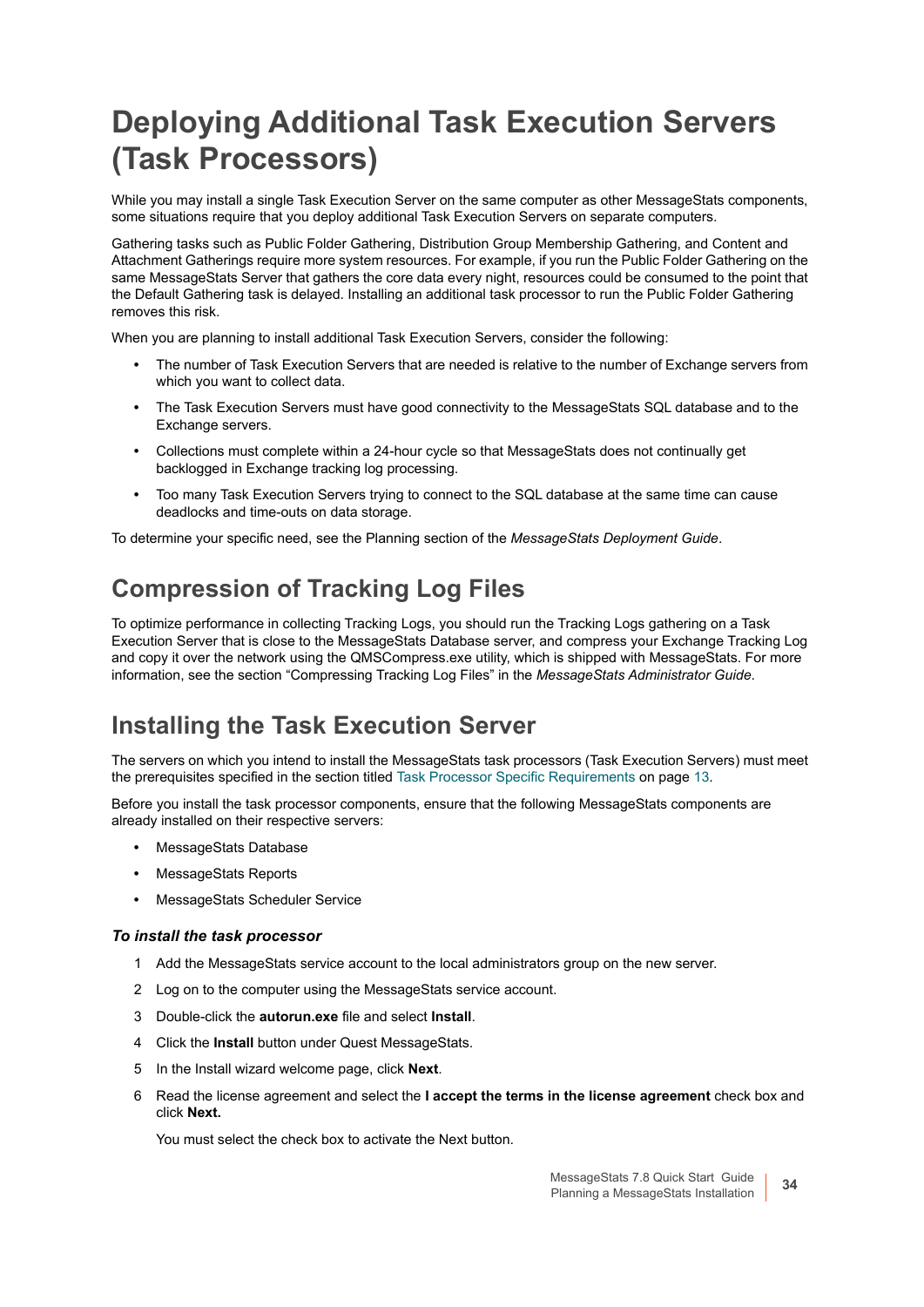- 7 Click **Next** to accept the default installation folder.
- 8 Select **Custom** install type.
- 9 Click on the individual features to set the following:
	- **▪** Set MessageStats Server to **Will be installed on local hard drive.**
	- **▪** Set MMC Client Console to **Entire feature will be unavailable.**
	- **▪** Set Scheduler Service to **Entire feature will be unavailable.**
	- **▪** Set Task Processors to **Will be installed on local hard drive.**
	- **▪** Set Database to **Entire feature will be unavailable.**
	- **▪** Set MessageStats Reports to **Entire feature will be unavailable.**
- 10 Click **Next**.
- 11 Enter the computer names on which you previously installed the MessageStats Reports.

Enter the computer name on which you previously installed the MessageStats Scheduler service.

Select the **Share the Application Log folder** option to create a share in which the MessageStats log files are copied.

You must create a share to be able to view the log files from a remote console.

- 12 Click **Next**.
- 13 Enter the MessageStats service account name and password.
- 14 Click **Install**.
- 15 Click **Finish**.
- 16 Open the MessageStats console, right-click **Task Execution Servers** and select **Refresh**.

At this point, you can optionally set a limit on the number of months that you retain task log files. For example, you might decide to only keep task logs for one month.

- 17 Expand the Task Execution Servers node, right-click the name of the new Task Execution server and select **Properties**.
- 18 Select the **Task Logging Archive** tab
- 19 Enable archiving and set the Number of Months to Keep to **1**.
- 20 Click **OK**.

# <span id="page-34-0"></span>**Licensing MessageStats**

Typically, if you download a trial version of MessageStats, a trial license is emailed to you. After you purchase MessageStats, you will receive a license file from your sales representative that is used to activate your purchased license.

#### *To license MessageStats*

- 1 Copy the license file to the desktop of the computer where the MessageStats MMC client console is installed, or to another convenient location.
- 2 Launch the MessageStats client console.
- 3 Connect to the MessageStats Server.
	- If you have more than one MessageStats server, complete steps 4 to 7 for each server.
- 4 Right-click on the server node, and select **License**.
- 5 Click **Update License**.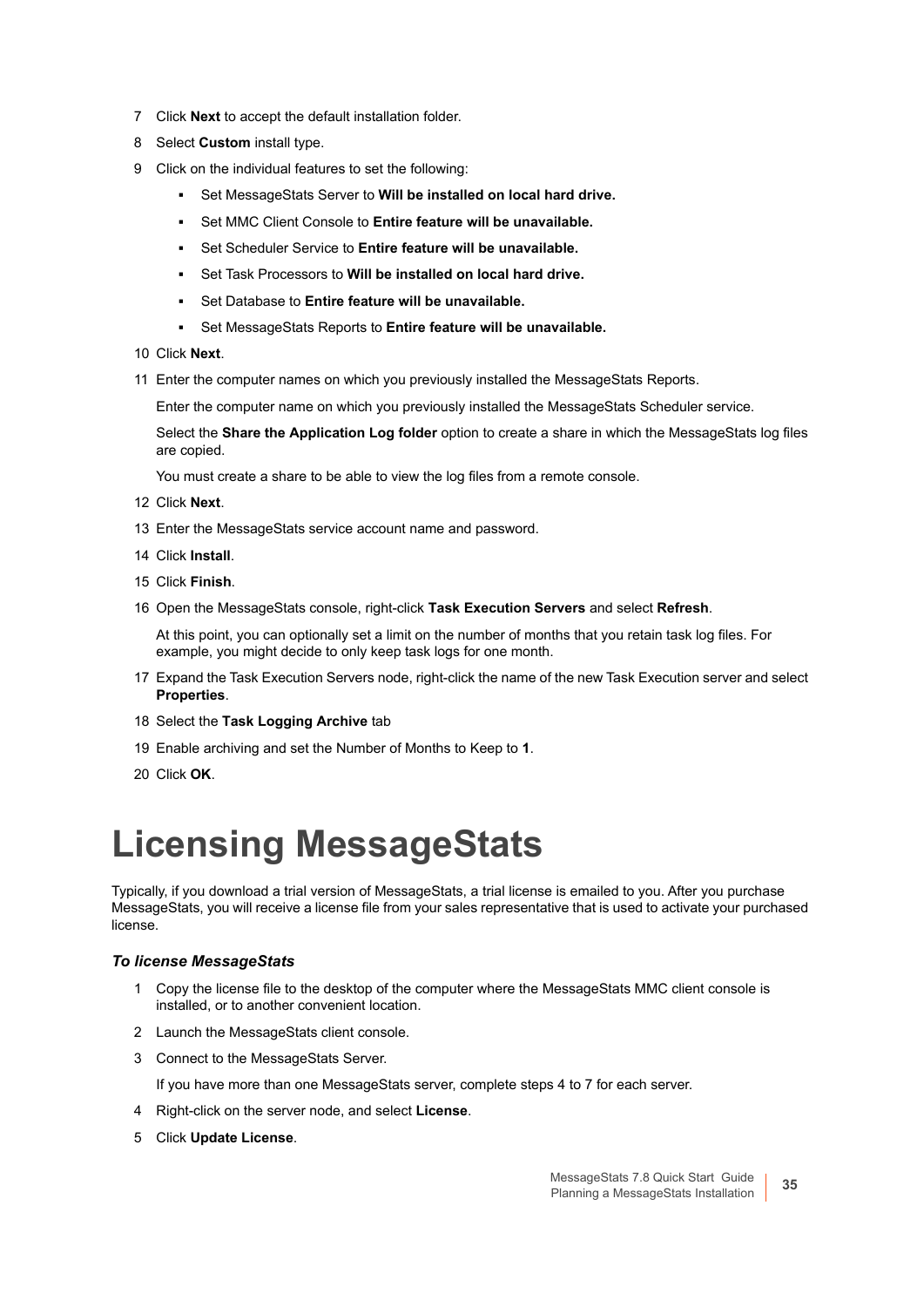- 6 Browse to the license file you copied in step 1.
- 7 Select the license, and click **OK**.

# <span id="page-35-0"></span>**Starting MessageStats**

When you start the MessageStats console, MessageStats checks to see if a MessageStats Database connection exists. If a connection does exist, MessageStats automatically loads existing configuration settings. If a connection does not exist, you must establish the database connection.

#### *To start MessageStats*

**•** Select **Start | Programs | Quest | MessageStats | Quest MessageStats Console**.

# <span id="page-35-1"></span>**Using MessageStats**

After you have installed MessageStats, you can use it to gather information from your Exchange servers. MessageStats supports many complex implementations for complex Exchange environments. At the most basic level, however, MessageStats has the basic steps described in the following table.

| Table 5. Steps for getting started with MessageStats. |  |  |
|-------------------------------------------------------|--|--|
|-------------------------------------------------------|--|--|

| <b>Step</b>                                     | <b>Description</b>                                                                                                                                |  |
|-------------------------------------------------|---------------------------------------------------------------------------------------------------------------------------------------------------|--|
| <b>Connect to your Exchange</b><br>organization | You select the Exchange server from which you will gather information for the<br>Exchange Organization.<br>To connect to an Exchange organization |  |
|                                                 |                                                                                                                                                   |  |
|                                                 | Select the Exchange Organizations node.<br>1.                                                                                                     |  |
|                                                 | Right-click and select <b>Connect</b> .<br>2                                                                                                      |  |
|                                                 | Enter the NETBIOS name for an Exchange CAS server name (or<br>3<br>Mailbox server name for Exchange 2016 and Exchange 2019)                       |  |
|                                                 | Specify a mailbox. Enter the mailbox in one of the following formats:<br>4                                                                        |  |
|                                                 | - Display Name                                                                                                                                    |  |
|                                                 | - Alias                                                                                                                                           |  |
|                                                 | - SMTP Address                                                                                                                                    |  |
|                                                 | <b>Click Next.</b><br>5                                                                                                                           |  |
| Configure a gathering task                      | Tasks define the information you want to gather, and when you want to gather<br>it.                                                               |  |
|                                                 | To create an initial gathering task                                                                                                               |  |
|                                                 | Select the folder containing the enumerated Exchange organization,<br>1.<br>object, or container.                                                 |  |
|                                                 | Right-click, and select Create Task.<br>2                                                                                                         |  |
|                                                 | <b>Select Default Gathering.</b><br>3                                                                                                             |  |
|                                                 | Click <b>Next</b> through the remaining wizard pages.<br>4                                                                                        |  |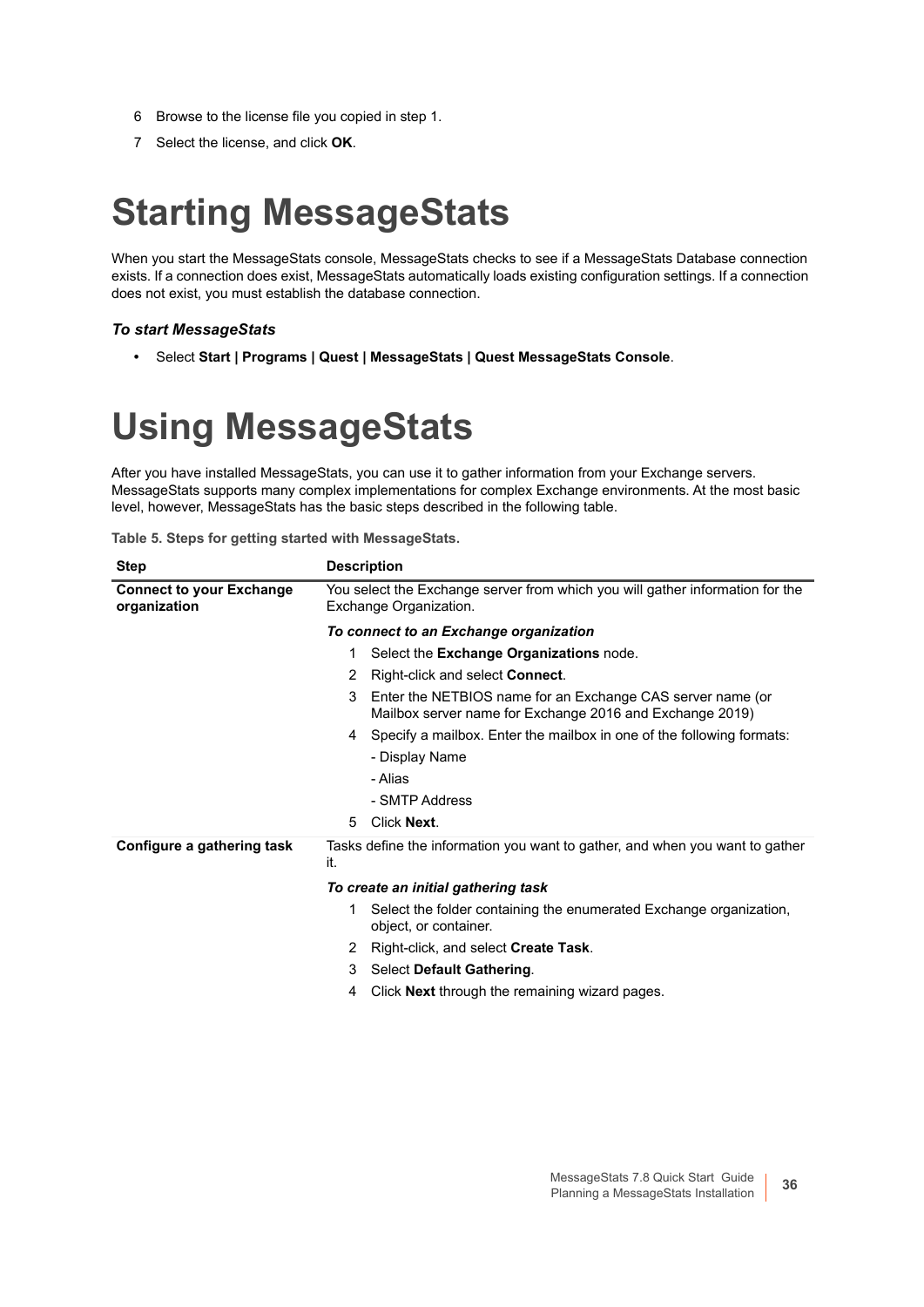**Table 5. Steps for getting started with MessageStats.**

| <b>Step</b>                            | <b>Description</b>                                                                                                              |
|----------------------------------------|---------------------------------------------------------------------------------------------------------------------------------|
| View task progress                     | You can view the progress of the configured task. This step is not mandatory.                                                   |
|                                        | To view job progress<br>Click the Tasks node from the treeview and select a task.<br>$\bullet$                                  |
| View reports based on the<br>gathering | You can use the web-based MessageStats Reports interface to view reports<br>based on the gathering tasks that you have created. |
|                                        | To view reports based on the completed gathering task                                                                           |
|                                        | Select the <b>MessageStats Reports</b> node from the treeview, then select<br>٠<br>a report.                                    |
|                                        | $-OR -$                                                                                                                         |
|                                        | Select Start   Programs   Quest   MessageStats  Quest<br><b>MessageStats Reports.</b>                                           |

# <span id="page-36-0"></span>**Step-by-Step Walkthrough**

There are two main functions of MessageStats: importing tracking logs and other Exchange information, and creating appropriate reports based on the imported data. This step-by-step walkthrough takes you through the most common usage of MessageStats.

Typically, you would manually perform an initial import of information immediately after installation using the Create Task wizard to create a Default gathering task. Once the initial import is complete, you would schedule the Default gathering task to automatically gather data each day going forward. The data collected by the MessageStats task processors on each successive import is added to the existing data in the database.

## <span id="page-36-1"></span>**Configuring Tasks**

Tasks define the information that will be gathered from tracking logs and Exchange sources, and the frequency with which the gathering is repeated. You can create tasks by selecting an Exchange object or container node, then creating a task based on the selected object.

MessageStats also provides a Default Gathering option which disables some of the large public folder and distribution group gatherings in order to avoid extensively long gathering times. You can enable those gatherings or create a new task to include the remaining gatherings.

### *To create an initial gathering task*

- 1 Select the folder containing the enumerated Exchange organization.
- 2 Right-click, and select **Create Task**.
- 3 Select **Default Gathering**.
- 4 Click **Next**.

### *To create additional gathering tasks*

- 1 Select the folder containing the Exchange object or container you want to use as the basis for the task.
- 2 Right-click, and select **Create Task**.
- 3 Select a task template.
- 4 Complete any additional task configuration.
- 5 Click **Next**.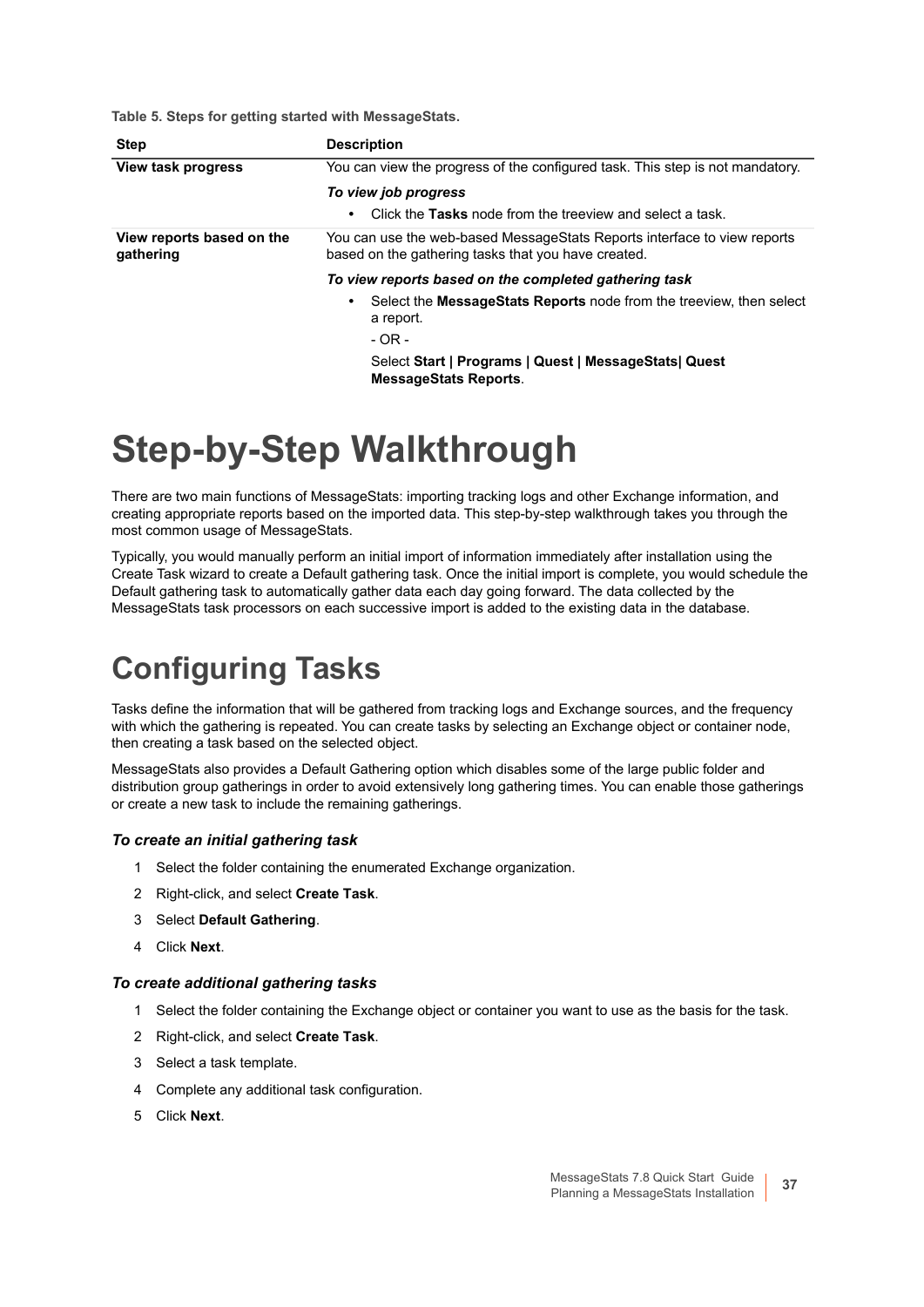## <span id="page-37-0"></span>**Viewing MessageStats Reports**

MessageStats Reports allow you to view usage statistics through a collection of preconfigured reports. You can also change relevant report parameters using on-page quick filters. Several reports have additional variations, such as default grouping order. Within each variation you can change the filter, group, and sort criteria for each of these reports.

You can create report subscriptions so that MessageStats will automatically notify a recipient list on a daily, weekly, monthly, quarterly, or yearly basis that specific reports are available.

MessageStats also provides you with a custom reports feature. Using this feature, you can create and save custom reports for later use.

For the current list of MessageStats Reports, see the *MessageStats Reports User Guide*.

### *To view MessageStats Reports*

- 1 Select **Start | Programs | Quest | MessageStats | Quest MessageStats Reports**.
	- OR -

Select the **MessageStats Report** node in the MessageStats Console.

2 Click the report you want to view from the available list.

# <span id="page-37-1"></span>**Removing MessageStats**

#### *To remove a complete MessageStats installation from a computer*

- 1 Select **Start | Settings | Control Panel | Add or Remove Programs**.
- 2 Select **Quest MessageStats** from the program list and click **Remove**.
- 3 Verify that you want to remove MessageStats.

You may be prompted to reboot your computer to remove the service or MessageStats Reports web site support files.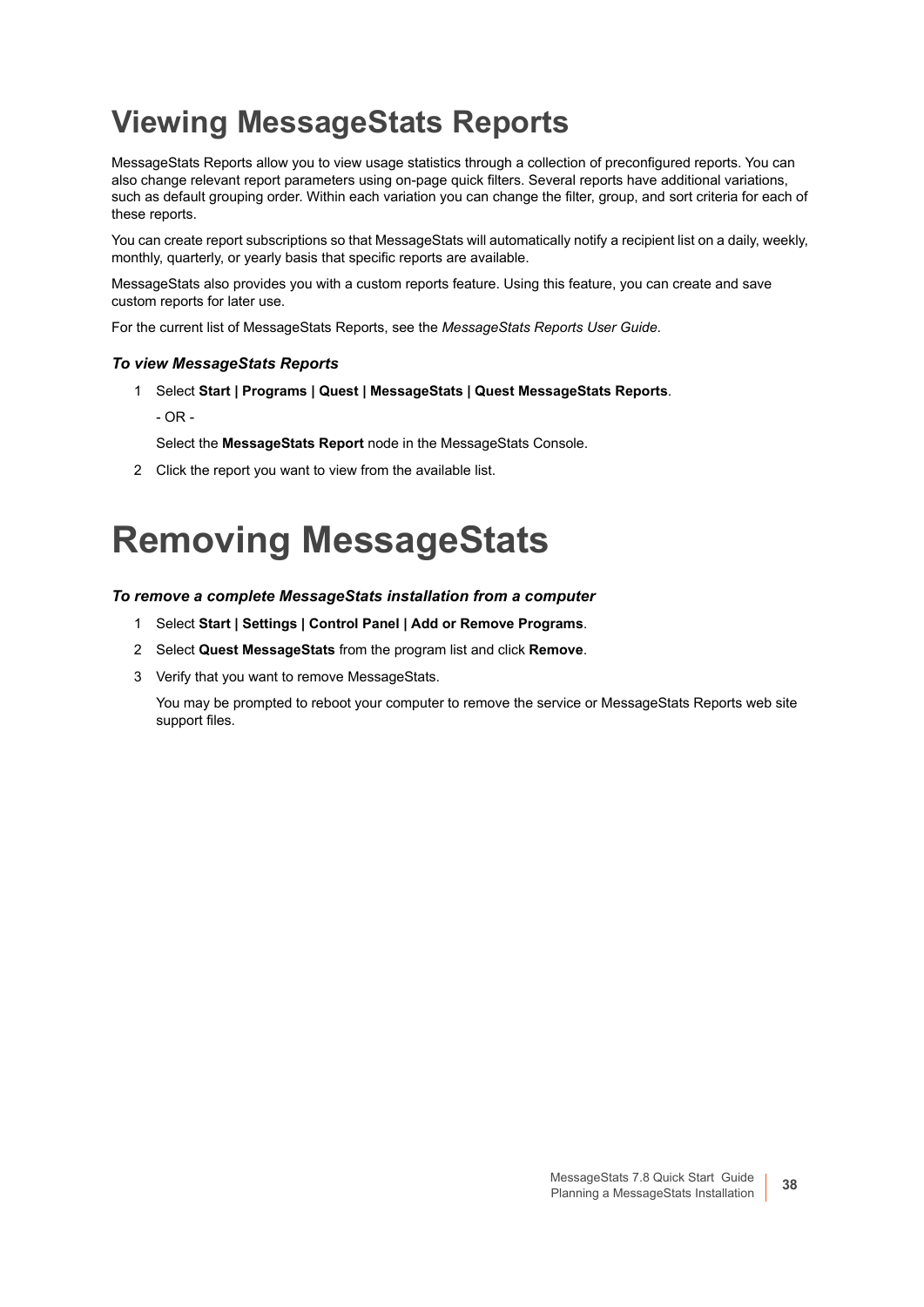# <span id="page-38-3"></span><span id="page-38-0"></span>**Appendix A: IIS Configuration Issues**

In installations where the MessageStats Reports IIS server and the MessageStats database SQL server are installed on separate computers, you might see one of the following errors when starting the MessageStats Reports web site:

"Error: Unable to connect to the database. You may need to use SQL Authentication to connect to the database server. Please review the Installation Issues section of the MessageStats Release Notes.Login failed for user NT AUTHORITY\ANONYMOUS LOGON"

- OR -

"Unable to open database connection. (0x80004005: Login failed for user (null). Reason: Not associated with a trusted SQL Server connection.,

Provider=SQLOLEDB.1;Server=ServerName;Database=MessageStats;Trusted\_Connection=Yes;Current Language=English;Locale Identifier=1033 (0x80040114)"

- OR -

"HTTP 500 Internal Server Error - ASP Error. QSWebWizard9.WebWizard.1 error 80004005 Unspecified Error MessageStatsReports /ForcedAuthenticate.asp, line 31"

If you are unable to resolve these issues when connecting to the SQL database server, you may need to use SQL Authentication to connect to the database server. By enabling IIS to use SQL Authentication, you can resolve this issue.

For information about how to configure SQL Authentication, see [Knowledge Base article 3553](https://support.quest.com/SolutionDetail.aspx?id=SOL3553&category=Solutions&SKB=1&product=MessageStats) on the Support Portal.

# <span id="page-38-1"></span>**Microsoft .NET Configuration Issues**

MessageStats Reports require that Microsoft .NET Framework version 4.7.2 is installed on the server on which the web-based reports are hosted. If you have problems accessing MessageStats Reports, you can check the following settings that affect ASP Active Server Page (ASP) configuration.

For Windows Server, IIS must be installed and enabled. Also the Web Server (IIS) role must be installed and certain role services must be enabled. See [Setting IIS Role Services for IIS on page 16](#page-15-2) for more information.

## <span id="page-38-2"></span>**Repairing IIS Mappings for ASP.NET**

In some Microsoft environments, you may encounter a configuration issue with Microsoft .NET which can prevent MessageStats from reporting information correctly. The error indicates that Microsoft .NET Framework must be installed on the IIS server that hosts MessageStats Reports, and that Microsoft ASP.NET must be enabled on the virtual directory that contains MessageStats Reports.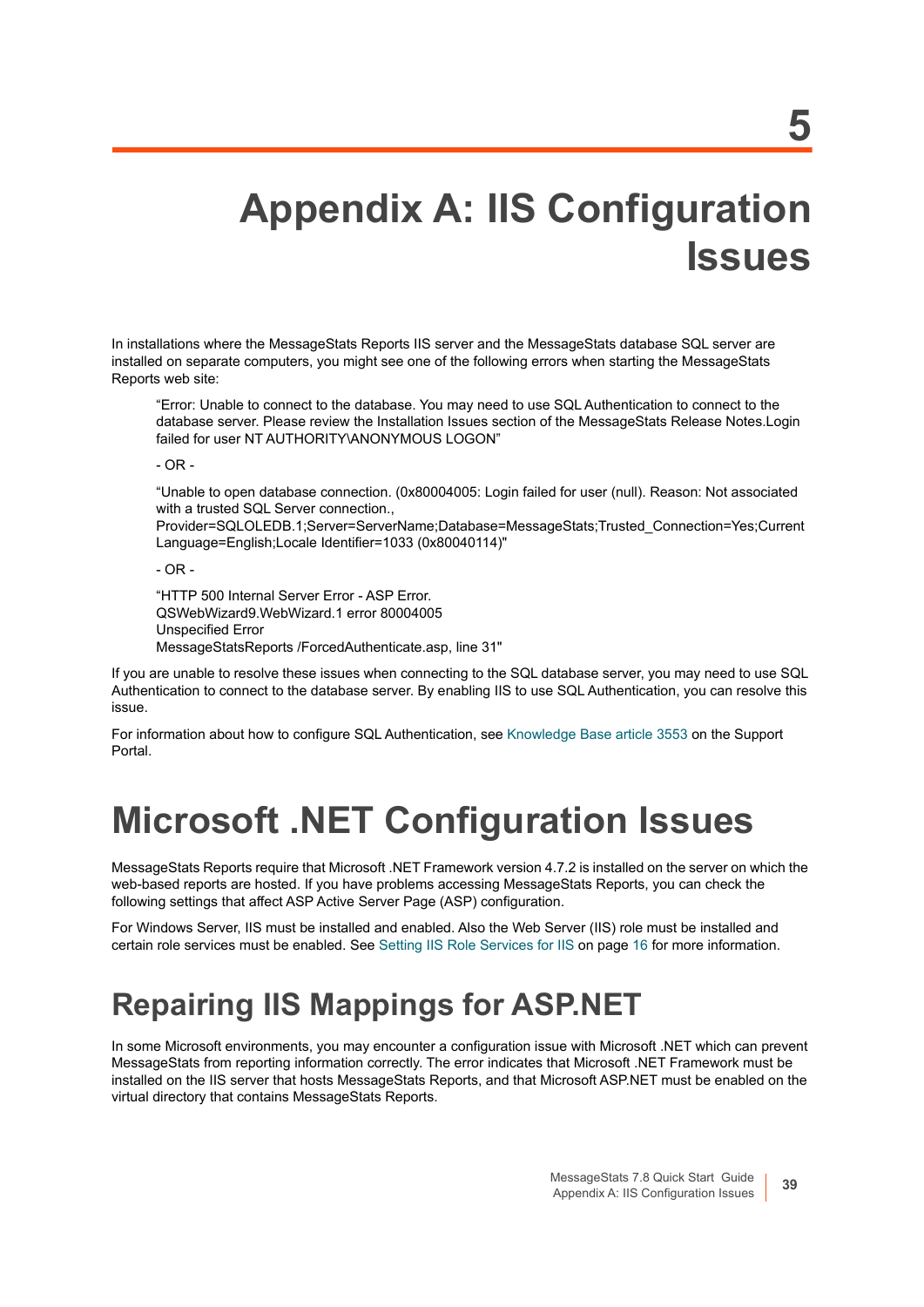If you are sure that the Microsoft .NET Framework 4.7.2 is installed, and ASP.NET is enabled you may need to repair the IIS mappings for ASP.NET. The following procedure is based on the Microsoft Knowledge Base article 306005. Use the procedure to configure Microsoft ASP.NET.

### *To fix configuration mappings for ASP.NET*

- 1 Run the Aspnet regiis.exe utility:
	- a Click **Start** and select **Run**.
	- b In the Open text box, type **cmd** and click **OK**.
	- c Navigate to the .NET Framework directory. (%windir%\Microsoft.NET\Framework\*version*\)

In this path, the version represents the .NET Framework directory version that is installed on the server. Replace the placeholder in the example with an actual version number.

For example, at the command prompt, type the following:

#### **CD /D "%windir%\Microsoft.NET\Framework\v4.0.30319"**

2 Type the following command:

**aspnet\_regiis.exe -i**

- 3 Press **ENTER**.
- 4 Restart the IIS Service:
	- a Click **Start** and select **Run**.
	- b Type **iisreset** and press **ENTER**.

### **If Repairing the IIS Mappings for ASP.NET Fails**

If you follow the procedure to repair the IIS mappings and you still see the error, the cause might be that the Network Service is not granted the correct permission to write to the IIS metabase.

#### *To grant permissions to the Network Service to write to the IIS metabase*

- 1 Click **Start** and select **Run**.
- 2 In the Open text box, type **cmd** and click **OK**.
- 3 Navigate to the .NET Framework directory. (%windir%\Microsoft.NET\Framework\*version*\)

**NOTE:** In this path, the version represents the .NET Framework directory version that is installed on the server. Replace the placeholder in the example with an actual version number.

For example, at the command prompt, type the following:

#### **CD /D "%windir%\Microsoft.NET\Framework\v4.0.30319"**

4 Type the following command:

#### **aspnet\_regiis.exe -ga "nt authority\network service"**

The "-ga" option grants the specified user or group access to the IIS metabase and other directories that are used by ASP.NET.